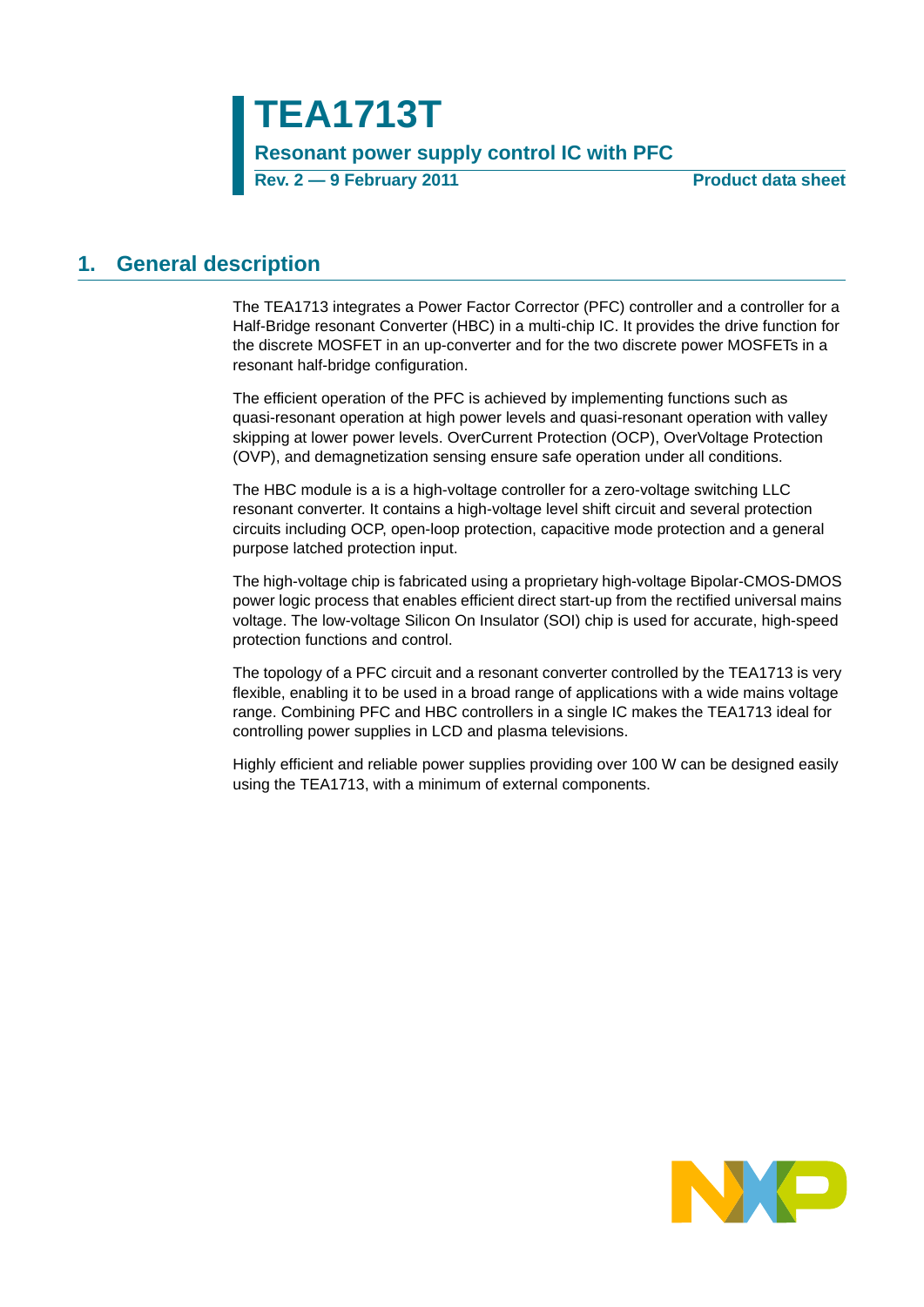#### **Resonant power supply control IC with PFC**

### <span id="page-1-1"></span><span id="page-1-0"></span>**2. Features and benefits**

### **2.1 General features**

- Integrated PFC and HBC controllers
- Universal mains supply operation (70 V to 276 V (AC))
- High level of integration resulting in a low external component count and a cost effective design
- Enable input (enable only PFC or both PFC and HBC controllers)
- On-chip high-voltage start-up source
- Stand-alone operation or IC supplied from external DC source

### <span id="page-1-2"></span>**2.2 PFC controller features**

- **Boundary mode operation with on-time control**
- Valley/zero voltage switching for minimum switching losses
- **Figure 1** Frequency limiting to reduce switching losses
- Accurate boost voltage regulation
- Burst mode switching with soft start and soft stop

### <span id="page-1-3"></span>**2.3 HBC controller features**

- Integrated high-voltage level shifter
- Adjustable minimum and maximum frequency
- Maximum 500 kHz half-bridge switching frequency
- Adaptive non-overlap time
- Burst mode switching

### <span id="page-1-4"></span>**2.4 Protection features**

- Safe restart mode for system fault conditions
- General latched protection input for output overvoltage protection or external temperature protection
- **Protection timer for time-out and restart**
- **Overtemperature protection**
- Soft (re)start for both controllers
- Undervoltage protection for mains (brownout), boost, IC supply and output voltage
- Overcurrent regulation and protection for both controllers
- Accurate overvoltage protection for boost voltage
- Capacitive mode protection for HBC controller

### <span id="page-1-5"></span>**3. Applications**

- **LCD** television
- **Plasma television**
- Adapters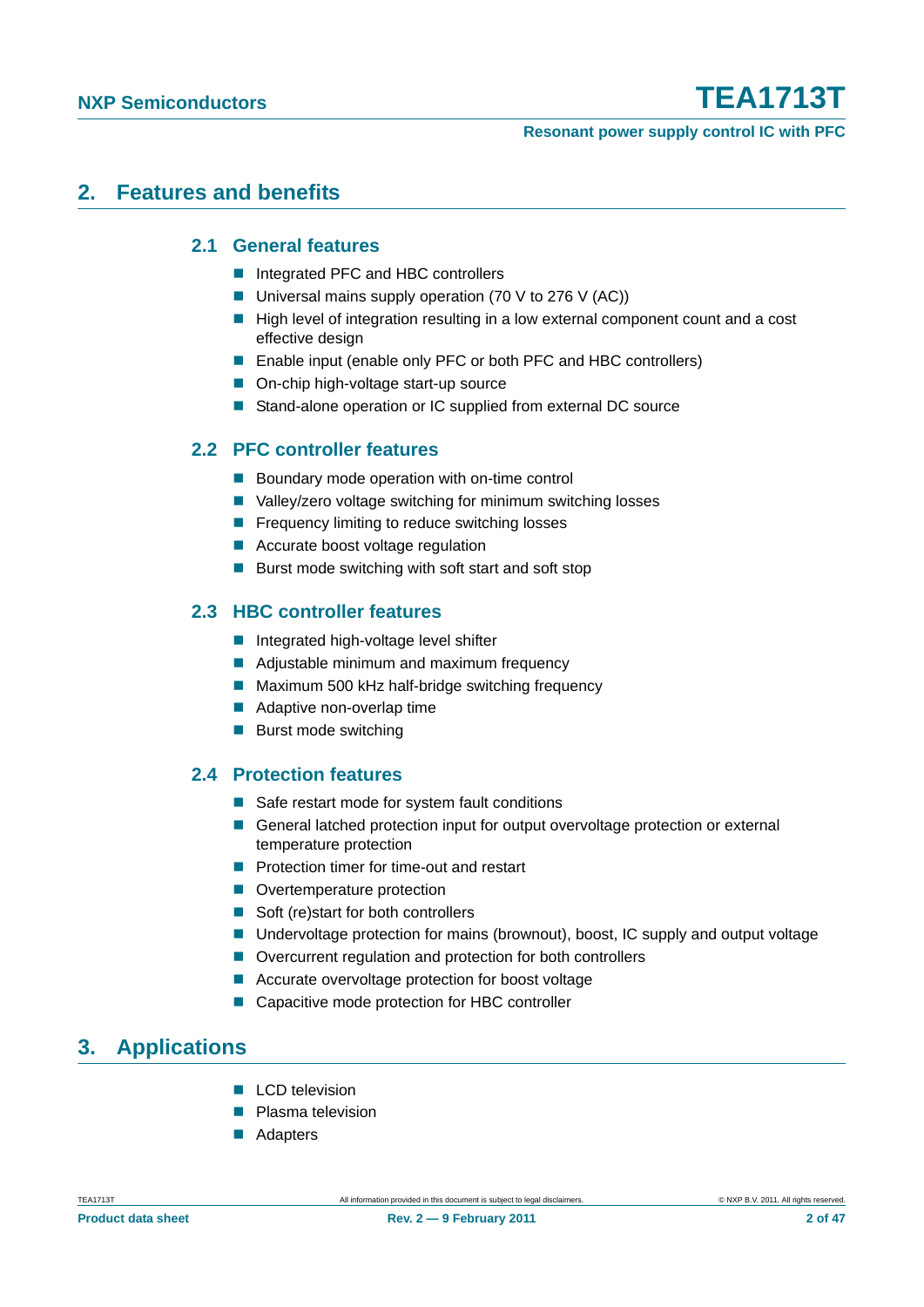### <span id="page-2-1"></span>**4. Ordering information**

| Table 1.<br><b>Ordering information</b> |                  |                                                            |                      |  |  |
|-----------------------------------------|------------------|------------------------------------------------------------|----------------------|--|--|
| Type number<br>Package                  |                  |                                                            |                      |  |  |
|                                         | <b>Name</b>      | <b>Description</b>                                         | Version              |  |  |
| <b>TEA1713T</b>                         | SO <sub>24</sub> | plastic small outline package; 24 leads; body width 7.5 mm | SOT <sub>137-1</sub> |  |  |

### <span id="page-2-2"></span>**5. Block diagram**

<span id="page-2-0"></span>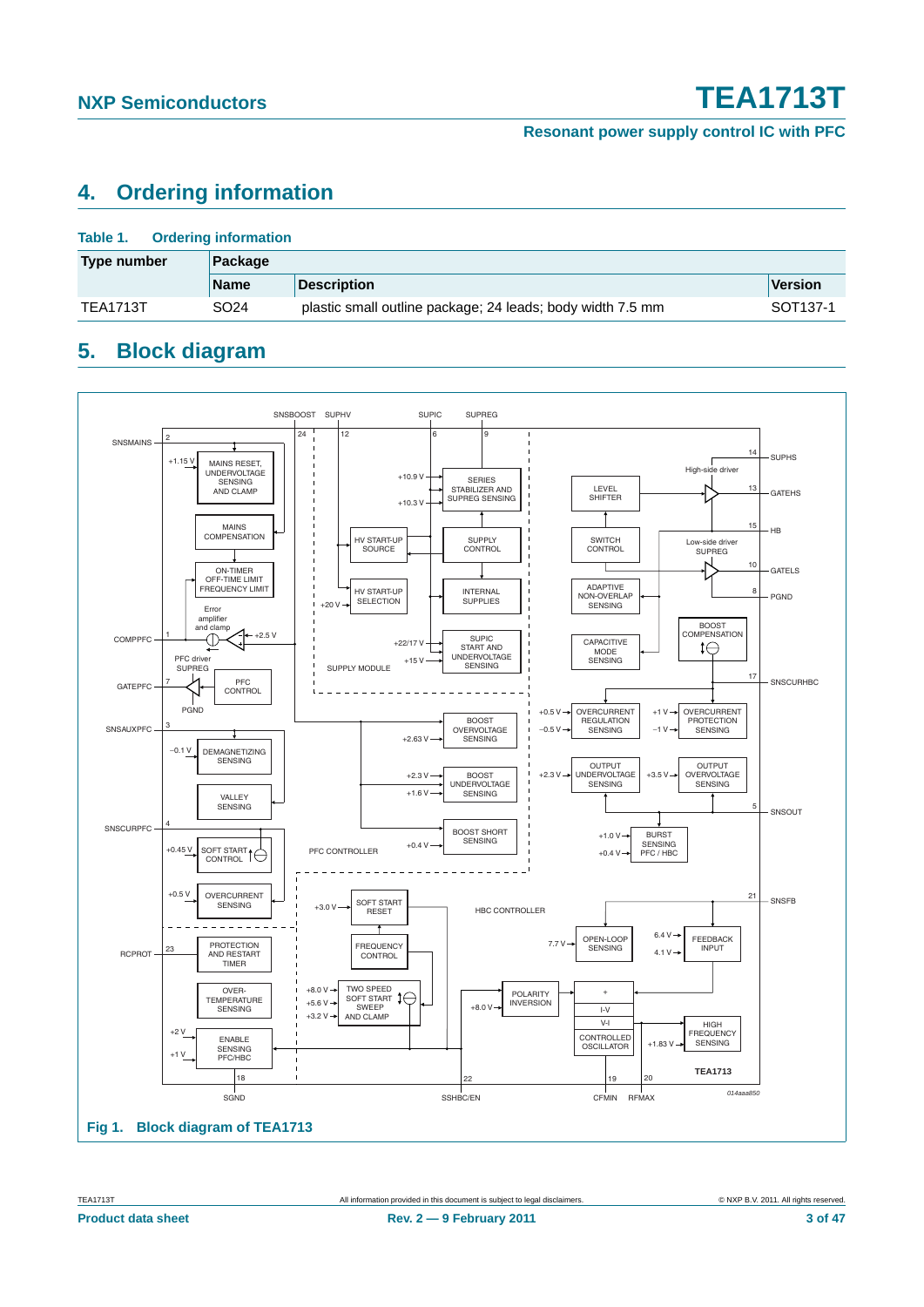**Resonant power supply control IC with PFC**

### <span id="page-3-1"></span><span id="page-3-0"></span>**6. Pinning information**

### **6.1 Pinning**



### <span id="page-3-2"></span>**6.2 Pin description**

| Table 2.         | <b>Pin description</b> |                                                                                                                                                                                        |
|------------------|------------------------|----------------------------------------------------------------------------------------------------------------------------------------------------------------------------------------|
| <b>Symbol</b>    | <b>Pin</b>             | <b>Description</b>                                                                                                                                                                     |
| <b>COMPPFC</b>   | 1                      | frequency compensation for PFC controller; externally connected to filter                                                                                                              |
| <b>SNSMAINS</b>  | 2                      | sense input for mains voltage; externally connected to resistive divided<br>mains voltage                                                                                              |
| <b>SNSAUXPFC</b> | 3                      | sense input for PFC demagnetization timing; externally connected to<br>auxiliary winding of PFC                                                                                        |
| <b>SNSCURPFC</b> | $\overline{4}$         | sense input for momentary current and soft start of the PFC controller;<br>externally connected to current sense resistor and soft start filter                                        |
| <b>SNSOUT</b>    | 5                      | sense input for monitoring the output voltage of the HBC; externally<br>connected to the auxiliary winding; sense input for burst mode of HBC<br>controller or PFC and HBC controllers |
| <b>SUPIC</b>     | 6                      | low-voltage supply for SUPIC input; output of internal HV start-up source;<br>externally connected to auxiliary winding of HBC or to external DC supply                                |
| <b>GATEPFC</b>   | 7                      | gate driver output for PFC MOSFET                                                                                                                                                      |
| <b>PGND</b>      | 8                      | power ground; reference (ground) for HBC low-side and PFC driver                                                                                                                       |
| <b>SUPREG</b>    | 9                      | regulated SUPREG IC supply; output from internal regulator; input for<br>drivers; externally connected to SUPREG buffer capacitor                                                      |
| <b>GATELS</b>    | 10                     | gate driver output for low-side MOSFET of HBC                                                                                                                                          |
| n.c.             | 11                     | not connected; high-voltage spacer.                                                                                                                                                    |
| <b>SUPHV</b>     | 12                     | high-voltage supply input for internal HV start-up source; externally<br>connected to boost voltage                                                                                    |
| <b>GATEHS</b>    | 13                     | gate driver output for high-side MOSFET of HBC                                                                                                                                         |
| <b>SUPHS</b>     | 14                     | high-side driver supply input; externally connected to bootstrap capacitor<br>(C <sub>SUPHS</sub> )                                                                                    |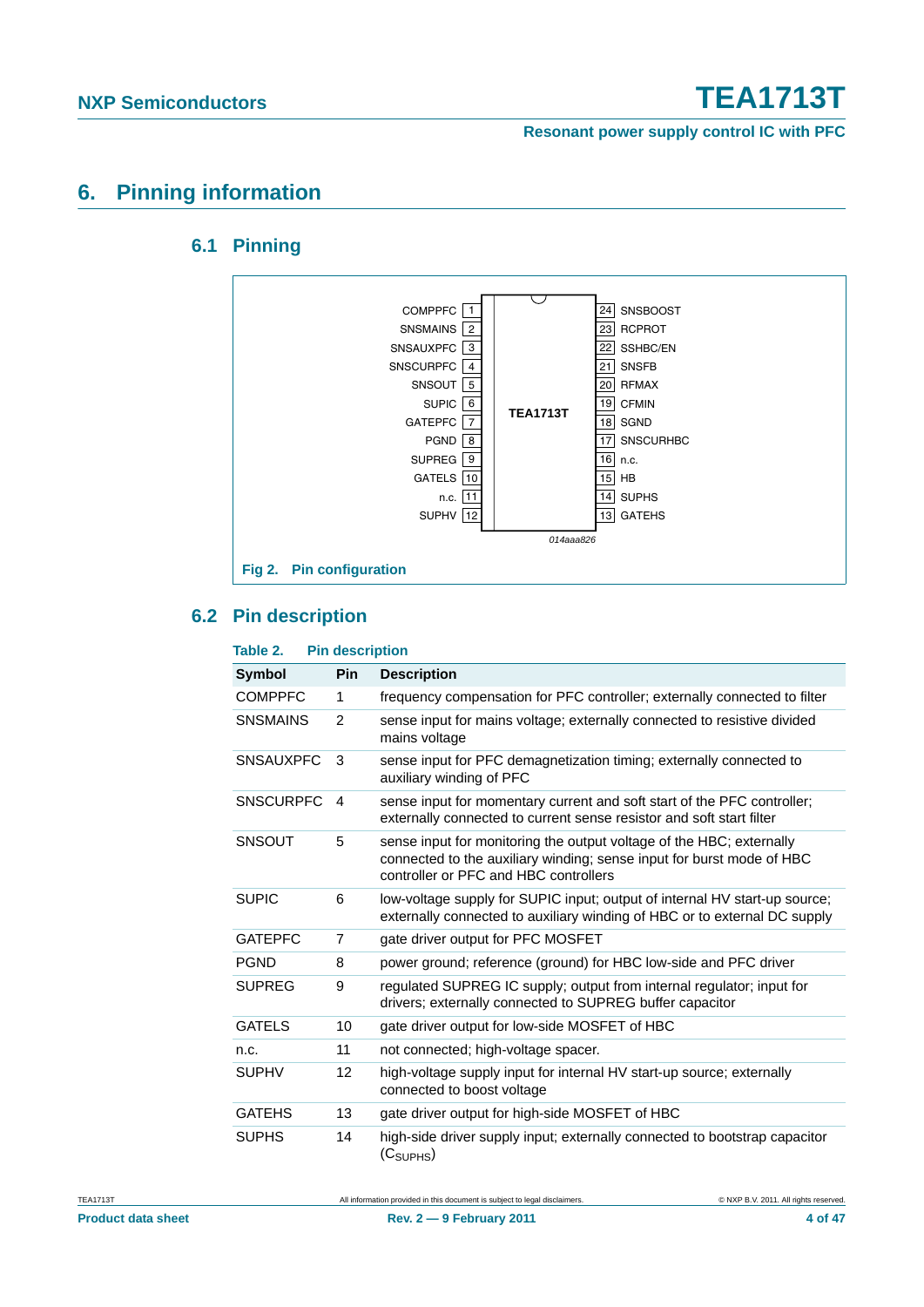### **Resonant power supply control IC with PFC**

| Table 2.         |            | <b>Pin description</b> continued                                                                                                                                                  |
|------------------|------------|-----------------------------------------------------------------------------------------------------------------------------------------------------------------------------------|
| <b>Symbol</b>    | <b>Pin</b> | <b>Description</b>                                                                                                                                                                |
| HB               | 15         | reference for high-side driver; input for half-bridge slope detection;<br>externally connected to half-bridge node HB between HBC MOSFETs (see<br>Figure 19)                      |
| n.c.             | 16         | not connected; high-voltage spacer                                                                                                                                                |
| <b>SNSCURHBC</b> | 17         | sense input for momentary HBC current; externally connected to resonant<br>current sense resistor                                                                                 |
| <b>SGND</b>      | 18         | signal ground; reference (ground) for IC.                                                                                                                                         |
| <b>CFMIN</b>     | 19         | minimum frequency setting for HBC; externally connected to capacitor                                                                                                              |
| <b>RFMAX</b>     | 20         | maximum frequency setting for HBC; externally connected to resistor                                                                                                               |
| <b>SNSFB</b>     | 21         | sense input for output voltage regulation feedback; externally connected to<br>opto-coupler                                                                                       |
| SSHBC/EN         | 22         | combined soft start timing of HBC and IC enable input; enabling of PFC or<br>PFC and HBC controllers; externally connected to soft start capacitor and<br>enable pull-down signal |
| <b>RCPROT</b>    | 23         | protection timer setting for time-out and restart; externally connected to<br>resistor and capacitor                                                                              |
| <b>SNSBOOST</b>  | 24         | sense input for boost voltage; externally connected to resistive divided<br>boost voltage                                                                                         |

### <span id="page-4-1"></span><span id="page-4-0"></span>**7. Functional description**

### **7.1 Overview of IC modules**

The functionality of the TEA1713 can be grouped as follows:

**•** Supply module:

Supply management for the IC; includes the restart and (latched) shut-down states

**•** Protection and restart timer:

Externally adjustable timer used for delayed protection and restart timing

**•** Enable input:

Control input for enabling and disabling the controllers; very low current consumption when disabled

**•** PFC controller:

Controls and protects the power factor converter; generates a 400 V (DC) boost voltage from the rectified AC mains input with a high power factor

**•** HBC controller:

Controls and protects the resonant converter; generates a regulated (mains isolated) output voltage from the 400 V (DC) boost voltage

[Figure 1](#page-2-0) shows the block diagram of the TEA1713. A typical application is illustrated in [Figure 19](#page-39-0).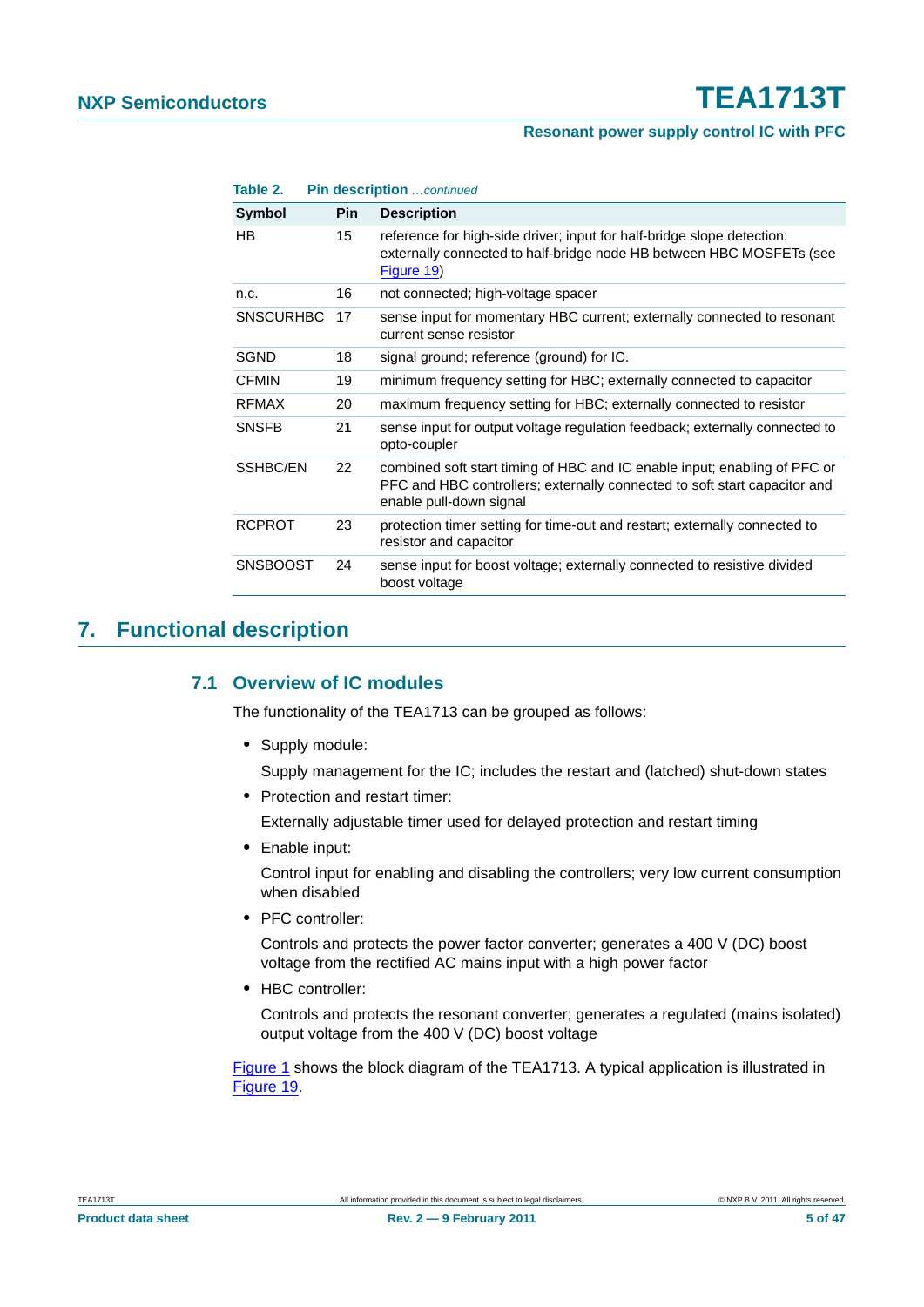### <span id="page-5-1"></span>**7.2 Power supply**

The TEA1713 contains several supply related pins.

### <span id="page-5-0"></span>**7.2.1 Low-voltage supply input (pin SUPIC)**

The SUPIC pin is the main low-voltage supply input to the IC. All internal circuits (other than the high voltage circuit) are directly or indirectly (via SUPREG) supplied from this pin. SUPIC is connected externally to a buffer capacitor  $C_{\text{SUPIC}}$ . This buffer capacitor can be charged in several ways:

- **•** from the internal high voltage start-up source
- **•** from the auxiliary winding of the HBC transformer
- **•** from the capacitive supply of the switching half-bridge node
- **•** from an external DC supply, e.g. a standby supply

The IC starts operating when voltage on SUPIC reaches the start level, provided that the voltage on SUPREG has also reached the start level. The start level depends on the condition of the SUPHV pin:

• High voltage present on SUPHV, V<sub>SUPHV</sub> > V<sub>det(SUPHV)</sub>.

This is the case with a stand-alone application where  $C_{\text{SUPIC}}$  is initially charged from the HV start-up source. The start level is  $V_{start(hvd)(SUP|C)}$  (typ. 22 V). The wide difference between the start and stop  $(V_{\text{uvo(SUP|C)}})$  levels allows energy to be stored in the SUPIC buffer capacitor which is used to supply the IC until the output voltage has stabilized.

• Not connected or no voltage present at SUPHV, V<sub>SUPHV</sub> < V<sub>det(SUPHV)</sub>.

This is the case when the TEA1713 is supplied from an external DC source. The start level is  $V_{\text{start}(nohvd)(SUPIC)}$  (typ. 17 V). The IC is supplied from the DC supply during start-up. To minimize power dissipation, the DC supply to pin SUPIC should be above, but close to, V<sub>uvp(SUPIC)</sub> (typ. 15 V).

The IC will stop operating when  $V_{\text{SUPIC}}$  drops below  $V_{\text{uvo(SUPIC)}}$ . This is the SUPIC UnderVoltage Protection (UVP) voltage (UVP-SUPIC; see [Section 7.9](#page-30-0)). The PFC controller will stop switching immediately, but the HBC controller will continue operating until the low-side MOSFET becomes active.

The current consumption depends on the state of the IC. The TEA1713 operating states are described in [Section 7.3.](#page-7-0)

**•** Disabled IC state

When the IC is disabled via the SSHBC/EN pin, the current consumption is very low  $(I_{\text{dism(SUPIC)}}).$ 

**•** SUPIC charge, SUPREG charge, Thermal hold, Restart and Protection shut-down states

Only a small section of the IC is active while  $C_{\text{SUPIC}}$  and  $C_{\text{SUPREG}}$  are charging during a restart sequence prior to start-up or during shut-down after a protection function has been activated. The PFC and HBC controllers are disabled. Current consumption is limited to I<sub>protm(SUPIC)</sub>.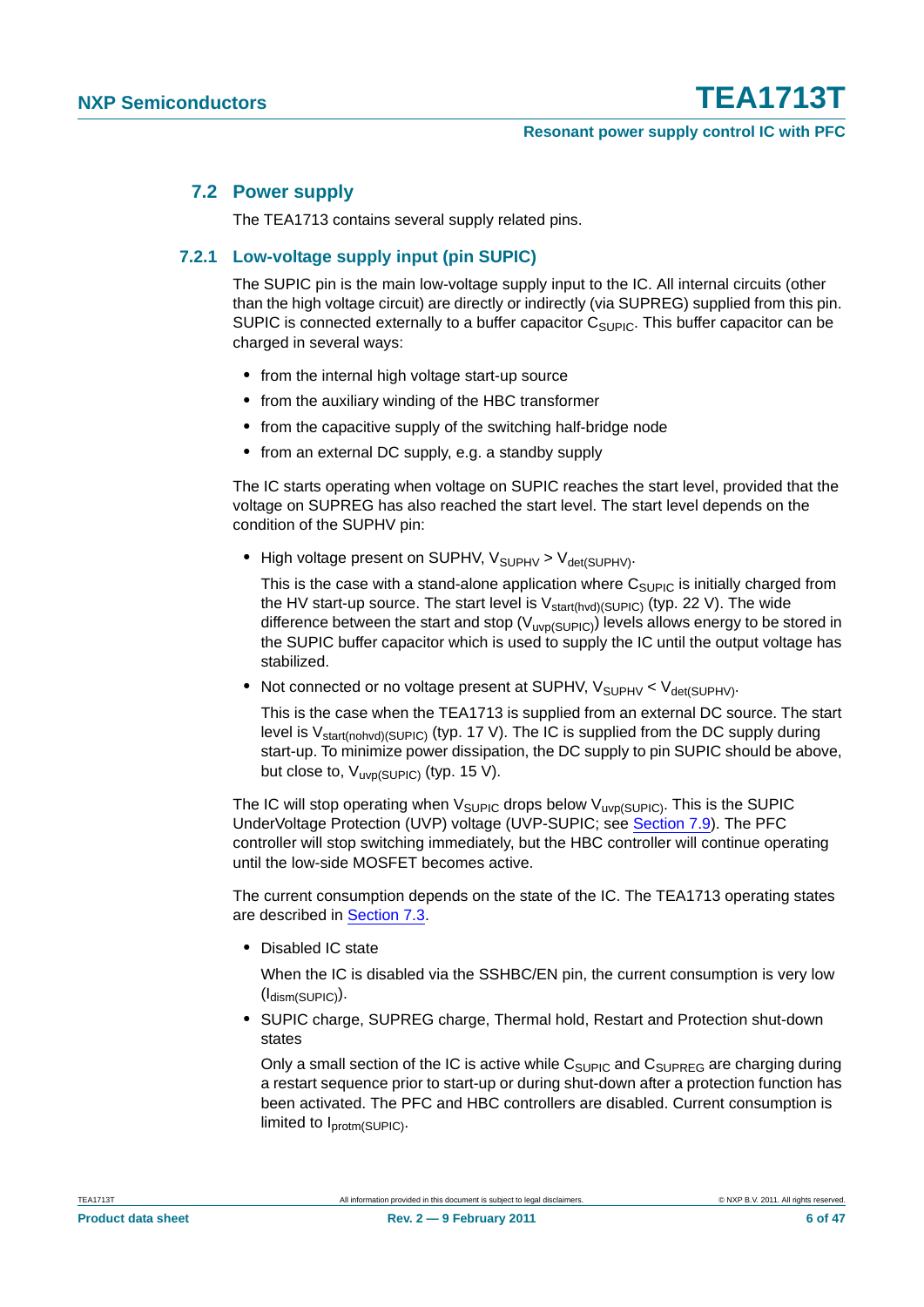**•** Boost charge state

The PFC controller is switching; the HBC controller is off. The current from the high voltage start-up source is large enough to supply SUPIC (current consumption < Ich(nom)(SUPIC)).

**•** Operational supply state

Both the PFC and HBC controllers are switching. Current consumption is  $I_{\text{oper(SUPIC)}}$ . When the HBC controller is enabled, the switching frequency will be high initially and the current consumption of the HBC MOSFET drivers will be dominant. The stored energy in C<sub>SUPIC</sub> will supply the initial SUPIC current before the SUPIC supply source takes over.

Pin SUPIC has a low short-circuit detection voltage ( $V_{\text{scp(SUPIC)}}$ ; typ. 0.65 V). The current dissipated in the HV start-up source is limited while  $V_{\text{SUPIC}} < V_{\text{SCP(SUPIC)}}$  (see [Section 7.2.4](#page-7-1)).

### <span id="page-6-0"></span>**7.2.2 Regulated supply (pin SUPREG)**

The voltage range on pin SUPIC exceeds that of the gate voltages of the external MOSFETs. For this reason, the TEA1713 contains an integrated series stabilizer. The series stabilizer creates an accurate regulated voltage ( $V_{\text{req}}(S)$ UPRFG); typ. 10.9 V) at the buffer capacitor  $C_{\text{SUPREG}}$ . This stabilized voltage is used to:

- **•** supply the internal PFC driver
- **•** supply the internal low-side HBC driver
- **•** supply the internal high-side driver via external components
- **•** as a reference voltage for optional external circuits

The SUPREG series stabilizer is enabled after  $C_{\text{SUPIC}}$  has been fully charged. This ensures that any optional external circuitry connected to SUPREG will not dissipate any of the start-up current.

To ensure that the external MOSFETs receive sufficient gate drive current, the voltage on SUPREG must reach  $V_{\text{start(SUPREG)}}$  (and the voltage on SUPIC must reach the start level) before the IC starts operating.

SUPREG is provided with undervoltage protection (UVP-SUPREG; see [Section 7.9\)](#page-30-0). When  $V_{\text{SUPREG}}$  falls below  $V_{\text{uvp(SUPREG)}}$  (typ. 10.3 V), two events will be triggered:

- **•** The IC will stop operating to prevent unreliable switching because the gate driver voltage is too low. The PFC controller will stop switching immediately, but the HBC controller will continue until the low-side stroke is active.
- **•** The maximum current from the internal SUPREG series stabilizer is reduced to I<sub>ch(red)</sub>(SUPREG) (typ. 5.4 mA). This will reduce the dissipation in the series stabilizer in the event of an overload at SUPREG while SUPIC is supplied from an external DC source.

### <span id="page-6-1"></span>**7.2.3 High-side driver floating supply (pin SUPHS)**

The high-side driver is supplied by an external bootstrap buffer capacitor,  $C_{\text{SUPHS}}$ . The bootstrap capacitor is connected between the high-side reference pin HB and the high-side driver supply input pin SUPHS. C<sub>SUPHS</sub> is charged from pin SUPREG via an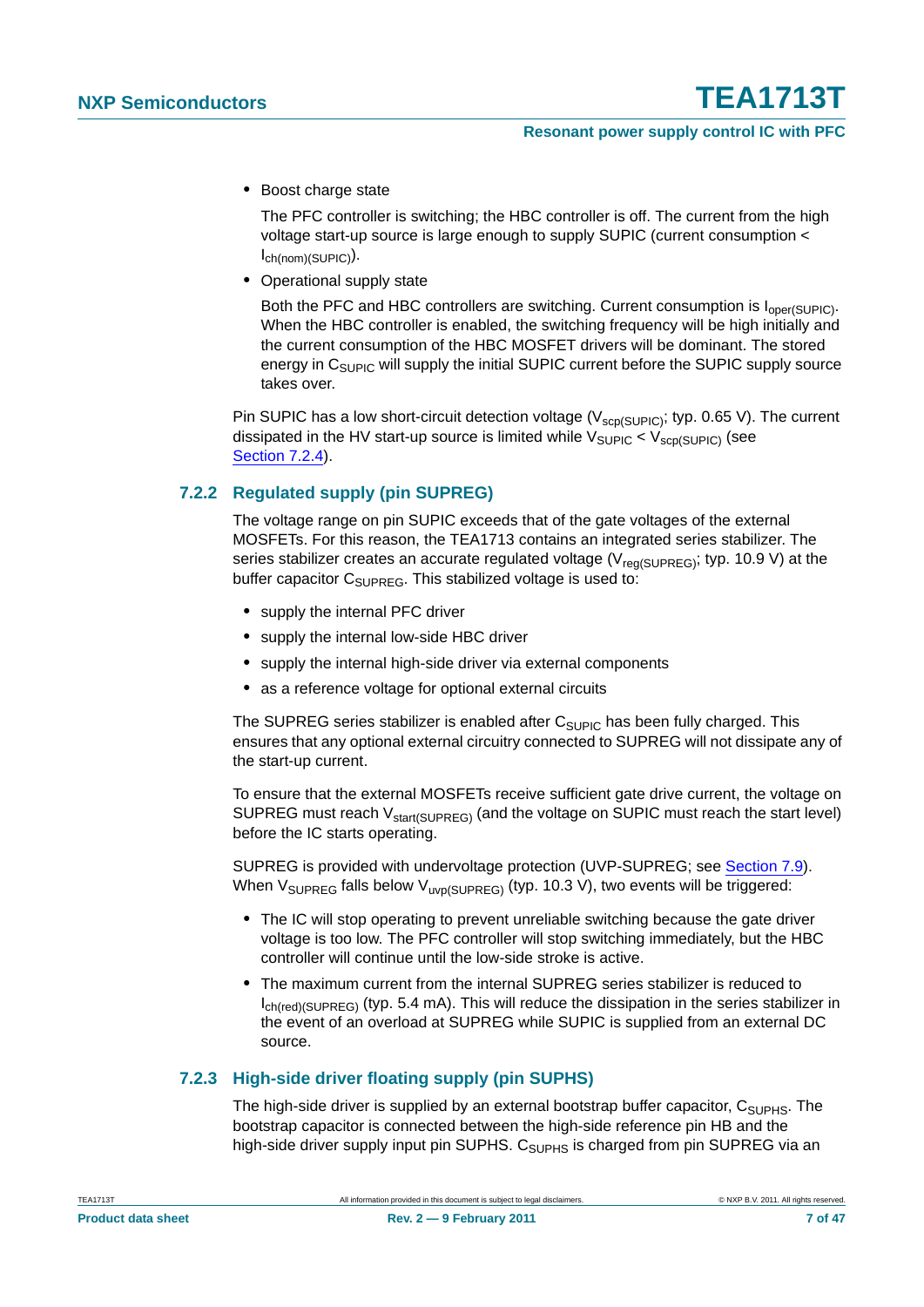external diode D<sub>SUPHS</sub>. The voltage drop between SUPREG and SUPHS can be minimized by carefully selecting the appropriate diode, especially when using large MOSFETs and high switching frequencies.

### <span id="page-7-1"></span>**7.2.4 High voltage supply input (pin SUPHV)**

In a stand-alone power supply application, this pin is connected to the boost voltage.  $C_{\text{SUPIC}}$  and  $C_{\text{SUPREG}}$  will be charged by the HV start-up source (which delivers a constant current from SUPHV to SUPIC) via this pin.

Short-circuit protection on pin SUPIC (SCP-SUPIC; see [Section 7.9\)](#page-30-0) limits the dissipation in the HV start-up source when SUPIC is shorted to ground and limits the current on SUPHV (to  $I_{\text{red}(SUPHV)}$ ) as long as the voltage on SUPIC is below  $V_{\text{scd}(SUPIC)}$ .

Under normal operating conditions, the voltage on pin SUPIC will exceed  $V_{\text{scp(SUPIC)}}$  very quickly after start-up and the HV start-up source will switch to the nominal current Inom(SUPHV).

During start-up and restart, the HV start-up source will charge  $C_{\text{SUPIC}}$  and regulate the voltage on SUPIC by hysteretic control. So the start level has a small degree of hysteresis  $V_{\text{start(hvs)(SUPIC)}}$ . The HV start-up source switches-off when  $V_{\text{SUPIC}}$  exceeds the start level  $V_{\text{stat(hvd)(SUPIC)}}$ . Current consumption through pin SUPHV will be low  $(I_{\text{tko(SUPHV)}})$ .

Once start-up is complete and the HBC controller is operating, SUPIC can be supplied from the auxiliary winding of the HBC transformer. In this operational state, the HV start-up source is disabled.

### <span id="page-7-0"></span>**7.3 Flow diagram**

The operation of the TEA1713 can be divided into a number of states - see [Figure 3.](#page-8-0) The abbreviations used in [Figure 3](#page-8-0) are explained In [Table 8.](#page-41-0)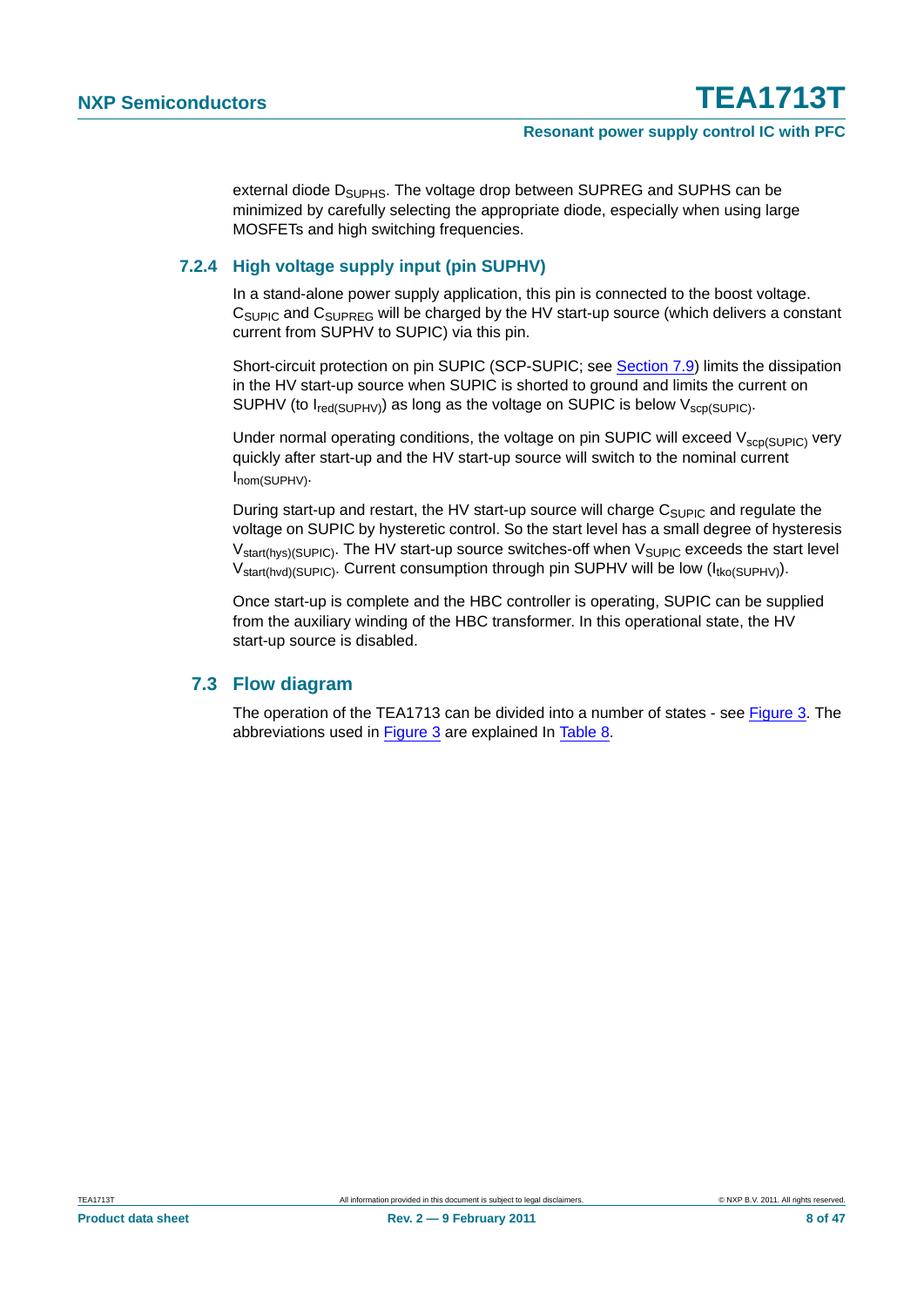### **Resonant power supply control IC with PFC**



### <span id="page-8-0"></span>**Fig 3. Flow diagram of the TEA1713**

### **Table 3. Operating states**

| <b>State</b>  | <b>Description</b>                                                                                                                                                                                                                                         |
|---------------|------------------------------------------------------------------------------------------------------------------------------------------------------------------------------------------------------------------------------------------------------------|
| No supply     | Supply voltages on SUPIC and SUPHV are too low to provide any functionality. Undervoltage<br>protection (UVP-supplies; see Section 7.9) is active when $V_{SUPHV}$ < $V_{rst(SUPHV)}$ and<br>$V_{\text{SUPIC}} < V_{\text{rst(SUPIC)}}$ . The IC is reset. |
| Disabled IC   | IC is completely disabled because pin SSHBC/EN is LOW.                                                                                                                                                                                                     |
| Thermal hold  | Activated as long as OTP is active. IC is not operating. PFC and HBC controllers are disabled<br>and C <sub>SUPIC</sub> and C <sub>SUPREG</sub> are not charged.                                                                                           |
| SUPIC charge  | IC supply capacitor ( $C_{\text{SUPIC}}$ ) is charged by HV start-up source. $C_{\text{SUPREG}}$ is not charged.                                                                                                                                           |
| SUPREG charge | Stabilized supply capacitor (C <sub>SUPREG</sub> ) is charged by series regulator.                                                                                                                                                                         |

| <b>TEA1713T</b>           |  |
|---------------------------|--|
| <b>Product data sheet</b> |  |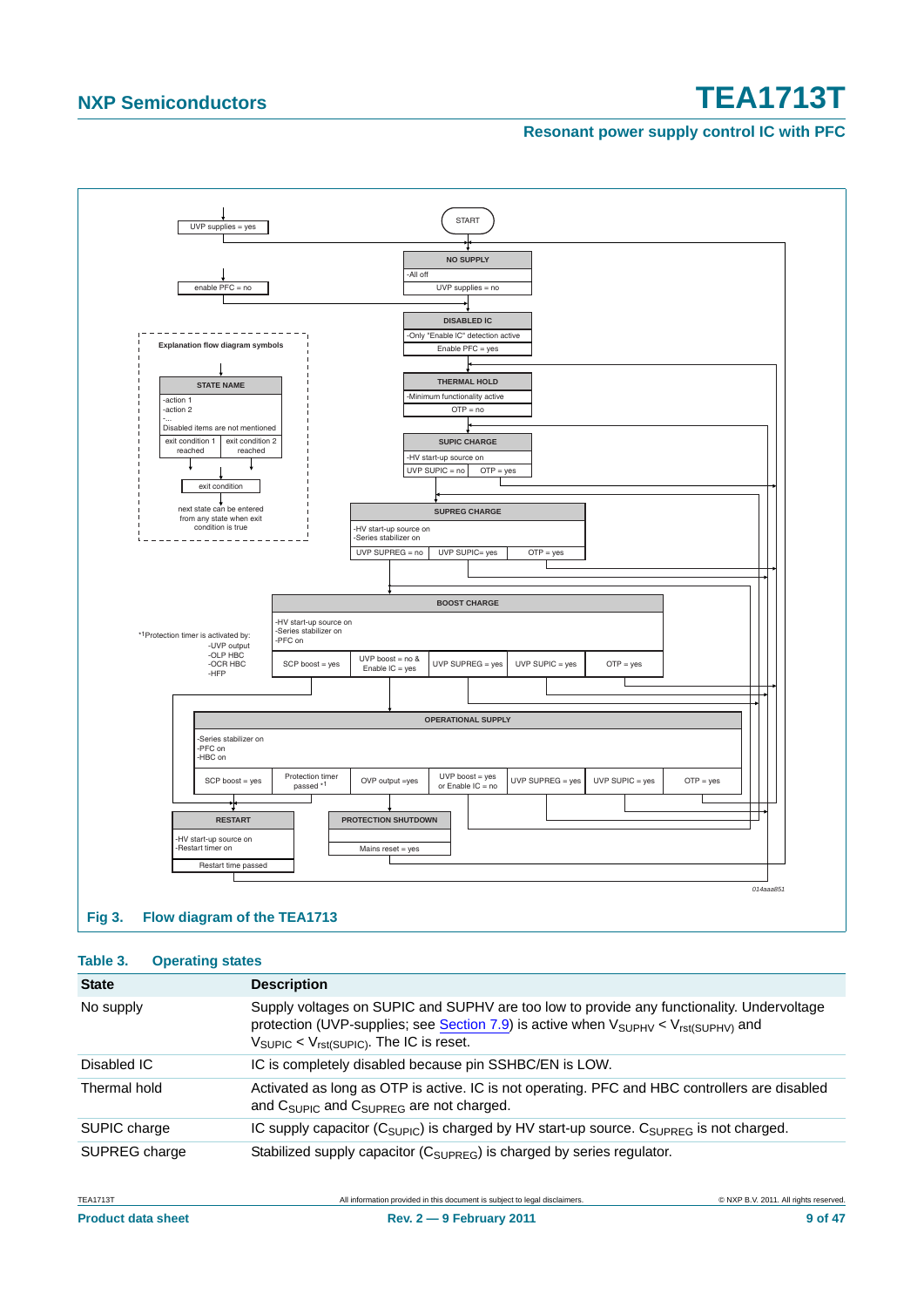| Table 3.             | <b>Operating states</b> continued                                                                                                                                                                               |
|----------------------|-----------------------------------------------------------------------------------------------------------------------------------------------------------------------------------------------------------------|
| <b>State</b>         | <b>Description</b>                                                                                                                                                                                              |
| Boost charge         | Boost voltage is built up by operational PFC.                                                                                                                                                                   |
| Operational supply   | Output voltage is generated. Both PFC and HBC controllers are fully operational.                                                                                                                                |
| Restart              | Activated when a protection function is triggered. Restart timer is activated. During this time,<br>PFC and HBC controllers are disabled and $C_{\text{SUPREG}}$ is not charged. $C_{\text{SUPIC}}$ is charged. |
| Protection shut-down | Activated when a protection function is triggered. IC is not operational. PFC and HBC controllers<br>are disabled and $C_{\text{SUPIC}}$ and $C_{\text{SUPREG}}$ are not charged.                               |

### <span id="page-9-0"></span>**7.4 Enable input (pin SSHBC/EN)**

The power supply application can be completely disabled by pulling pin SSHBC/EN LOW.

[Figure 4](#page-10-0) illustrates the internal functionality. When a voltage is present on pin SUPHV or on pin SUPIC, a current  $I_{DU(EN)}$  (typ. 42  $\mu$ A) flows out of SSHBC/EN. If the pin is not pulled-down, this current will lift the voltage up to  $V_{pu(EN)}$  (typ. 3 V). Since this voltage is above both  $V_{en(PFC)(EN)}$  (typ. 1.2 V) and  $V_{en(IC)(EN)}$  (typ. 2.2 V), the IC will be completely enabled.

The IC can be completely disabled by pulling the voltage on SSHBC/EN down below both  $V_{en(PFC) (EN)}$  and  $V_{en(IC) (EN)}$  via an opto-coupler driven from the secondary side of the HBC transformer (see [Figure 4\)](#page-10-0). The PFC controller will stop switching immediately, but the HBC controller will continue switching until the low-side stroke is active. It is also possible to control the voltage on SSHBC/EN from another circuit on the secondary side via a diode. The external pull-down current must be larger than the internal soft start charge current Iss(hf)(SSHBC).

If the voltage on SSHBC/EN is pulled down below  $V_{en(IC)(EN)}$ , but not below  $V_{en(PFC)(EN)}$ , only the HBC will be disabled. This feature can be useful when another power converter is connected to the boost voltage of the PFC.

The low-side power switch of the HBC will be on when the HBC is disabled via the SSHBC/EN pin.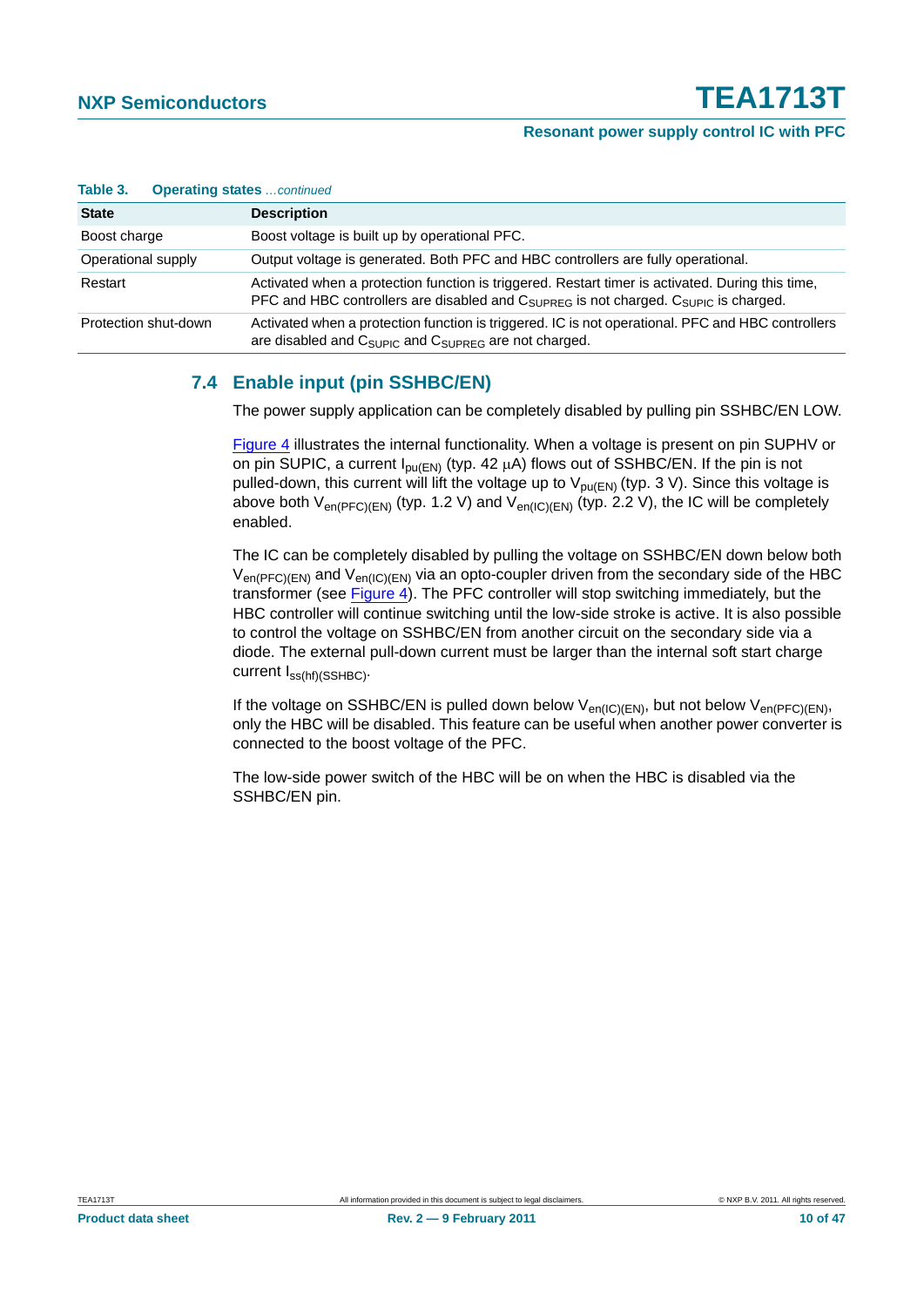**Resonant power supply control IC with PFC**



### <span id="page-10-0"></span>**7.5 IC protection**

### <span id="page-10-2"></span><span id="page-10-1"></span>**7.5.1 IC restart and shut-down**

In addition to the protection functions that influence the operation of the PFC and HBC controllers, a number of protection functions are provided that disable both controllers. See the protection overview in [Section 7.9](#page-30-0) for details on which protections trigger a restart or a protection shut-down.

**•** Restart

When the TEA1713 enters the Restart state, the PFC and HBC controllers are switched off. After a period defined by the Restart timer, the IC automatically restarts following the normal start-up cycle.

**•** Protection shut-down

When the TEA1713 enters the Protection shut-down state, the PFC and HBC controllers are switched off. The Protection shut-down state is latched, so the IC will not start up again automatically. It can be restarted by resetting the Protection shut-down state in one of the following ways:

- **–** by lowering V<sub>SUPIC</sub> and V<sub>SUPHV</sub> below their respective reset levels, V<sub>rst(SUPIC)</sub> and Vrst(SUPHV)
- **–** via a fast shut-down reset (see [Section 7.5.3](#page-12-0)).
- **–** via the enable pin (see [Section 7.4](#page-9-0))
- **•** Thermal hold

In the Thermal hold state, the PFC and HBC controllers are switched off. The Thermal hold state remains active until the IC junction temperature drops to about 10 °C below T<sub>otp</sub> (see **Section 7.5.6**).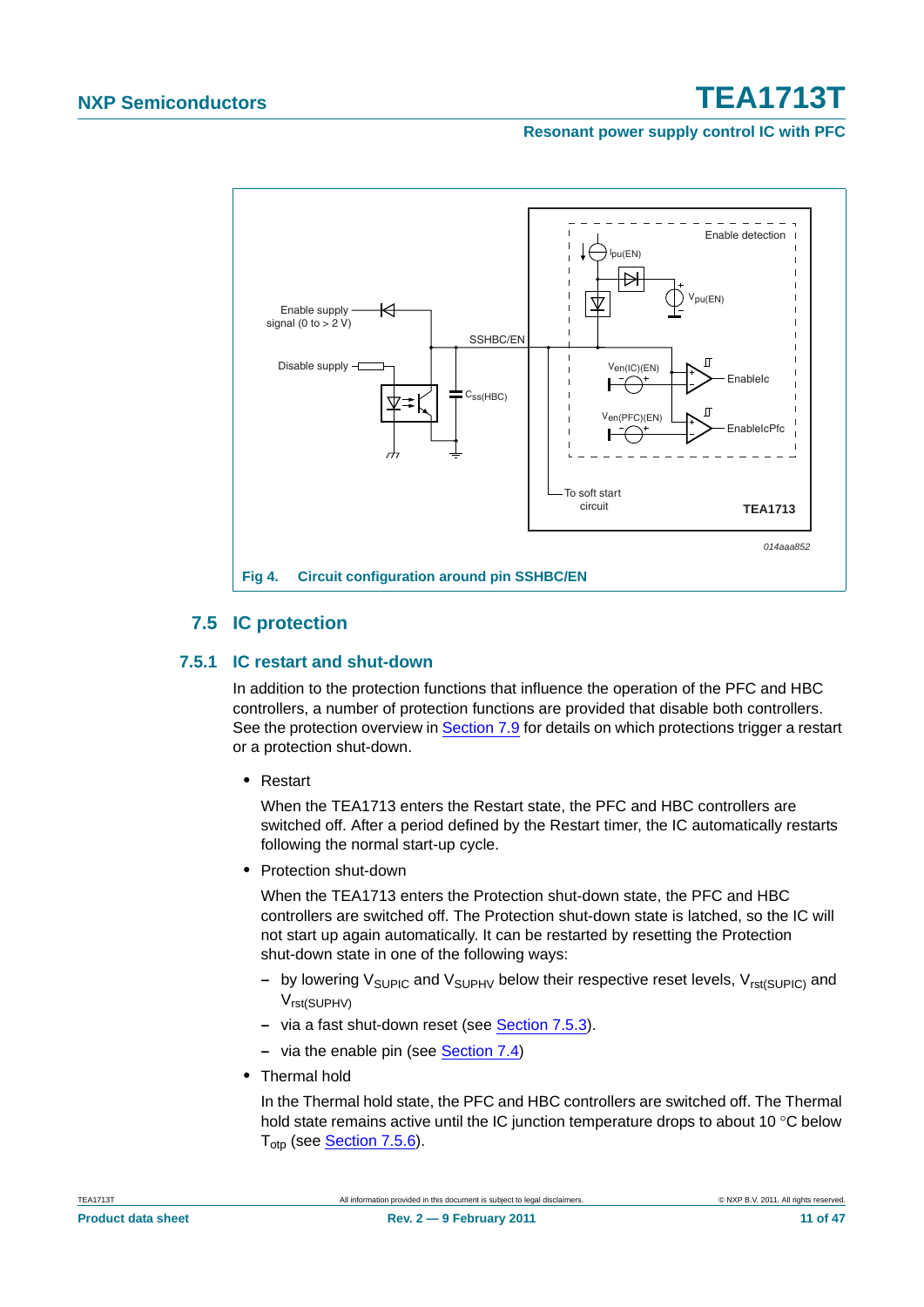### <span id="page-11-1"></span>**7.5.2 Protection and restart timer**

The TEA1713 contains a programmable timer which can be used for timing several protection functions. The timer can be used in two ways - as a protection timer and as a restart timer. The timing of the timers can be set independently via an external resistor  $R<sub>prot</sub>$  and capacitor  $C<sub>prot</sub>$  connected to pin RCPROT.

### <span id="page-11-2"></span>**7.5.2.1 Protection timer**

Certain error conditions can be allowed to persist for a period of time before protective action needs to be taken. The protection timer defines the protection period - how long the error is allowed to persist before the protection function is triggered. The protection functions that use the protection timer can be found in the protection overview in [Section 7.9](#page-30-0).



<span id="page-11-0"></span>[Figure 5](#page-11-0) shows the operation of the protection timer. When an error condition occurs, a fixed current  $I_{ch(slow)/(RCPROT)}$  (typ. 100 μA) flows out of the RCPROT pin and charges C<sub>prot</sub>. R<sub>prot</sub> will cause the voltage to rise exponentially. The protection time has elapsed when the voltage on RCPROT reaches the upper switching level  $V_{U(RCPROT)}$  (typ. 4 V). At this instant, the appropriate protective action is taken and  $C<sub>prot</sub>$  is discharged.

If the error condition is removed before the voltage on RCPROT reaches  $V_{\text{u(REPROT)}}$ ,  $C_{\text{prot}}$ is discharged via  $R<sub>prot</sub>$  and no action is taken.

The voltage on RCPROT may be raised above  $V_{\text{u(RCPROT)}}$  by an external circuit to force a restart.

### <span id="page-11-3"></span>**7.5.2.2 Restart timer**

Certain error conditions require the IC to be disabled for a period of time, particularly when the error condition can cause components to overheat. In such cases, the IC should be disabled to allow the power supply to cool down, before restarting automatically. The restart time is determined by the restart timer. The restart timer is active in the Restart state. The protection functions that trigger a restart can be found in the protection overview in [Section 7.9.](#page-30-0)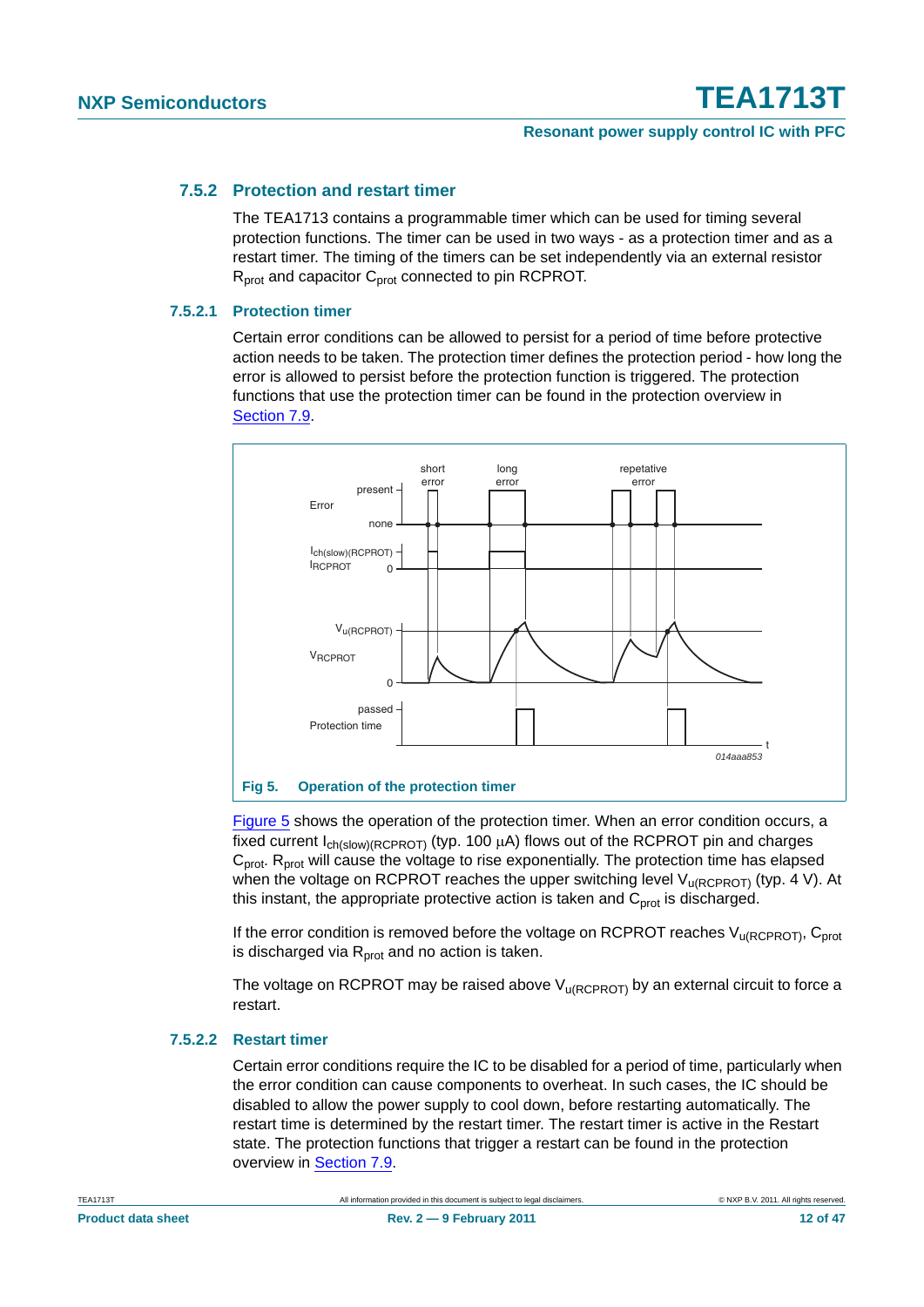### **Resonant power supply control IC with PFC**



<span id="page-12-1"></span>[Figure 6](#page-12-1) shows the operation of the restart timer. Normally  $C_{prot}$  is discharged to 0 V. When a restart is requested,  $C<sub>prot</sub>$  is quickly charged to the upper switching level  $V_{U(RCPROT)}$ . Then the RCPROT pin becomes high ohmic and  $C_{prot}$  discharges through  $R_{prot}$ . The restart time has elapsed when  $V_{RCPROT}$  reaches the lower switching level  $V_{\text{IRCPROT}}$  (typ. 0.5 V). The IC then restarts and  $C_{\text{prot}}$  is discharged.

### <span id="page-12-0"></span>**7.5.3 Fast shut-down reset (pin SNSMAINS)**

The latched Protection shut-down state will be reset when  $V_{\text{SUPIC}}$  and  $V_{\text{SUPHV}}$  drop below their respective reset levels,  $V_{rst(SUPIC)}$  and  $V_{rst(SUPHV)}$ . Typically, the PFC boost capacitor,  $C_{boost}$ , will need to discharge before  $V_{SUPIC}$  and  $V_{SUPHV}$  drop below their reset levels, which can take a long time.

Fast shut-down reset facilitates a faster reset. When the mains supply is interrupted, the voltage on pin SNSMAINS will fall. As soon as  $V_{SNSMAINS}$  falls below  $V_{rst(SNSMAINS)}$  and subsequently rises again by a hysteresis value, the IC will leave the Protection shut-down state. The boost capacitor  $C_{\text{boost}}$  does not need to be discharged to initiate a new start-up.

The Protection shut-down state can also be ended by pulling down the enable input (pin SSHBC/EN).

### <span id="page-12-2"></span>**7.5.4 Output overvoltage protection (pin SNSOUT)**

The TEA1713 outputs are provided with overvoltage protection (OVP-output; see [Section 7.9](#page-30-0)). The output voltage can be measured via the auxiliary winding of the resonant transformer. This voltage can be sensed at the SNSOUT pin via an external rectifier and resistive divider. An overvoltage is detected when the SNSOUT voltage exceeds  $V_{ovp(SNSOUT)}$  (typ. 3.5 V). Once an overvoltage has been detected, the TEA1713 will go to the Protection shut-down state.

Additional external protection circuits, such as an external overtemperature protection circuit, can be connected to this pin. They should be connected to pin SNSOUT via a diode so that the error condition will trigger an OVP event.

### <span id="page-12-3"></span>**7.5.5 Output undervoltage protection (pin SNSOUT)**

In applications where the TEA1713 is supplied from the auxiliary winding of the HBC transformer, a SUPIC undervoltage protection event (UVP-SUPIC) will be triggered automatically when an error condition results in a drop in the output voltage.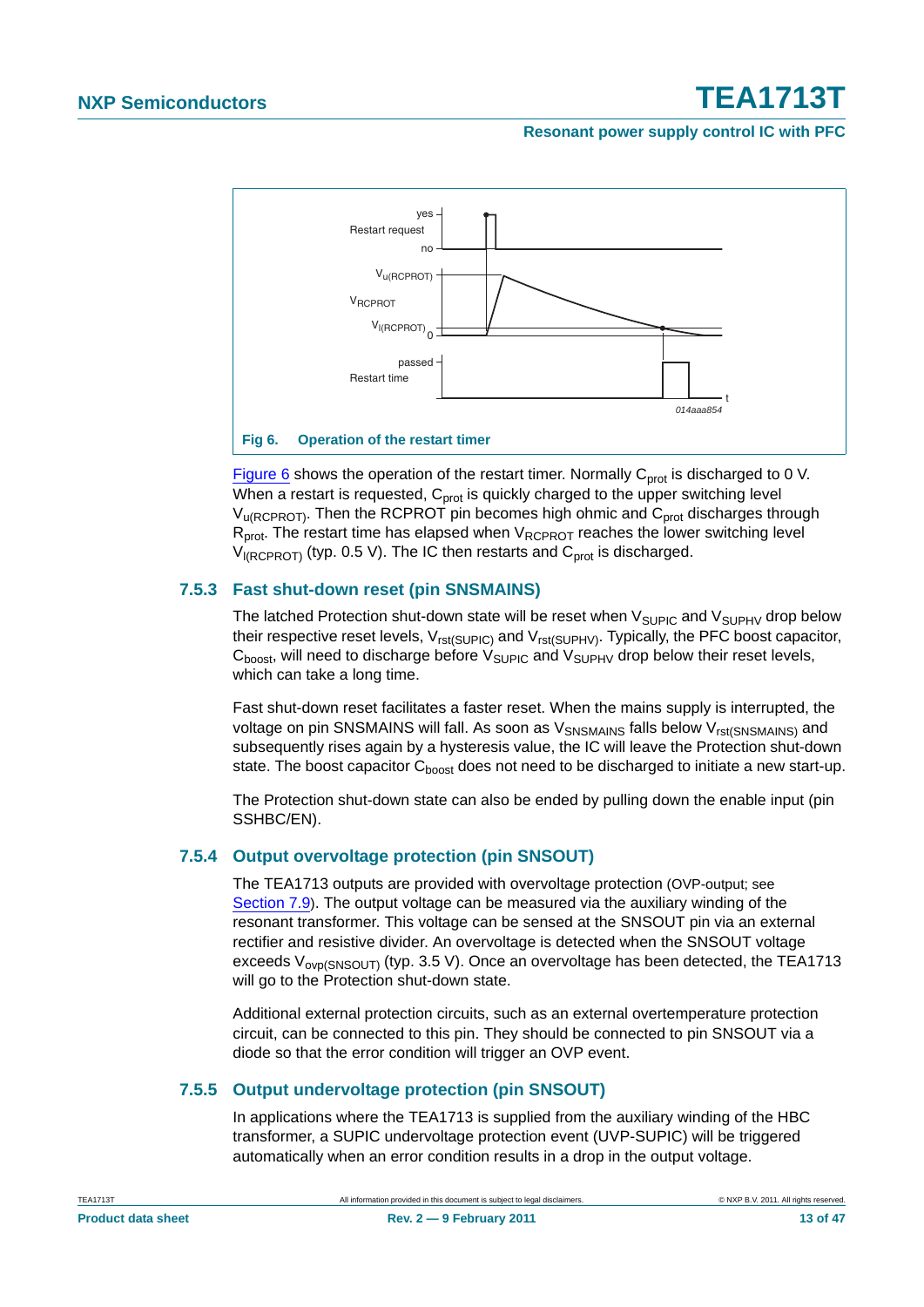In applications where the TEA1713 is supplied from a separate DC source (e.g. a standby supply), the TEA1713 will not automatically stop switching if an error condition causes the output voltage to fall. For this reason, the TEA1713 outputs are provided with undervoltage protection (UVP output; see [Section 7.9](#page-30-0)). A UVP output event will restart the IC if  $V_{SNSOUT}$  drops below  $V_{UVO(SNSOUT)}$  (typ. 2.3 V).

During start-up, the output voltage will be below  $V_{\text{uvp(SNSOUT)}}$  for a time. This should not be considered an error condition provided it doesn't last longer than expected. For this reason, the protection timer is started as soon as  $V_{SNSOUT}$  drops below  $V_{UVD}(SNSOUT)$ . The Restart state is activated if the UVP output event is still active once the protection time has expired.

### <span id="page-13-0"></span>**7.5.6 OverTemperature Protection (OTP)**

Accurate internal overtemperature protection is provided in the TEA1713. When the junction temperature exceeds the overtemperature protection activation temperature,  $T_{\text{otp}}$ (typ. 150 °C), the IC will go to the Thermal hold state. The TEA1713 will exit the Thermal hold state when the temperature falls again, to around 10  $\degree$ C below T<sub>oto</sub>.

### <span id="page-13-1"></span>**7.6 Burst mode operation (pin SNSOUT)**

The HBC and PFC controllers can be operated in Burst mode. In Burst mode the controllers will be on for a period, then off for a period. Burst mode operation increases efficiency under low-load conditions.

A low-load condition can be detected using a simple external circuit that makes use of the information from the feedback loop or from the average primary current. The detection circuit can pull down pin SNSOUT to pause operation of the TEA1713 for a burst-off time. Both controllers, or only the HBC controller, can be paused during the burst-off time:

• Burst-off level for HBC, V<sub>burst(HBC)</sub> (typ. 1 V).

When  $V_{SNSOUT}$  drops below  $V_{burst(HBC)}$ , operation of the HBC controller will be suspended. Both the high-side and the low-side power switches will be off. The PFC continues to operate normally. When  $V_{SNSOUT}$  rises above  $V_{burst(HBC)}$  again, the HBC controller will resume normal operation, without executing a soft start sequence.

• Burst-off level for PFC, V<sub>burst(PFC)</sub> (typ. 0.4 V).

When  $V_{SNSOUT}$  drops below  $V_{burst(PFC)}$ , operation of the PFC controller will also be suspended (the HBC will have been paused already). When  $V_{SNSOUT}$  rises above V<sub>burst(PFC)</sub> again, the PFC controller will resume normal operation via a PFC soft start (see [Section 7.7.6\)](#page-16-0).

To ensure Burst mode is not activated before the output voltage becomes valid, a current from the SNSOUT pin (typ. 100  $\mu$ A) will hold V<sub>SNSOUT</sub> at V<sub>pu(SNSOUT)</sub>, which is above both burst levels. The resistance between the SNSOUT pin and ground should therefore be greater than 20 kΩ.

### <span id="page-13-2"></span>**7.7 PFC controller**

The PFC controller converts the rectified universal mains voltage into an accurately regulated boost voltage of 400 V (DC). It operates in quasi-resonant or discontinuous conduction mode and is controlled via an on-time control system. The resulting mains harmonic current emissions of a typical application will easily meet the class-D MHR requirements.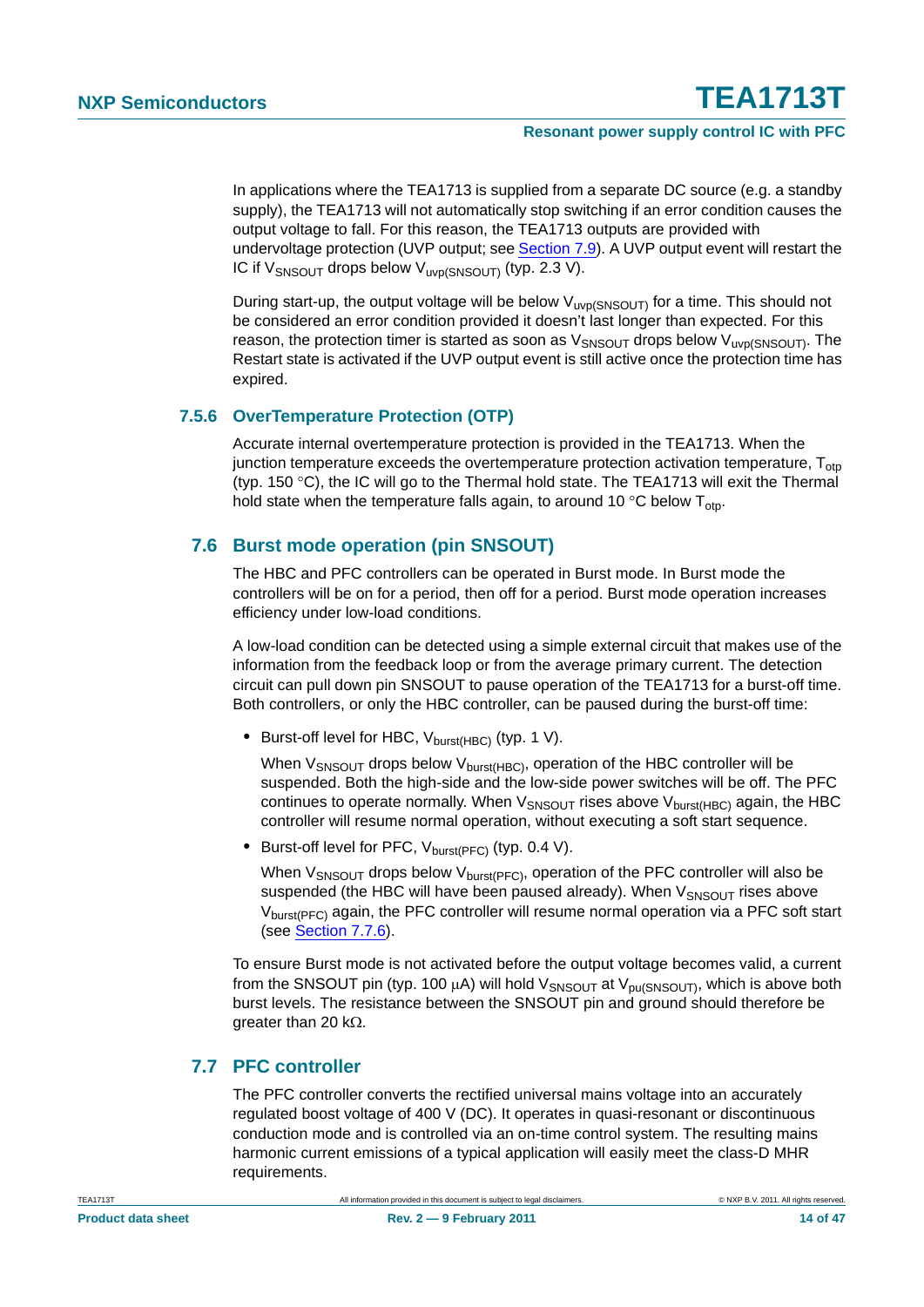The PFC controller uses valley switching to minimize losses. A primary stroke is only started once the previous secondary stroke has ended and the voltage across the PFC MOSFET has reached a minimum value.

### <span id="page-14-0"></span>**7.7.1 PFC gate driver (pin GATEPFC)**

The circuit driving the gate of the power MOSFET has a high current sourcing capability  $I_{\text{source(GATEPFC)}}$  (typ. 500 mA) and a high current sink capability  $I_{\text{sink(GATEPFC)}}$  (typ. 1.2 A). This permits fast turn-on and turn-off of the power MOSFET to ensure efficient operation. The driver is supplied from the regulated SUPREG supply.

### <span id="page-14-1"></span>**7.7.2 PFC on-time control**

The PFC operates under on-time control. The on-time of the PFC MOSFET is determined by:

**•** The error amplifier and the loop compensation via the voltage on pin COMPPFC

At  $V_{\text{ton/COMPPEC\,zero}}$  (typ. 3.5 V), the on-time is reduced to zero. At  $V_{\text{ton/COMPPEC}max}$ the on-time is at a maximum

**•** Mains compensation via the voltage on pin SNSMAINS

### <span id="page-14-2"></span>**7.7.2.1 PFC error amplifier (pins COMPPFC and SNSBOOST)**

The boost voltage is divided via a high-ohmic resistive divider. It is fed to the SNSBOOST pin. The transconductance error amplifier, which compares the SNSBOOST voltage with an accurate trimmed reference voltage  $V_{req(SNSBOOST)}$ , is connected to this pin. The output current is filtered by the external loop compensation network at the COMPPFC pin. In a typical application, the bandwidth of the regulation loop is set by a resistor and two capacitors.

The COMPPFC voltage is clamped at a maximum of  $V_{\text{clamp/COMPPEC}}$ . This avoids a long recovery time in the event that the boost voltage rises above the regulation level for a period of time.

### <span id="page-14-3"></span>**7.7.2.2 PFC mains compensation (pin SNSMAINS)**

The mathematical equation for the transfer function of a power factor corrector contains the square of the mains input voltage. In a typical application, this will result in a low bandwidth for low mains input voltages, while at high mains input voltages the MHR requirements may be hard to meet.

The TEA1713 contains a correction circuit to compensate for this effect. The average mains voltage is measured via the SNSMAINS pin and this information is fed to an internal compensation circuit. [Figure 7](#page-15-0) illustrates the relationship between the SNSMAINS voltage, the COMPPFC voltage, and the on-time. This compensation makes it is possible to keep the regulation loop bandwidth constant over the full mains input range, yielding a fast transient response on load steps, while still complying with class-D MHR requirements.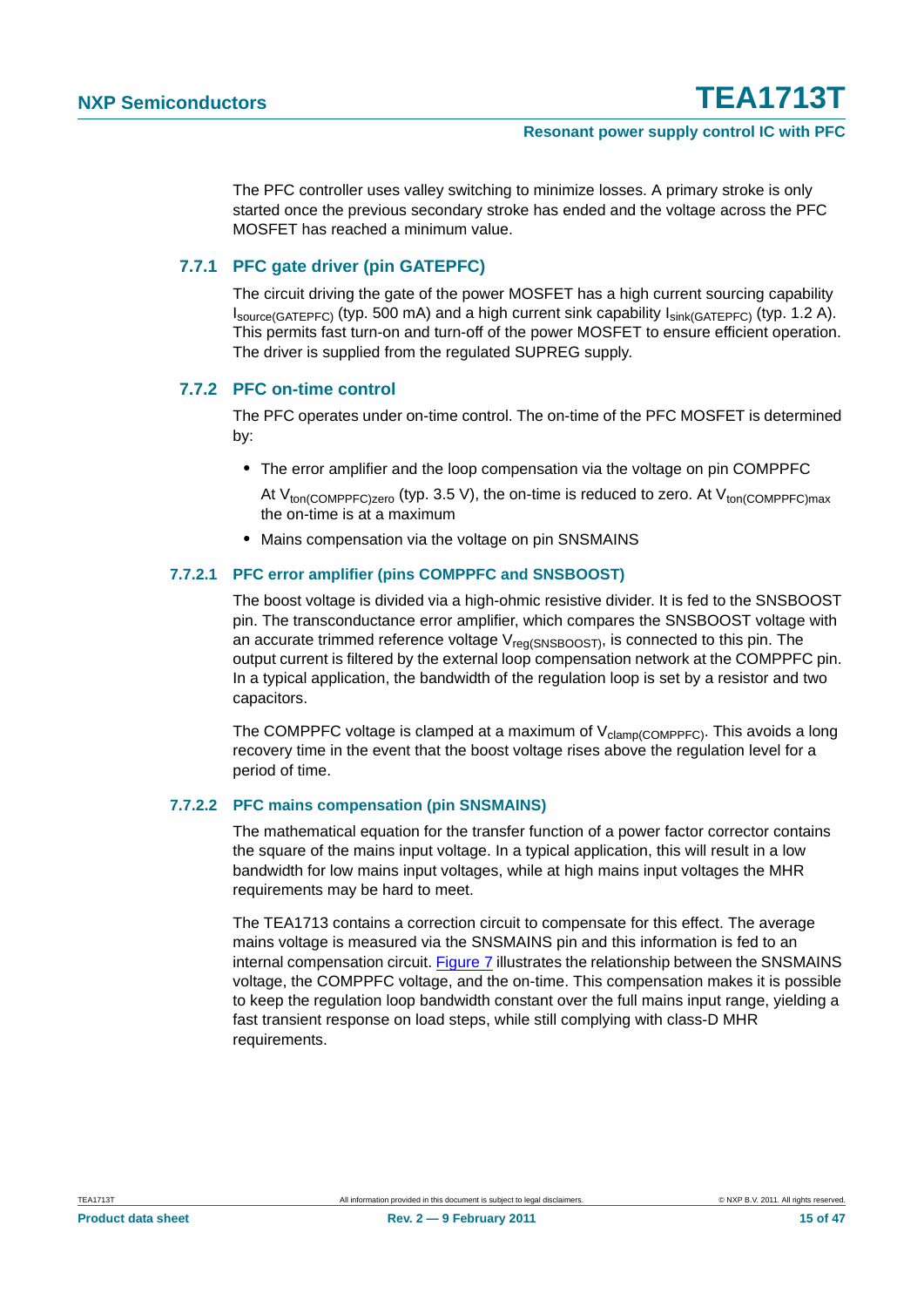#### **Resonant power supply control IC with PFC**



### <span id="page-15-1"></span><span id="page-15-0"></span>**7.7.3 PFC demagnetization sensing (pin SNSAUXPFC)**

The voltage on the SNSAUXPFC pin is used to detect transformer demagnetization. During the secondary stroke, the transformer is magnetized and current flows in the boost output. During this time, V<sub>SNSAUXPFC</sub> < V<sub>demaα</sub>(SNSAUXPFC) (typ. −100 mV) and the PFC MOSFET is kept off.

After some time, the transformer becomes demagnetized and current stops flowing in the boost output. From that moment,  $V_{SNSAUXPFC}$  >  $V_{demad(SNSAUXPFC)}$  and valley detection is started. The MOSFET remains off.

To ensure switching continues under all circumstances, the MOSFET is forced to switch on if the magnetizing of the transformer ( $V_{SNSALIXPEC}$   $V_{demag(SNSALIXPEC)}$ ) is not detected within  $t_{to(maa)}$  (typ. 50  $\mu$ s) after GATEPFC goes LOW.

It is recommended that a 5 kΩ series resistor be connected to this pin to protect the internal circuitry, against lightning for example. The resistor should be placed close to the IC on the printed circuit board to prevent incorrect switching due to external disturbances.

### <span id="page-15-2"></span>**7.7.4 PFC valley sensing (pin SNSAUXPFC)**

The PFC MOSFET is switched on for the next stroke to reduce switching losses and EMI if the voltage at the drain of the MOSFET is at its minimum (valley switching), see [Figure 8.](#page-16-1)

**Product data sheet 16 of 47 Rev. 2 — 9 February 2011 16 of 47 16 of 47**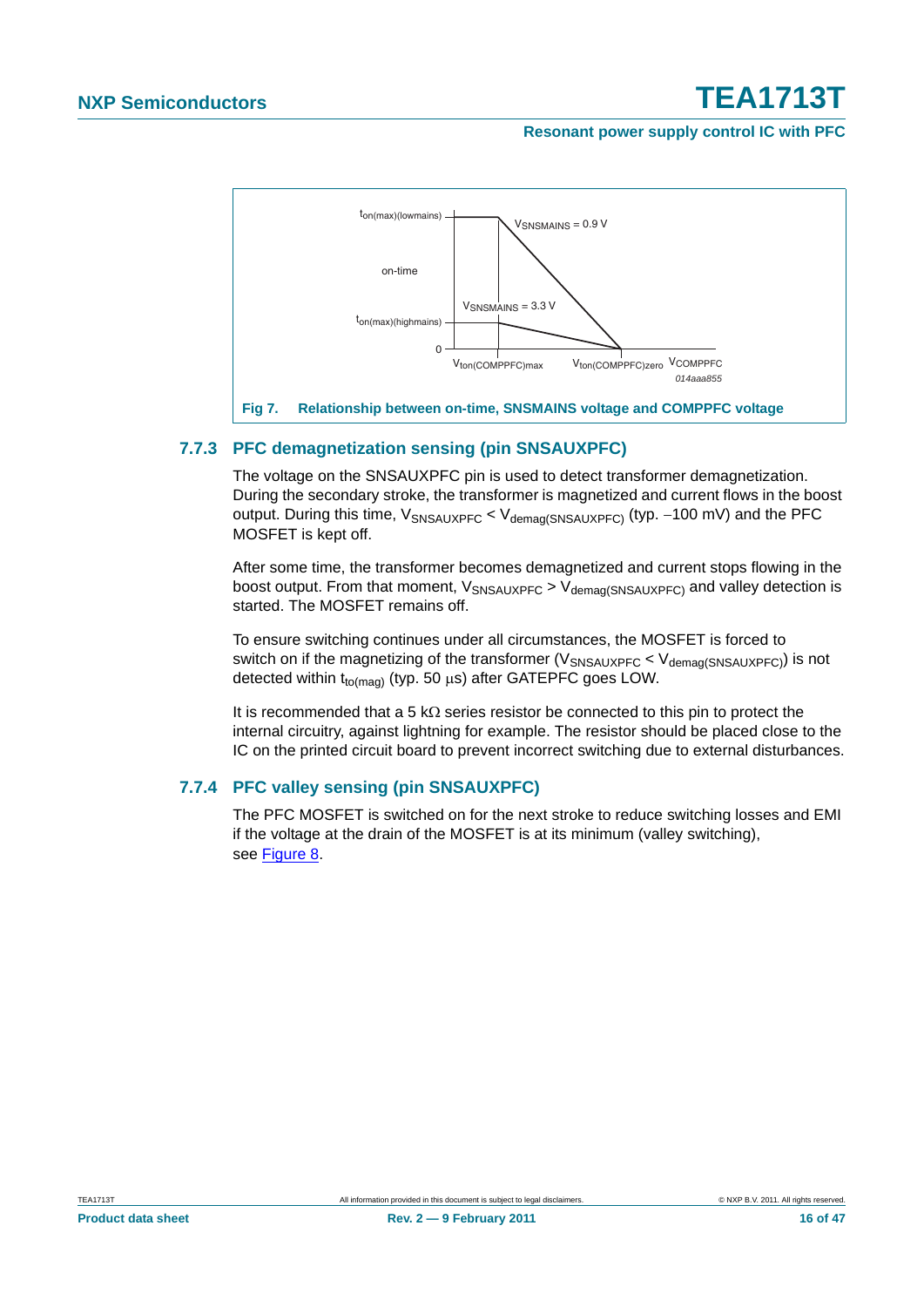### **Resonant power supply control IC with PFC**



<span id="page-16-1"></span>**Fig 8. Demagnetization and valley detection**

Valleys are detected by the valley sensing block connected to the SNSAUXPFC pin. This block measures the voltage at the auxiliary winding of the PFC transformer, which is a reduced and inverted copy of the MOSFET drain voltage. When a valley of the drain voltage (= top at SNSAUXPFC voltage) is detected, the MOSFET is switched on.

If no top is detected on the SNSAUXPFC pin (= valley at the drain) within  $t_{\text{to(vrec)}}$ (typ. 4 μs) after demagnetization was detected, the MOSFET is forced to switch on.

### <span id="page-16-2"></span>**7.7.5 PFC frequency and off-time limiting**

For transformer optimization and to minimize switching losses, the switching frequency is limited to  $f_{\text{max(PFC)}}$ . If the frequency for quasi-resonant operation is above  $f_{\text{max(PFC)}}$ , the system will switch to Discontinuous conduction mode. The PFC MOSFET is switched on when the drain-source voltage is at a minimum (valley switching).

The minimum off-time is limited to  $t_{off(PFC)min}$  to ensure proper control of the PFC MOSFET under all circumstances.

### <span id="page-16-0"></span>**7.7.6 PFC soft start and soft stop (pin SNSCURPFC)**

The PFC controller features a soft start function which slowly increases the primary peak current at start-up and a soft stop function which slowly decreases the transformer peak current, before operations are halted. This is to prevent transformer rattle at start-up or during Burst mode operation.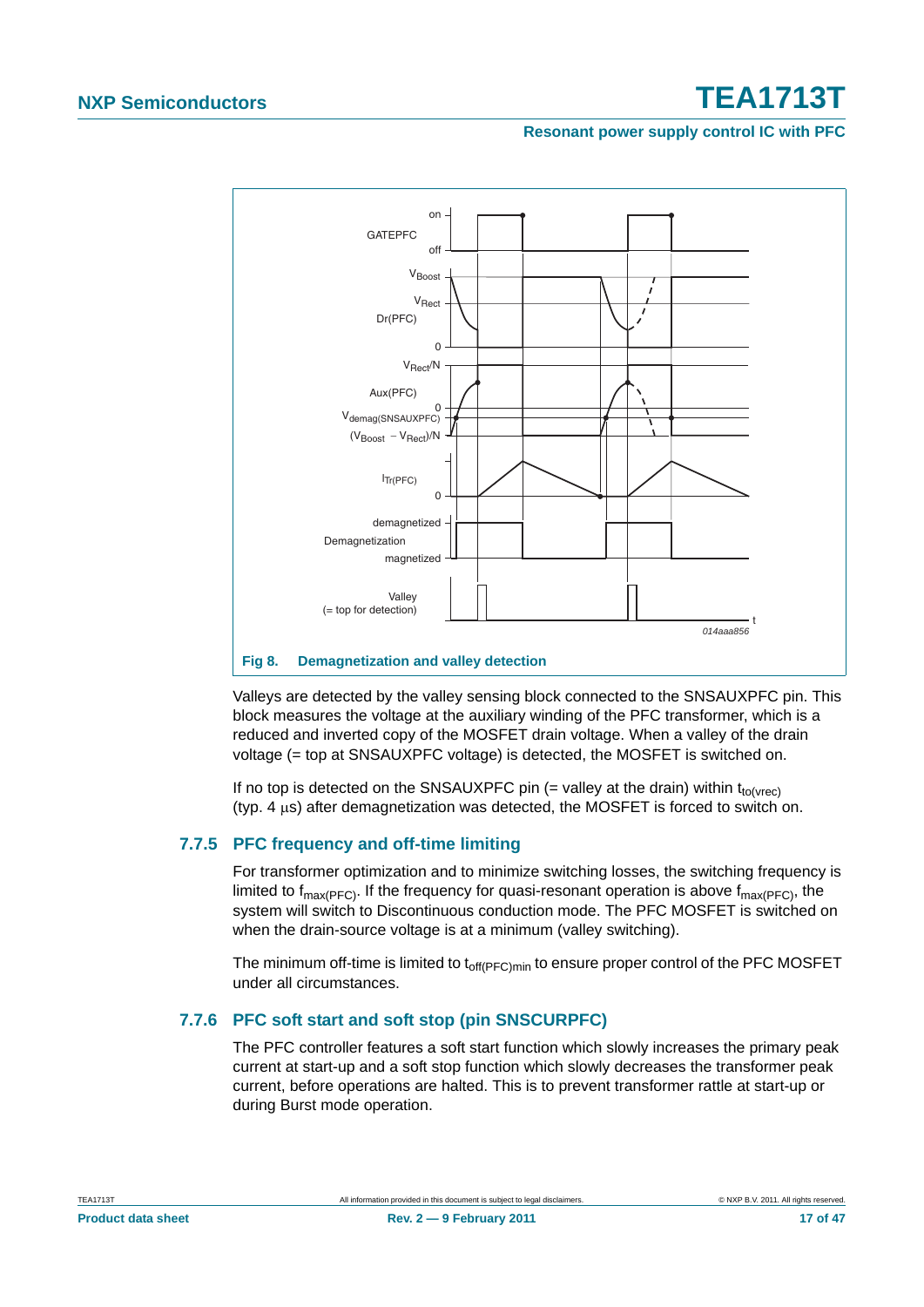This is achieved by connecting a resistor  $R_{ss(PFC)}$  and a capacitor  $C_{ss(PFC)}$  between pin SNSCURPFC and the current sense resistor  $R_{\text{cur(PFC)}}$ . At start-up, an internal current source  $I_{ch(ss)/PFC}$  charges the capacitor to  $V_{SNSCURPFC} = I_{ch(ss)/PFC} \times R_{ss(PFC)}$ . The voltage is limited to the maximum PFC soft start clamp voltage,  $V_{clamp(ss)PFC}$ . The additional voltage across the charged capacitor results in a reduced peak current. After start-up, the internal current source is switched-off, capacitor  $C_{ss(PFC)}$  discharges across  $R_{ss(PFC)}$  and the peak current increases.

The start level and the time constant of the rising primary current can be adjusted externally by changing the values of  $R_{ss(PFC)}$  and  $C_{ss(PFC)}$ .

$$
I_{Cur(PFC)(pk)} = \frac{V_{ocr(PFC)} - (I_{ch(ss)(PFC)} \times R_{ss(PFC)}}{R_{cur(PFC)}}
$$

$$
\tau = R_{ss(PFC)} \times C_{ss(PFC)}
$$

Soft stop is achieved by switching on the internal current source  $I_{ch(ss)/PFC}$ . This current charges  $C_{\text{ss(PFC)}}$  and the increasing capacitor voltage reduces the peak current. The charge current will flow as long as the voltage on pin SNSCURPFC is below the maximum PFC soft start voltage (typ. 0.5 V). If  $V_{SNSCURPFC}$  exceeds the maximum PFC soft start voltage, the soft start current source will start limiting the charge current. To accurately determine if the capacitor is charged, the voltage is only measured during the off-time of the PFC power switch. The operation of the PFC is stopped when  $V_{SNSCIIRPEC}$  > Vstop(ss)(PFC).

### <span id="page-17-0"></span>**7.7.7 PFC overcurrent regulation, OCR-PFC (pin SNSCURPFC)**

The maximum peak current is limited cycle-by-cycle by sensing the voltage across an external sense resistor  $(R_{\text{cur(PFC)}})$  connected to the source of the external MOSFET. The voltage is measured via the SNSCURPFC pin and is limited to  $V_{\text{ocr(PFC)}}$ .

A voltage peak will appear on  $V_{SNSCIIRPEC}$  when the PFC MOSFET is switched on due to the discharging of the drain capacitance. The leading edge blanking time,  $t_{\text{leb(PFC)}}$ , ensures that the overcurrent sensing block will not react to this transitory peak.

### <span id="page-17-1"></span>**7.7.8 PFC mains undervoltage protection/brownout protection, UVP-mains (pin SNSMAINS)**

The voltage on the SNSMAINS pin is sensed continuously to prevent the PFC trying to operate at very low mains input voltages. PFC switching stops as soon as V<sub>SNSMAINS</sub> drops below Vuvp(SNSMAINS). Mains undervoltage protection is also called brownout protection.

 $V_{\text{SNSMAINS}}$  is clamped to a minimum value of  $V_{\text{pu(SNSMAINS)}}$  for fast restart as soon as the mains input voltage recovers after a mains-dropout. The PFC (re)starts once V<sub>SNSMAINS</sub> exceeds the start level V<sub>start(SNSMAINS)</sub>.

### <span id="page-17-2"></span>**7.7.9 PFC boost overvoltage protection, OVP-boost (pin SNSBOOST)**

An overvoltage protection circuit has been built in to prevent boost overvoltages during load steps and mains transients.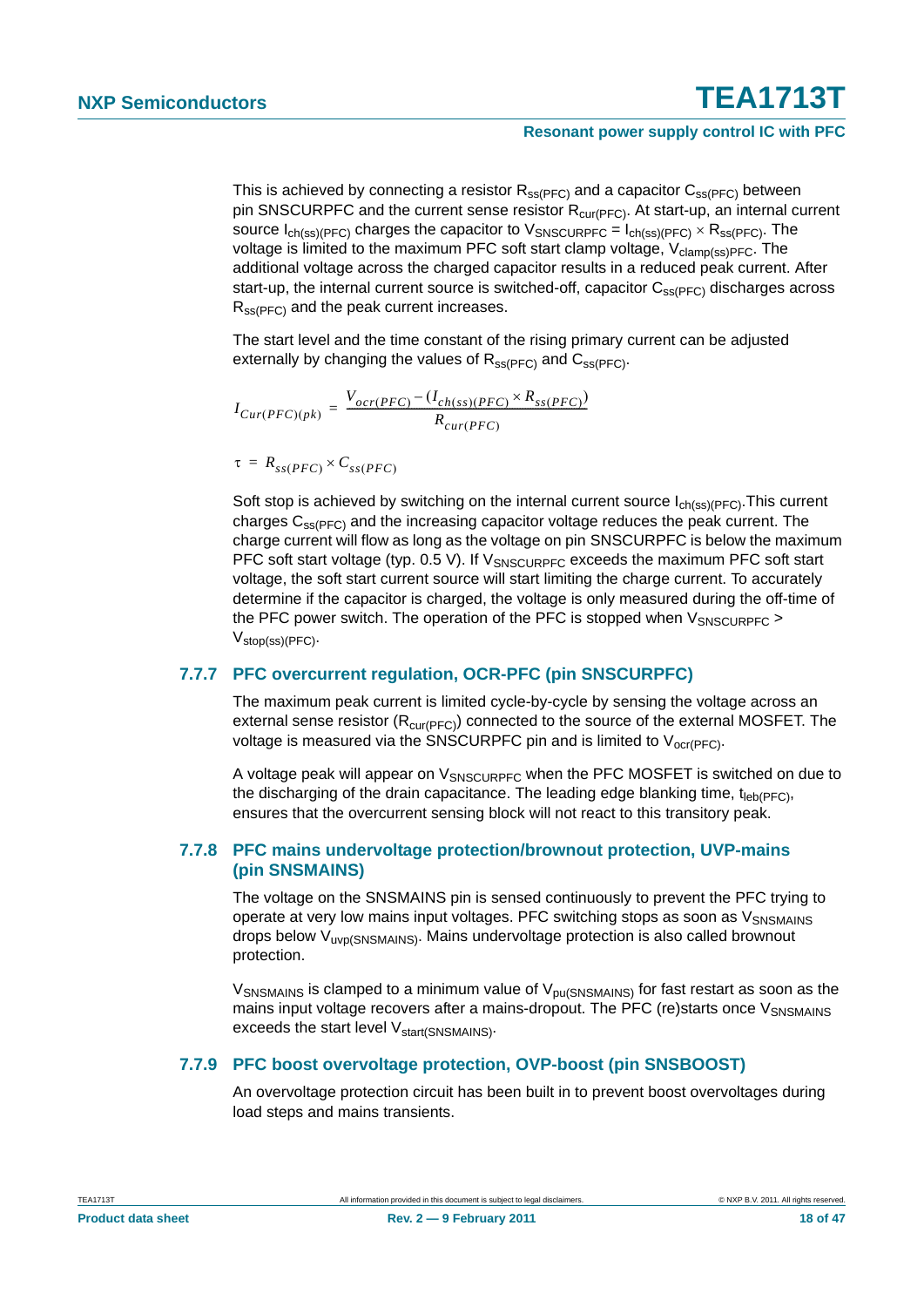Switching of the power factor correction circuit is inhibited as soon as the voltage on the SNSBOOST pin rises above V<sub>ovp(SNSBOOST)</sub>. PFC switching resumes as soon as VSNSBOOST drops below V<sub>ovp(SNSBOOST)</sub> again.

Overvoltage protection will also be triggered in the event of an open circuit at the resistor connected between SNSBOOST and ground.

### <span id="page-18-0"></span>**7.7.10 PFC short circuit/open-loop protection, SCP/OLP-PFC (pin SNSBOOST)**

The power factor correction circuit will not start switching until the voltage on the SNSBOOST pin rises above  $V_{\text{Sco(SNSBOOST)}}$ . This acts as short circuit protection for the boost voltage (SCP-boost).

The SNSBOOST pin draws a small input current I<sub>prot(SNSBOOST)</sub>. If this pin gets disconnected, the residual current will pull down  $V_{SNSBOOST}$ , triggering short circuit protection (SCP-boost). This combination creates an open-loop protection (OLP-PFC).

### <span id="page-18-2"></span>**7.8 HBC controller**

The HBC controller converts the 400 V boost voltage from the PFC into one or more regulated DC output voltages and drives two external MOSFETS in a half-bridge configuration connected to a transformer. The transformer, which has a leakage inductance and a magnetizing inductance, forms the resonant circuit in combination with the resonant capacitor and the load at the output. The regulation is realized via frequency control.

### <span id="page-18-3"></span>**7.8.1 HBC high-side and low-side driver (pin GATEHS and GATELS)**

Both drivers have identical driving capability. The output of each driver is connected to the equivalent gate of an external high-voltage power MOSFET.

The low-side driver is referenced to pin PGND and is supplied from SUPREG.

The high-side driver is floating. The reference for the high-side driver is pin HB, connected to the midpoint of the external half-bridge. The high-side driver is supplied from SUPHS which is connected to the external bootstrap capacitor  $C_{\text{SUPHS}}$ . The bootstrap capacitor is charged from SUPREG via external diode  $D_{\text{SUPHS}}$  when the low-side MOSFET is on.

### <span id="page-18-1"></span>**7.8.2 HBC boost undervoltage protection, UVP-boost (pin SNSBOOST)**

The voltage on the SNSBOOST pin is sensed continuously to prevent the HBC controller trying to operate at very low boost input voltages. Once V<sub>SNSBOOST</sub> drops below Vuvp(SNSBOOST), HBC switching stops the next time GATELS goes HIGH. HBC switching resumes as soon as V<sub>SNSBOOST</sub> rises above V<sub>start</sub>(SNSBOOST).

### <span id="page-18-4"></span>**7.8.3 HBC switch control**

HBC switch control determines when the MOSFETs switch on and off. It uses the output from several other blocks.

- **•** A divider is used to realize alternate switching of the high- and low-side MOSFETs for each oscillator cycle. The oscillator frequency is twice the half-bridge frequency.
- **•** The controlled oscillator determines the switch-off point.
- **•** Adaptive non-overlap time sensing determines the switch-on point. This is the adaptive non-overlap time function.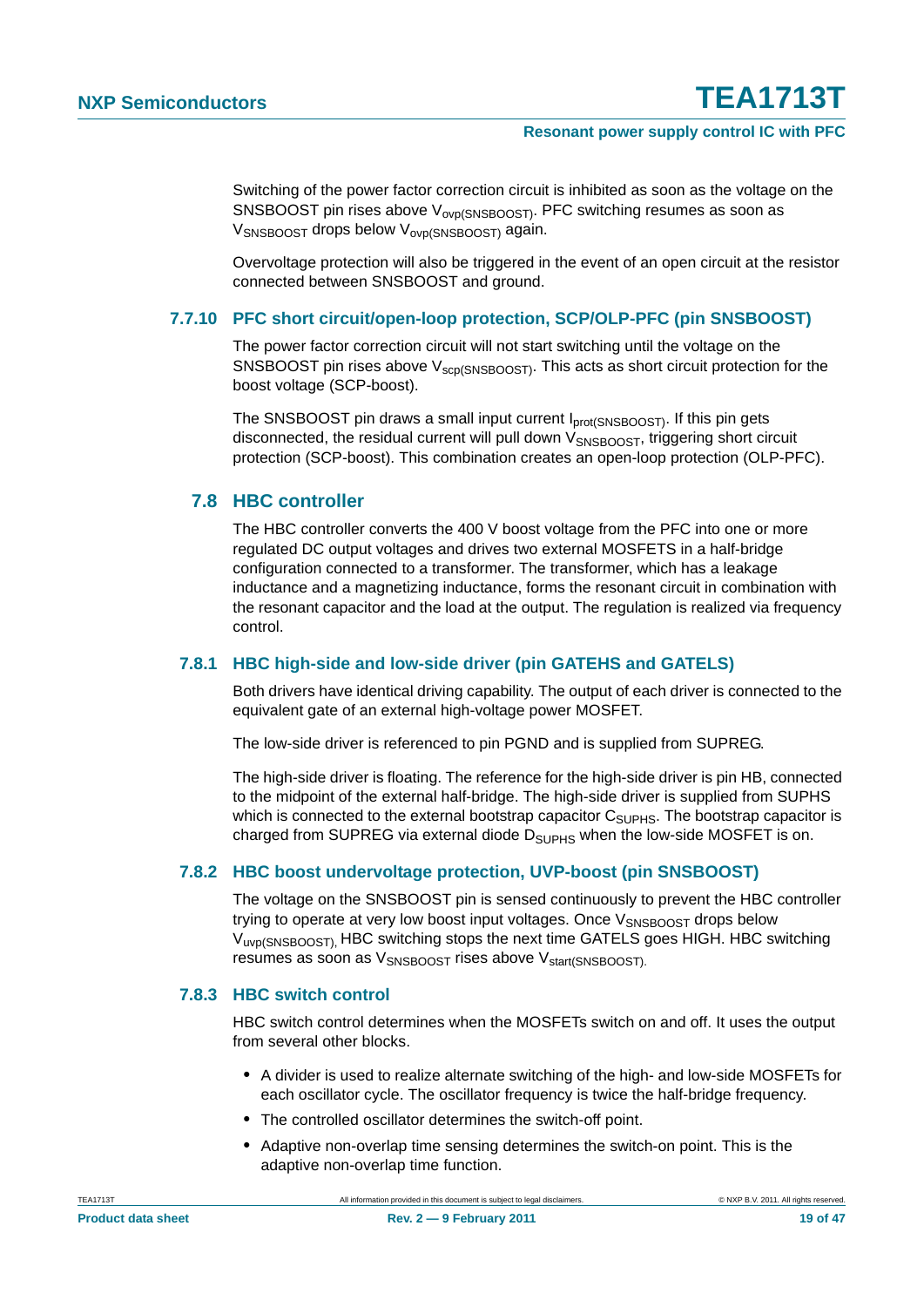**•** Several protection circuits and the state of the SSHBC/EN input determine whether the resonant converter is allowed to start switching.

[Figure 9](#page-19-0) provides an overview of typical switching behavior.



### <span id="page-19-1"></span><span id="page-19-0"></span>**7.8.4 HBC Adaptive Non-Overlap (ANO) time function (pin HB)**

### <span id="page-19-2"></span>**7.8.4.1 Inductive mode (normal operation)**

The high efficiency characteristic of a resonant converter is the result of Zero-Voltage Switching (ZVS) of the power MOSFETs, also called soft switching. To facilitate soft switching, a small non-overlap time is required between the on-times of the high- and low-side MOSFETs. During this non-overlap time, the primary resonant current (dis-)charges the capacitance of the half-bridge between ground and the boost voltage. After this (dis-)charge, the body diode of the MOSFET starts conducting and because the voltage across the MOSFET is zero, there are no switching losses when the MOSFET is switched on. This mode of operation is called inductive mode because the switching frequency is above the resonance frequency and the resonant tank has an inductive impedance.

The time required for the HB transition depends on the amplitude of the resonant current at the instant of switching. There is a complex relationship between this amplitude, the frequency, the boost voltage and the output voltage. Ideally the IC should switch the MOSFET on as soon as the HB transition has been completed. If it waits any longer, the HP voltage may swing back, especially at high output loads. The advanced adaptive non-overlap time function takes care of this timing, so that it's not necessary to chose a fixed dead time (which is always a compromise). This saves on external components.

Adaptive non-overlap time sensing measures the HB slope after one MOSFET has been switched off. Normally, the HB slope starts immediately (the voltage starts rising or falling). Once the transition at the HB node is complete, the slope ends (the voltage stops rising/falling). This is detected by the ANO time sensor and the other MOSFET is switched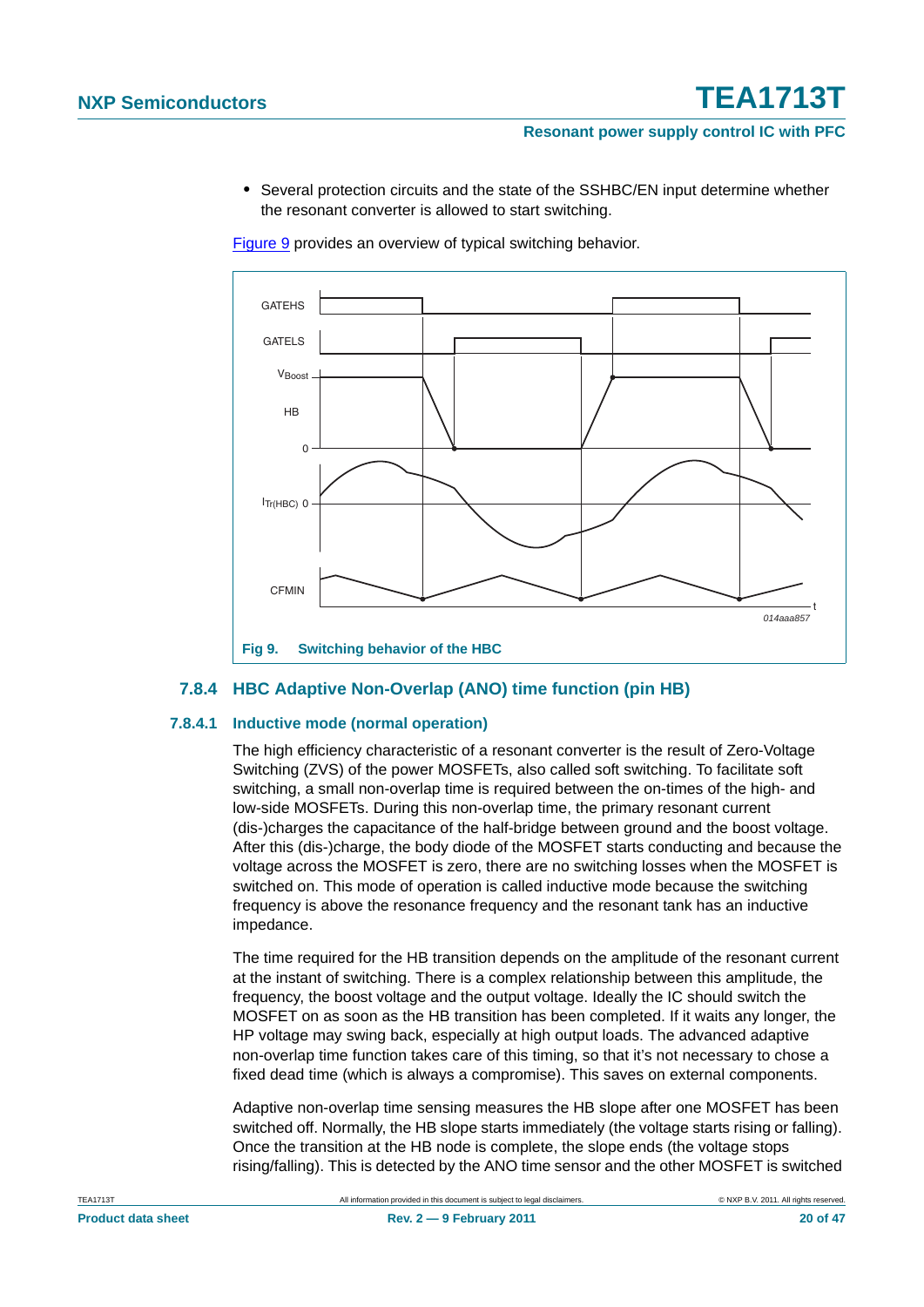#### **Resonant power supply control IC with PFC**



on. In this way the non-overlap time is optimized automatically, minimizing switching losses, even if the HB transition cannot be fully completed. [Figure 10](#page-20-0) illustrates the operation of the adaptive non-overlap time function in Inductive mode.

<span id="page-20-0"></span>The non-overlap time depends on the HB slope, but has upper and lower limits.

An integrated minimum non-overlap time,  $t_{no(min)}$ , prevents cross conduction occurring under any circumstances.

The maximum non-overlap time is limited to the oscillator charge time. If the HB slope lasts longer than the oscillator charge time  $(= \frac{1}{4}$  of HB switching period) the MOSFET is forced to switch on. In this case the MOSFET is not soft switching. This limitation ensures that, at very high switching frequencies, the MOSFET on-time is at least  $\frac{1}{4}$  of the HB switching period.

### <span id="page-20-1"></span>**7.8.4.2 Capacitive mode**

The description above holds for normal operation with a switching frequency above the resonance frequency. When an error condition occurs (e.g. output short, load pulse too high) the switching frequency can be lower than the resonance frequency. The resonant tank then has a capacitive impedance. In Capacitive mode, the HB slope does not start after the MOSFET has switched off. Switching on the other MOSFET is not recommended in this situation. The absence of soft switching increases dissipation in the MOSFETs. In Capacitive mode, the body diode in the switched-off MOSFET may start conducting. Switching on the other MOSFET at this instant can result in the immediate destruction of the MOSFETs.

The advanced adaptive non-overlap time of the TEA1713 will always wait until the slope at the half-bridge node starts. It guarantees safe switching of the MOSFETs in all circumstances. [Figure 11](#page-21-0) illustrates the operation of the adaptive non-overlap time function in Capacitive mode.

In Capacitive mode, half the resonance period may elapse before the resonant current changes back to the correct polarity and starts charging the half-bridge node. The oscillator is slowed down until the half-bridge slope starts to allow this relatively long waiting time. See [Section 7.8.5](#page-21-1) for more details on the oscillator.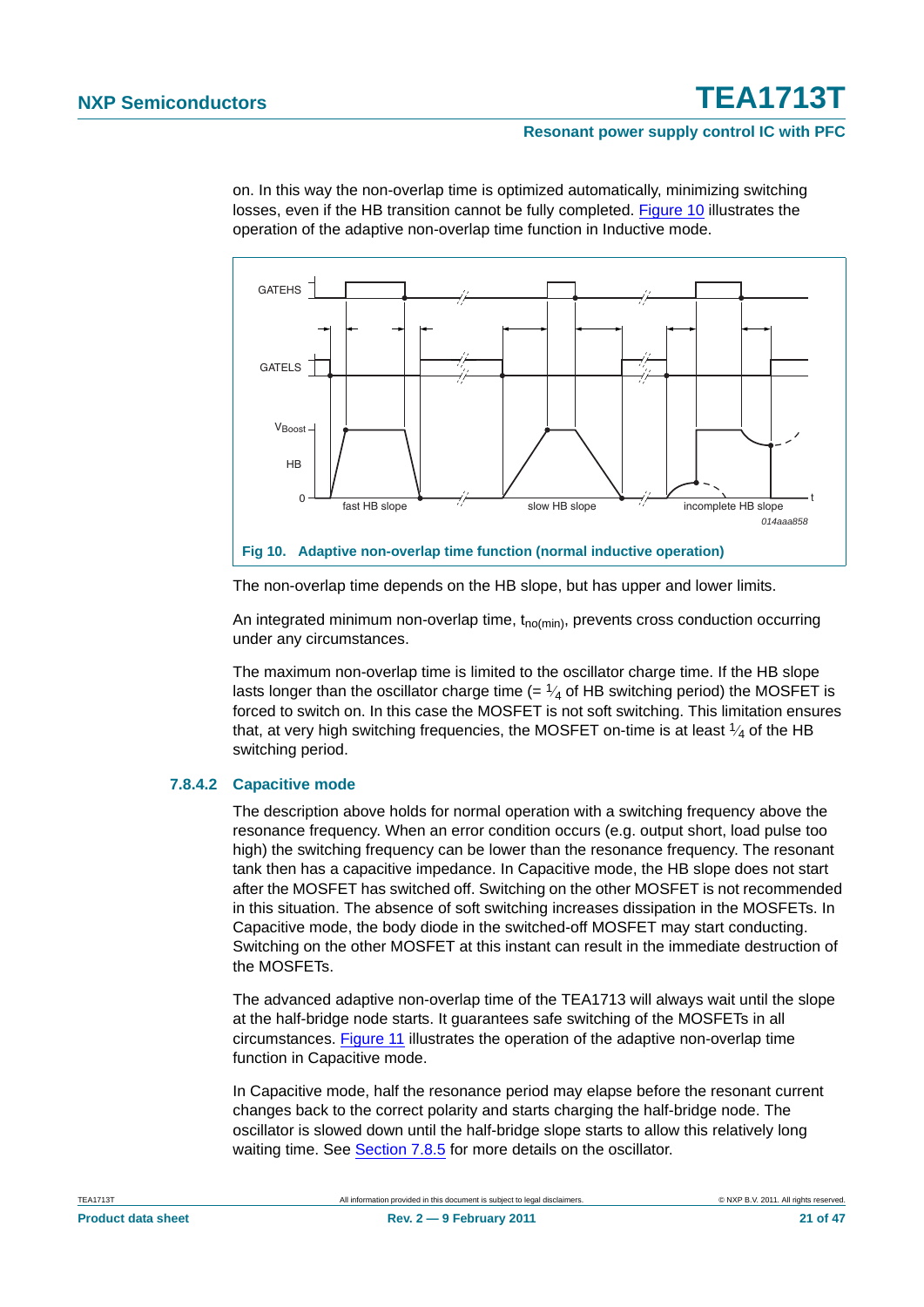**Resonant power supply control IC with PFC**



<span id="page-21-0"></span>The MOSFET will be forced to switch on if the half-bridge slope fails to start and the oscillator voltage reaches V<sub>u(CFMIN)</sub>.

The switching frequency is increased to eliminate the problems associated with Capacitive mode operation. This is explained in [Section 7.8.11](#page-29-0).

### <span id="page-21-1"></span>**7.8.5 HBC slope controlled oscillator (pins CFMIN and RFMAX)**

The slope-controlled oscillator determines the switching frequency of the half-bridge. The oscillator generates a triangular waveform between  $V_{\text{U(CFMIN)}}$  and  $V_{\text{I(CFMIN)}}$  at the external capacitor C<sub>fmin</sub>.

[Figure 12](#page-22-0) shows how the frequency is determined.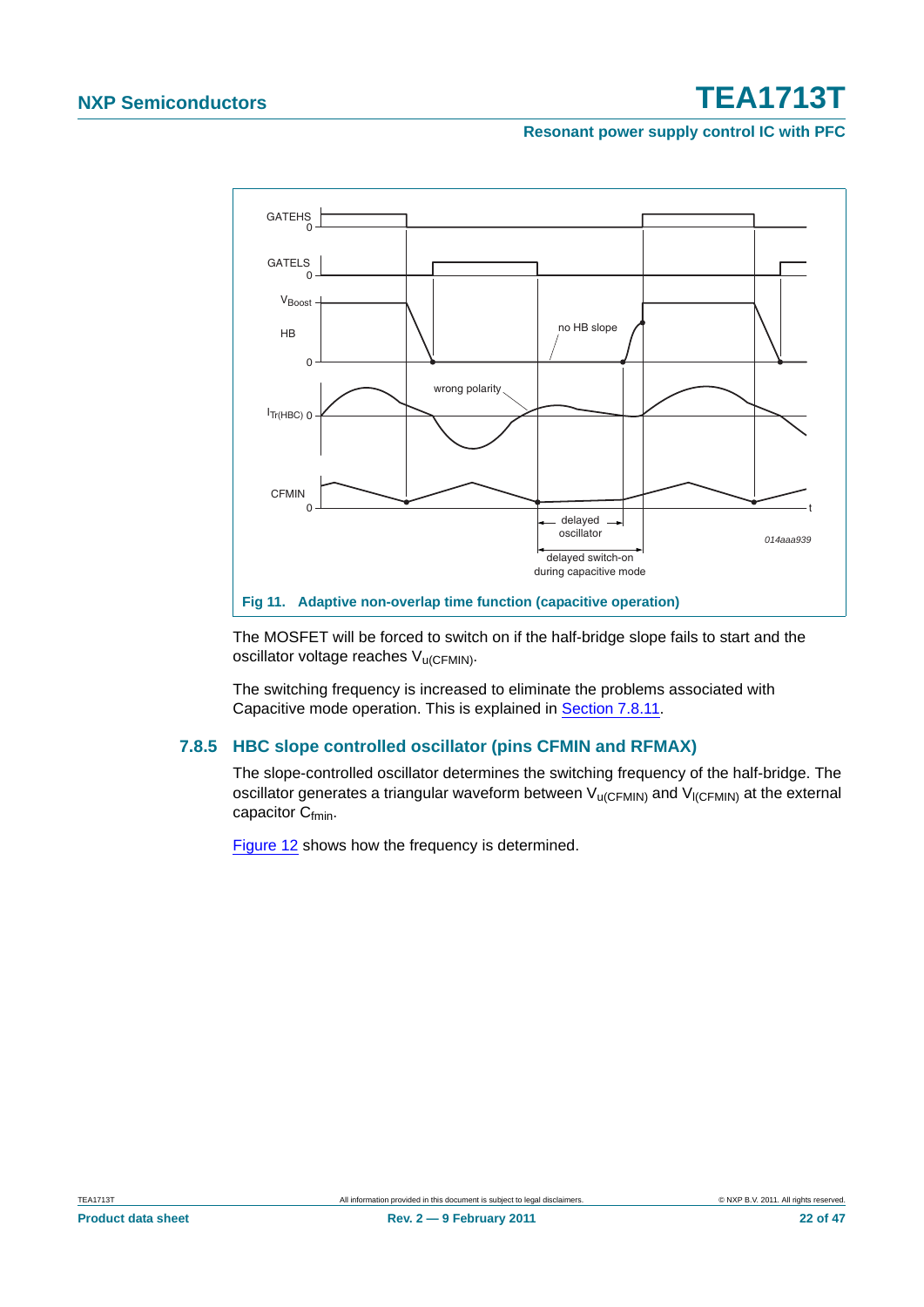#### **Resonant power supply control IC with PFC**



<span id="page-22-0"></span>Two external components determine the frequency range:

- Capacitor C<sub>fmin</sub> connected between pin CFMIN and ground sets the minimum frequency in combination with an internally trimmed current source  $I_{osc(min)}$ .
- Resistor R<sub>fmax</sub> connected between pin RFMAX and ground sets the frequency range and thus the maximum frequency.

The oscillator frequency depends on the charge and discharge currents of  $C_{fmin}$ . The (dis-)charge current contains a fixed component,  $I_{osc(min)}$ , that determines the minimum frequency, and a variable component that is 4.9 times greater than the current in pin RFMAX. I<sub>RFMAX</sub> is determined by the value of  $R_{fmax}$  and the voltage on pin RFMAX:

- The voltage on pin RFMAX is V<sub>fmin</sub>(RFMAX) (typ. 0 V) at the minimum frequency.
- The voltage on pin RFMAX is  $V_{\text{fmax(fb)}(RFMAX)}$  (typ. 1.5 V) at the maximum feedback frequency.
- The voltage on pin RFMAX is V<sub>fmax(ss)</sub>(RFMAX) (typ. 2.5 V) at the maximum soft start frequency.

The maximum frequency of the oscillator is limited internally. The HB frequency is limited to  $f_{limit(HB)}$  (min. 500 kHz). [Figure 13](#page-23-0) illustrates the relationship between  $V_{RFMAX}$ , R<sub>fmax</sub>,  $C_{fmin}$  and  $f_{HR}$ .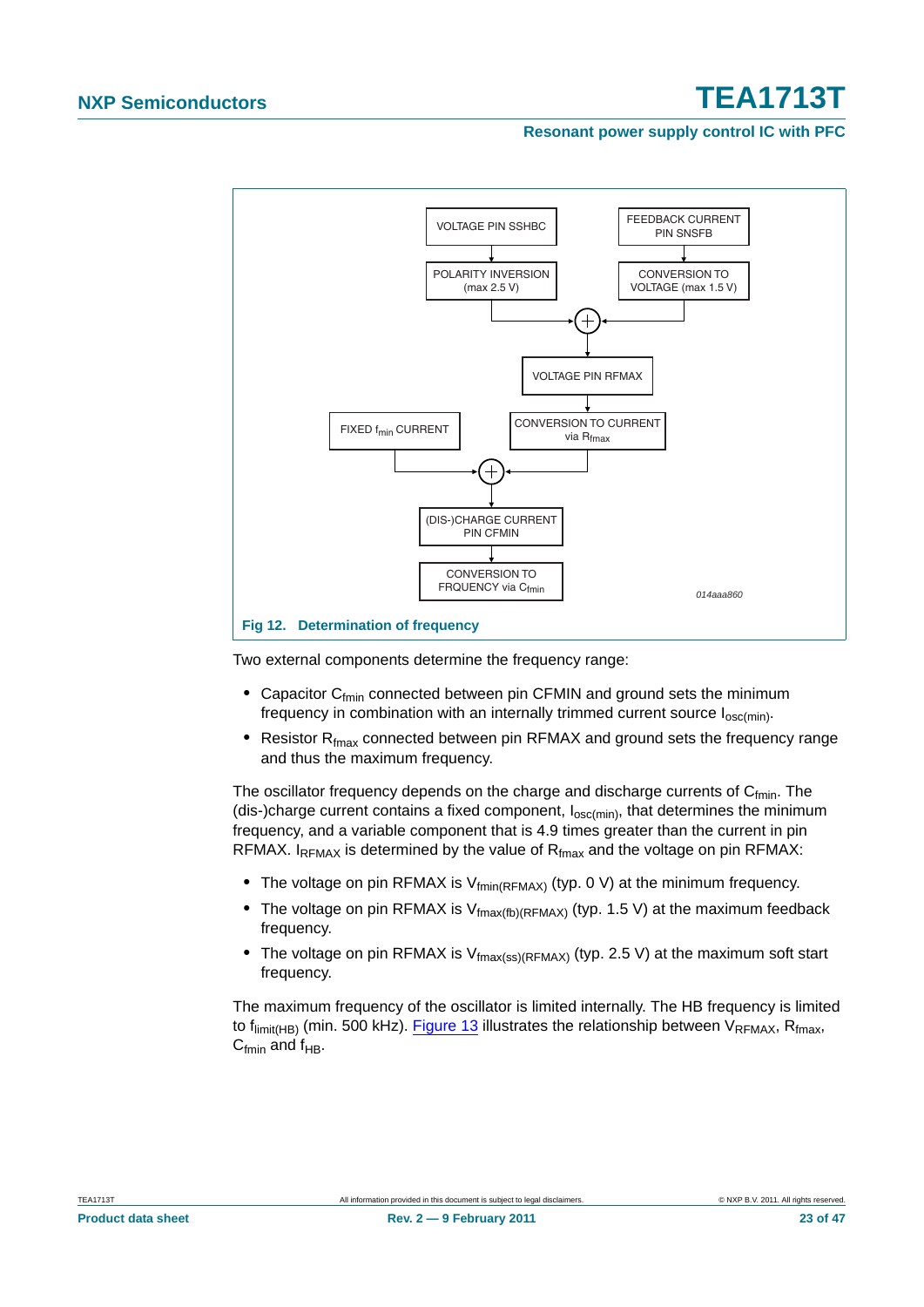### **Resonant power supply control IC with PFC**



<span id="page-23-0"></span>The oscillator is controlled by the slope of the half-bridge. The oscillator charge current is initially set to a low value  $I_{\text{osc (red)}}$  (typ. 30  $\mu$ A). When the start of the half-bridge slope is detected, the charge current is increased to its normal value. This feature is used in combination with the adaptive non-overlap time function as described in [Section 7.8.4.2](#page-20-1) and [Figure 11](#page-21-0). Since the half-bridge slope normally starts directly after the MOSFET is switched off, the length of time the oscillator current is low will be negligible under normal operating conditions.

### <span id="page-23-1"></span>**7.8.6 HBC feedback input (pin SNSFB)**

In a typical power supply application, the output voltage is compared and amplified on the secondary side. The output of the error amplifier is transferred to the primary side via an opto-coupler. This opto-coupler can be connected directly to the SNSFB pin.

The SNSFB pin supplies the opto-coupler from an internal voltage source  $V_{\text{pu(SNSFB)}}$ (typ. 8.4 V) with a series resistance  $R_{O(SNSFB)}$ . The series resistance allows spike filtering via an external capacitor. To ensure sufficient bias current for the opto-coupler, the feedback input has a threshold current  $I_{fmin(SNSFB)}$  (typ. 0.66 mA) at which the frequency is at a minimum. The maximum frequency is reached at  $I_{\text{fmax(SNSFB)}}$  (typ 2.2 mA). The maximum frequency that can be reached via the SNSFB pin is lower (typ. 60 %) than the maximum frequency that can be reached via the SSHBC/EN pin. [Figure 14](#page-24-0) shows the relationship between ISNSFB, VSNSFB and VRFMAX.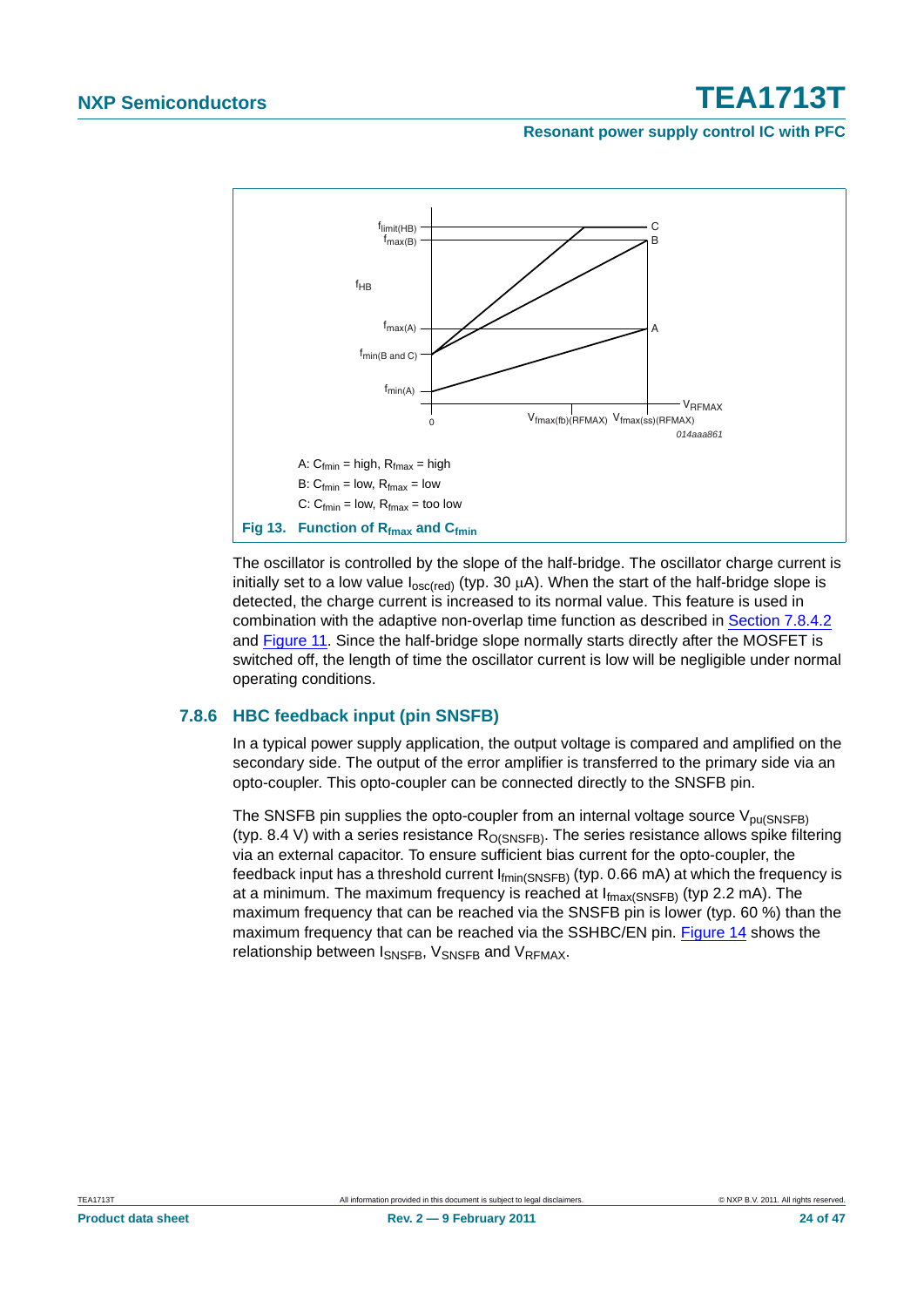**Resonant power supply control IC with PFC**



<span id="page-24-0"></span>Below the level for minimum frequency,  $V_{\text{SNSFR}}$  is clamped at  $V_{\text{clamo(SNSFR)}}$  (typ. 3.2 V). This clamp enables a fast recovery of the output voltage regulation loop after an overshoot of the output voltage. The maximum current the clamp can deliver is  $I_{clamp(SNSFB)}$  (typ. 7.3 mA).

### <span id="page-24-1"></span>**7.8.7 HBC open-loop protection, OLP-HBC (pin SNSFB)**

Under normal operating conditions, the opto-coupler current will be between  $I_{fmin(SNSFB)}$ and I<sub>fmax(SNSFB)</sub> and will pull down the voltage at pin SNSFB. Due to an error in the feedback loop, the current could be less than  $I_{fmin(SNSFB)}$  with the HBC controller delivering maximum output power.

The HBC controller features open-loop protection (OLP-HBC), which monitors the voltage on pin SNSFB. When  $V_{\text{SNSFB}}$  exceeds  $V_{\text{olp(SNSFB)}}$ , the protection timer is started. The Restart state is activated if the OLP condition is still present after the protection time has elapsed.

### <span id="page-24-2"></span>**7.8.8 HBC soft start (pin SSHBC/EN)**

The relationship between switching frequency and output current is not constant. It depends strongly on the output voltage and the boost voltage. This relationship can be complex. The TEA1713 contains a soft start function to ensure that the resonant converter starts or restarts with safe currents. This soft start function forces a start at such a high frequency that currents will be acceptable under all conditions. Soft start then slowly decreases the frequency. Normally, output voltage regulation will have taken over frequency control before soft start has reached its minimum frequency. Limiting the output current during start-up also limits the rate at which the output voltage rises and prevents an overshoot.

Soft start utilizes the voltage on pin SSHBC/EN. The timing of the soft start is set by external capacitor  $C_{ss(HBC)}$ . Pin SSHBC/EN is also used as an enable input. Soft start voltage levels are above the enable voltage thresholds.

### <span id="page-24-3"></span>**7.8.8.1 Soft start voltage levels**

The relationship between the soft start voltage at pin SSHBC/EN and the voltage at pin RFMAX, which is directly related to the frequency, is illustrated in [Figure 15.](#page-25-0)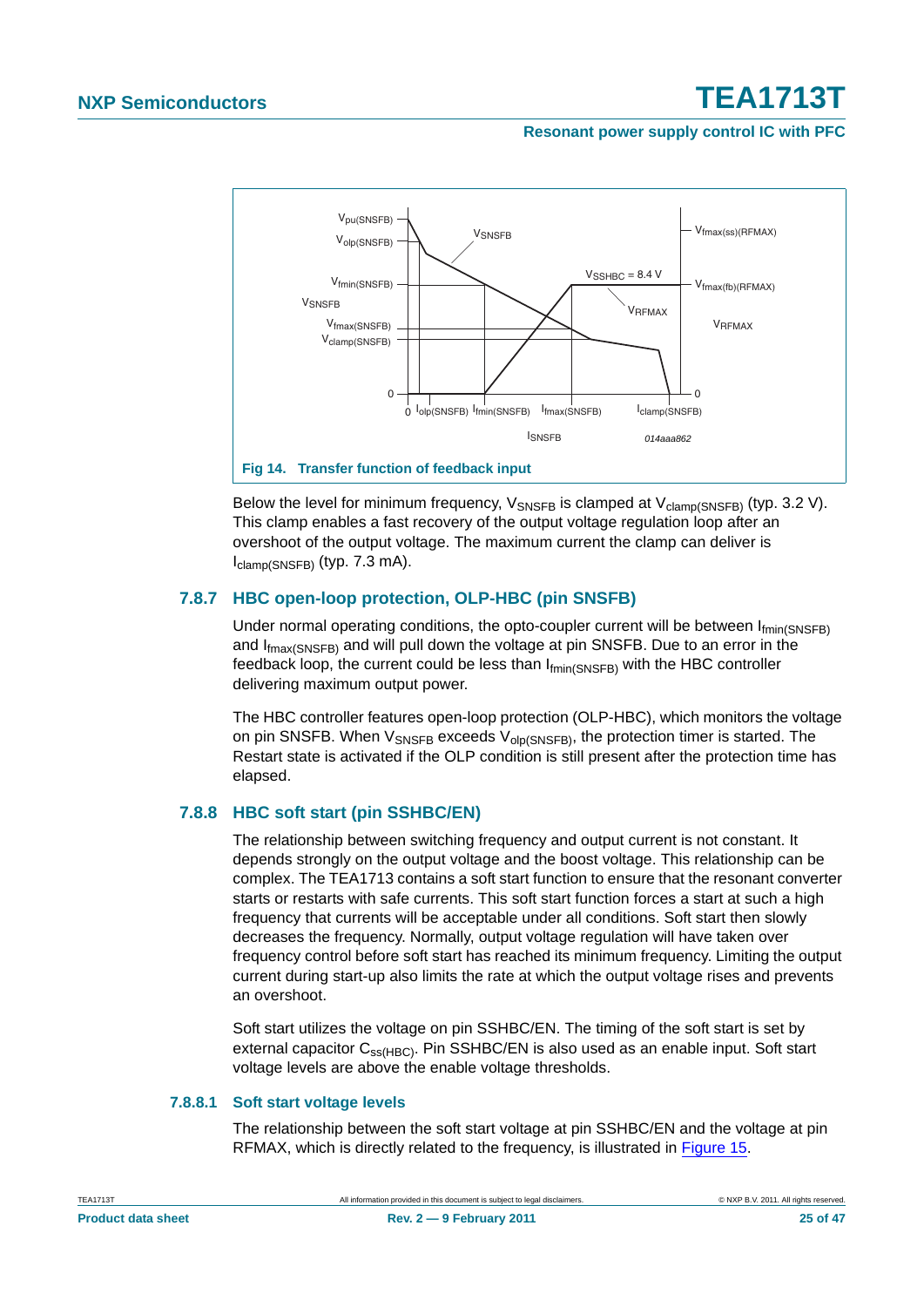**Resonant power supply control IC with PFC**



<span id="page-25-0"></span> $V_{\text{RFMAX}}$  and  $V_{\text{SSHBC/FN}}$  are of opposite polarity. At initial start-up,  $V_{\text{SSHBC/FN}}$  is below  $V_{\text{fmax(SSHBC)}}$  (typ. 3.2 V), which corresponds to the maximum frequency. During start-up,  $C_{ss(HBC)}$  is charged,  $V_{SSHBC/EN}$  rises and the frequency decreases. The contribution of the soft start function is zero when  $V_{\text{SSHBC/EN}}$  is above  $V_{\text{fmin}(\text{SSHBC})}$  (typ. 7.9 V).

 $V_{\text{SSHBCEN}}$  is clamped at a maximum of  $V_{\text{clamp}(\text{SSHBC})}$  (typ. 8.4 V) (frequency is at a minimum) and at a minimum ( $\approx 3$  V). Below V<sub>fmax(SSHBC)</sub> (maximum frequency), the discharge current is reduced to a maximum-frequency soft start current of typically 5 μA The voltage is clamped at a minimum of  $V_{\text{DII}(FN)}$  (typ. 3 V). Both clamp levels are just outside the operating area of  $V_{\text{fmax}(\text{SSHBC})}$  to  $V_{\text{fmin}(\text{SSHBC})}$ . The margins avoid frequency disturbance during normal output voltage regulation, but ensure that overcurrent regulation can respond quickly.

### <span id="page-25-1"></span>**7.8.8.2 Soft start charge and discharge**

At initial start-up, the soft start capacitor  $C_{ss(HBC)}$  is charged to obtain a decreasing frequency sweep from maximum to operating frequency. As well as being used to softly start up the resonant converter, the soft start functionality is also used for regulation purposes (such as overcurrent regulation).  $C_{SS(HBC)}$  can therefore be charged or discharged. In the case of overcurrent regulation, a continuous alternation between charging and discharging takes place. In this way  $V_{\text{SSHBC/FN}}$  can be regulated, thereby overruling the signal from the feedback input.

The (dis-)charge current can have a high value,  $I_{ss(hf)(SSHBC)}$  (typ. 160 μA), resulting in a fast (dis-)charge, or it can have a low value  $I_{ss(f)(SSHBC)}$  (typ. 40  $\mu$ A), resulting in a slow (dis-)charge. This two-speed soft start sweep allows for a combination of a short start-up time for the resonant converter and stable regulation loops (such as overcurrent regulation).

The fast (dis-)charge speed is used for the upper frequency range where  $V_{\text{SSHRC/EN}}$  is below V<sub>ss(hf-lf)(SSHBC)</sub> (typ. 5.6 V). In the upper frequency range, the currents in the converter do not react strongly to frequency variations.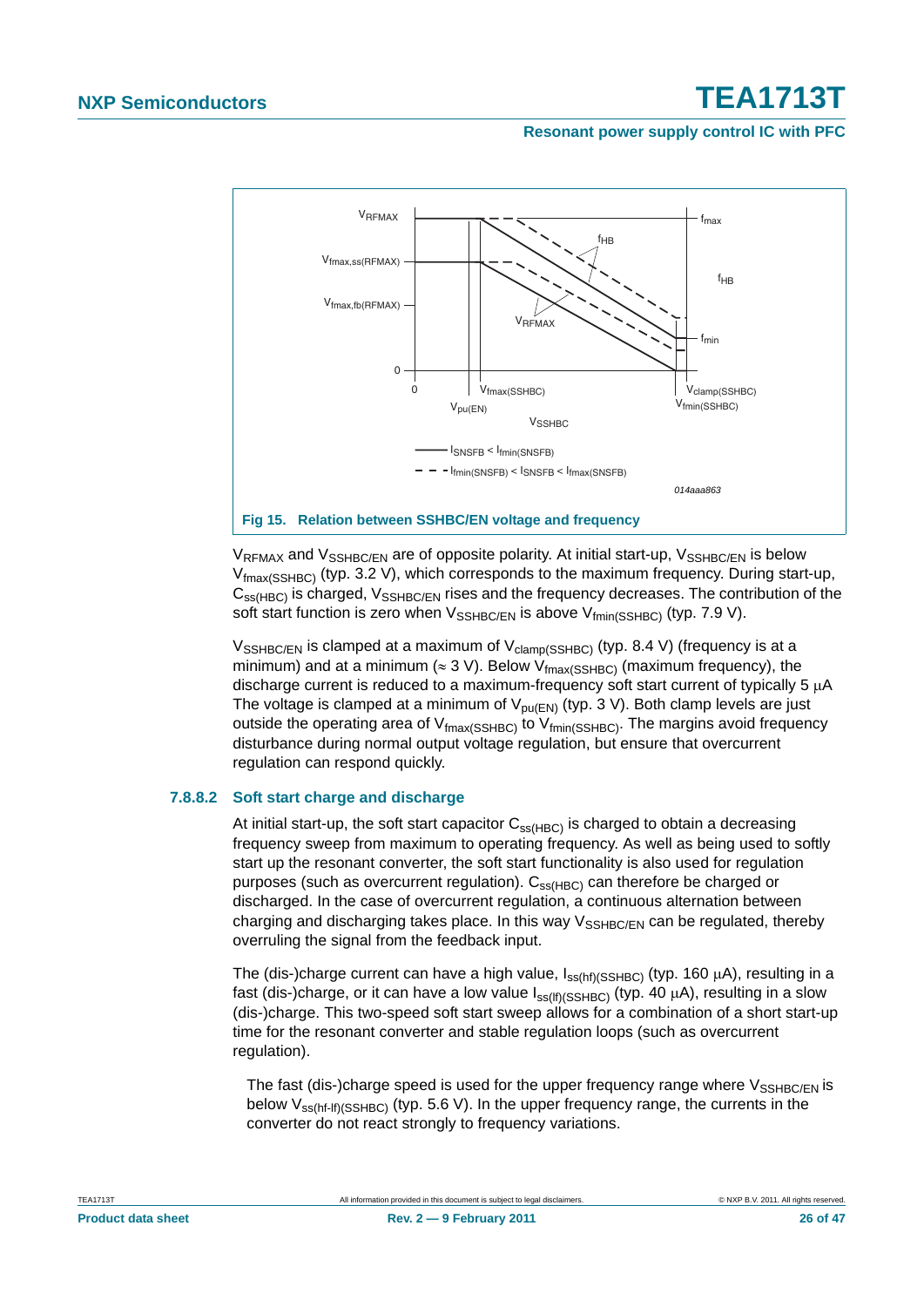The slow (dis-)charge speed is used for the lower frequency range where  $V_{\text{SSHBC/FN}}$  is above  $V_{ss(hf-ff)(SSHBC)}$  (typ. 5.6 V). In the lower frequency range, the currents in the converter react strongly to frequency variations.

[Section 7.8.10.2](#page-28-0) describes how the two-speed soft start function is used for overcurrent regulation.

The soft start capacitor is neither charged nor discharged during non-operation time in Burst mode. The soft start voltage will not change during this time.

#### <span id="page-26-1"></span>**7.8.8.3 Soft start reset**

Some protection functions, such as overcurrent protection, require fast correction of the operating frequency set point, but do not require switching to stop. See the protection overview in [Section 7.9](#page-30-0) for details on which protection functions use this step to the maximum frequency. The TEA1713 has a special fast soft start reset feature for the HBC controller that forces  $V_{\text{fmax}(ss)(RFMAX)}$  on pin RFMAX. Soft start reset is also used when the HBC controller is enabled via the SSHBC/EN pin or after a restart to ensure a safe start at maximum frequency. Soft start reset is not used when the operation was stopped in Burst mode.

When a protection function is activated, the oscillator control input is disconnected from the soft start capacitor,  $C_{ss(HBC)}$ , connected between pin SSHBC/EN and ground and the switching frequency is immediately set to a maximum. Setting the switching frequency to a maximum will restore safe switching operation in most cases. At the same time, the capacitor is discharged to the maximum frequency level,  $V_{\text{fmax}}$ (SSHBC). Once  $V_{\text{SSHRC/FN}}$ has reached this level, the oscillator control input is connected to the pin again and the normal soft start sweep follows. [Figure 16](#page-26-0) shows the soft start reset and the two-speed frequency sweep downwards.

<span id="page-26-0"></span>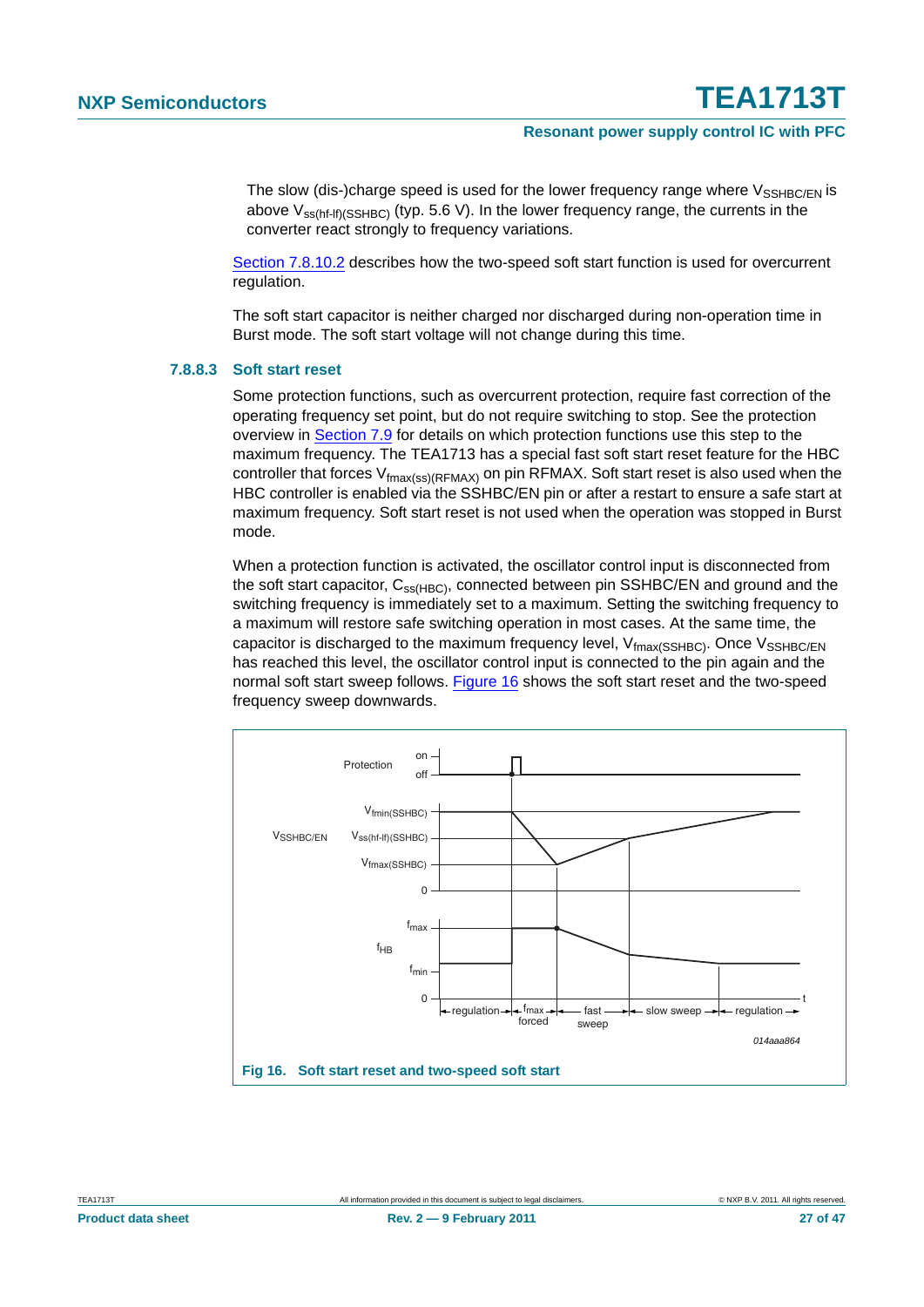### <span id="page-27-0"></span>**7.8.9 HBC high-frequency protection, HFP-HBC (pin RFMAX)**

Normally the converter will not operate continuously at maximum frequency because it will sweep down to much lower values. Certain error conditions, such as a disconnected transformer, could cause the converter to operate continuously at maximum frequency. If zero-voltage switching conditions are no longer present, the MOSFETs can overheat. The TEA1713 features High-Frequency Protection (HFP) for the HBC controller to protect it from being damaged in such circumstances.

HFP senses the voltage at pin RFMAX. This voltage indicates the current frequency. When the frequency is higher than 75 % of the soft start frequency range, the protection timer is started. The 75 % level corresponds to an RFMAX voltage of  $V_{\text{hfn}(\text{RFMAX})}$ (typ. 1.83 V).

### <span id="page-27-1"></span>**7.8.10 HBC overcurrent regulation and protection, OCR and OCP (pin SNSCURHBC)**

The HBC controller is protected against overcurrent in two ways:

- **•** Overcurrent regulation (OCR-HBC) which increases the frequency slowly; the protection timer is also started.
- **•** Overcurrent protection (OCP-HBC) which steps to maximum frequency.

A boost voltage compensation function is included to reduce the variation in the output current protection level.

#### <span id="page-27-2"></span>**7.8.10.1 Boost voltage compensation**

The primary current, also known as the resonant current, is sensed via pin SNSCURHBC. It senses the momentary voltage across an external current sense resistor  $R_{\text{cur(HBC)}}$ . The use of the momentary current signal allows for fast overcurrent protection and simplifies the stabilizing of overcurrent regulation. The OCR and OCP comparators compare V<sub>SNSCURHBC</sub> with the maximum positive and negative values.

For the same output power, the primary current is higher when the boost voltage is low. A boost compensation is included to reduce the dependency of the protected output current level on the boost voltage. The boost compensation sources and sinks a current from the SNSCURHBC pin. This current creates a voltage drop across the series resistor  $R_{\text{curcmo}}$ .

The amplitude of the current depends linearly on the boost voltage. At nominal boost voltage the current is zero and the voltage  $V_{\text{Cur(HBC)}}$  across the current sense resistor is also present at the SNSCURHBC pin. At the UVP-boost start level V<sub>uvp(SNSBOOST)</sub>, the current is at a maximum. The direction of the current, sink or source, depends on the active gate signal. The voltage drop created across  $R_{\text{curcmp}}$  reduces the amplitude at the pin, resulting in a higher effective current protection level. The amount of compensation is set by the value of  $R_{\text{curcmp}}$ . [Figure 17](#page-28-1) shows how the boost compensation works for an artificial current signal. The sinking compensation current only flows when  $V_{SNSCIIRHEC}$  is positive because of the circuit implementation.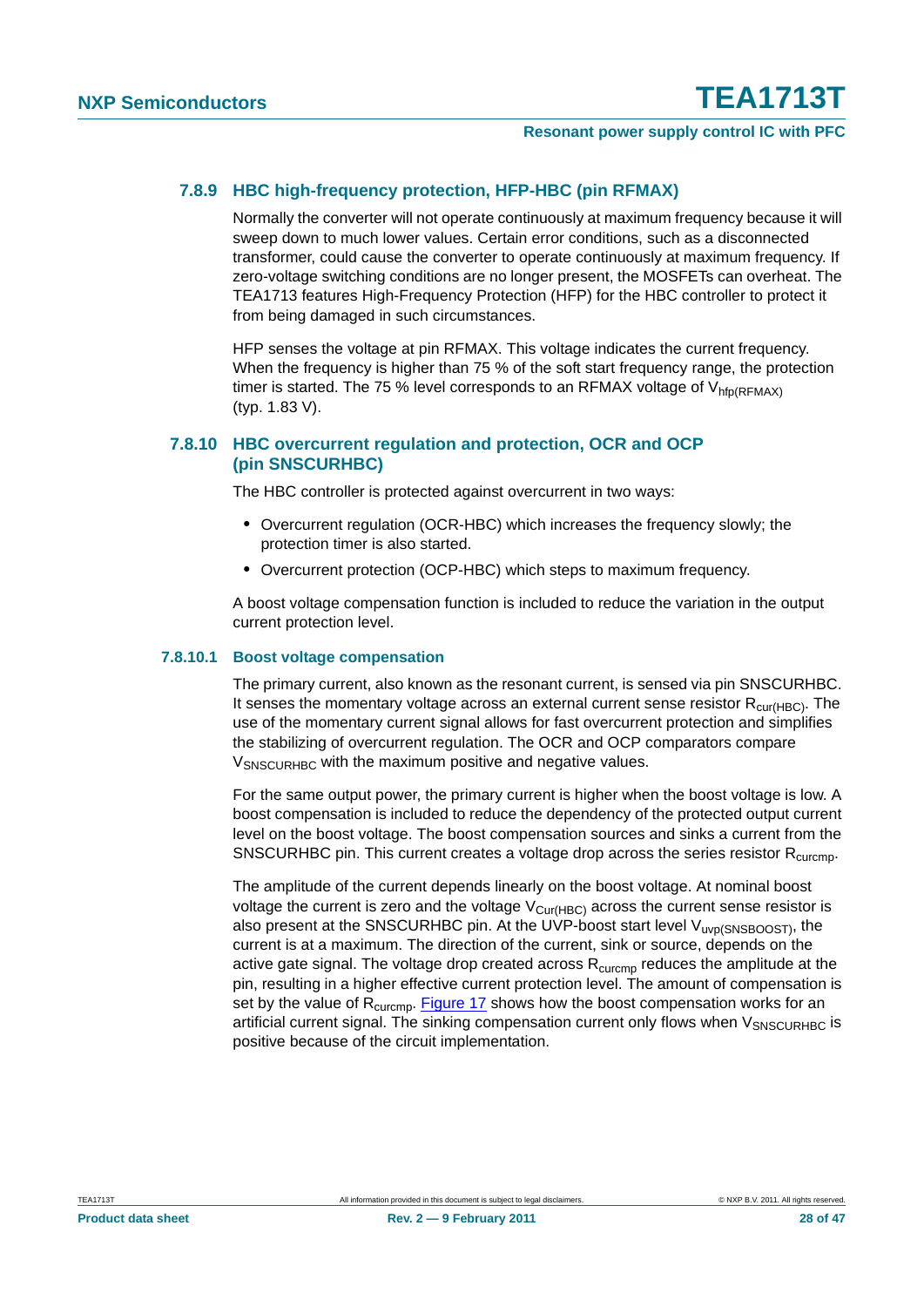### **Resonant power supply control IC with PFC**



### <span id="page-28-1"></span><span id="page-28-0"></span>**7.8.10.2 Overcurrent regulation, OCR-HBC**

The lowest comparator levels at the SNSCURHBC pin,  $V_{\text{ocr(HBC)}}$  (typ. -0.5 V and +0.5 V), relate to the overcurrent regulation voltage. There are comparators for both the positive and negative polarities. The positive comparator is active during the high-side on-time and the following high-side to low-side non-overlap time. The negative comparator is active during the remaining time. If either level is exceeded, the frequency will be slowly increased. This is accomplished by discharging the soft start capacitor. Each time the OCR level is exceeded, the event is latched until the next stroke and the soft start discharge current is enabled. When both the positive and negative OCR levels are exceeded, the soft start discharge current will flow continuously.

Overcurrent regulation is very effective at limiting the output current during start-up. A smaller soft start capacitor can be used to achieve a faster start-up. Using a smaller capacitor may result in an output current that is too high at times, but the OCR function will slow down the frequency sweep when needed to keep the output current within the specified limits. [Figure 18](#page-29-1) shows the operation of the OCR during output voltage start-up.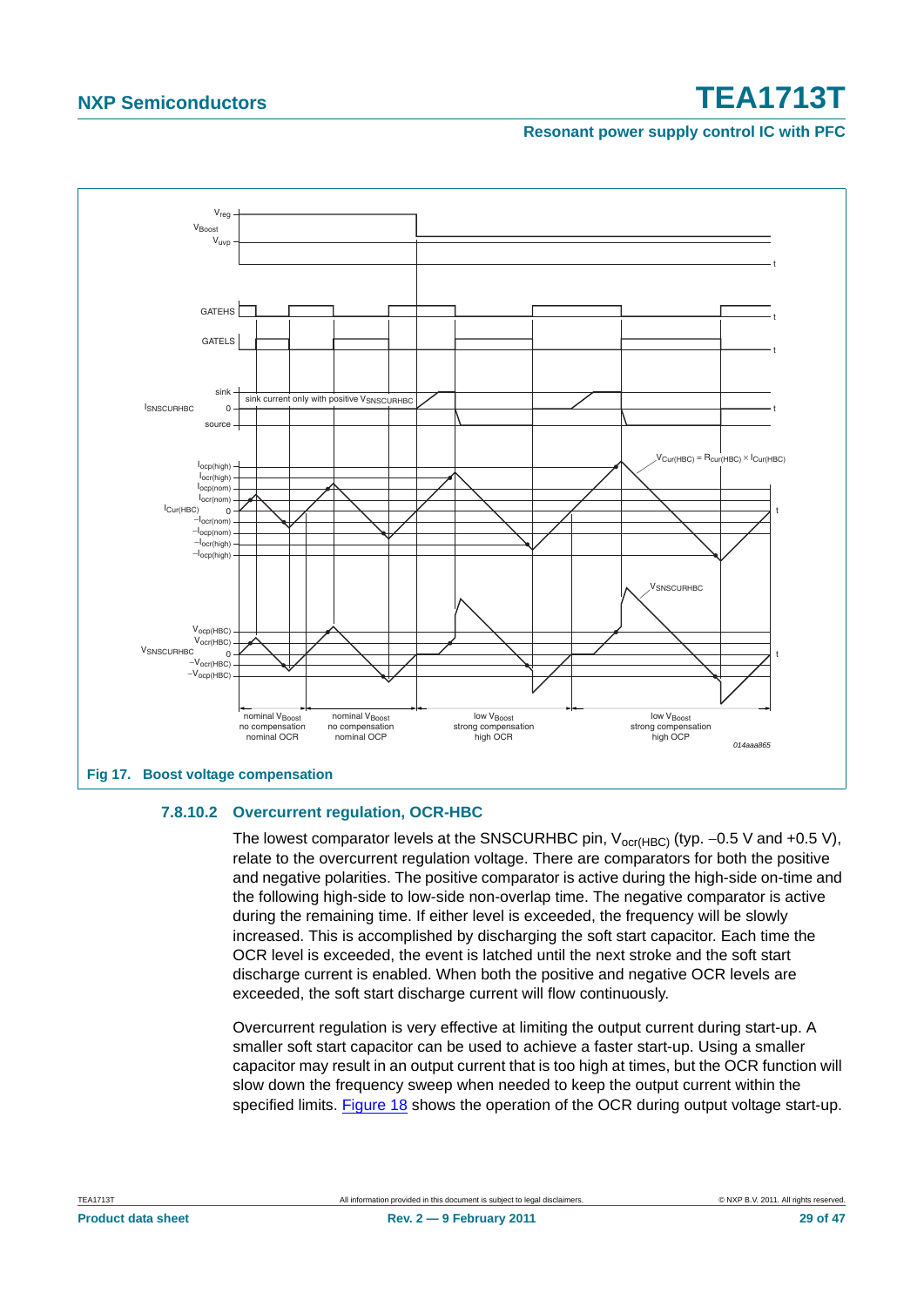### **Resonant power supply control IC with PFC**



<span id="page-29-1"></span>

The protection timer is also started. The Restart state is activated when the OCR-HBC condition is still present after the protection time has elapsed.

### <span id="page-29-2"></span>**7.8.10.3 Overcurrent protection, OCP-HBC**

Under normal operating conditions, OCR is able to ensure the current remains below the specified maximum values. In the event of certain error conditions, however, it might not be fast enough to limit the current. OCP is implemented to protect against those error conditions. The OCP level,  $V_{ocp(HBC)}$  (typ. -1 V and +1 V), is higher than the OCR level Vocr(HBC).

When the OCP level is reached, the frequency immediately jumps to the maximum value via the soft start reset, followed by a normal sweep down.

### <span id="page-29-0"></span>**7.8.11 HBC capacitive mode regulation, CMR (pin HB)**

The MOSFETs in the half-bridge drive the resonant circuit. Depending on the output load, the output voltage, and the switching frequency this resonant circuit can have an inductive impedance or a capacitive impedance. Inductive impedance is preferred because it facilitates efficient zero-voltage switching.

Harmful switching in Capacitive mode is prevented by the adaptive non-overlap time function (see [Section 7.8.4.2\)](#page-20-1). An extra action is performed which results in Capacitive Mode Regulation (CMR). CMR causes the half-bridge circuit to return to Inductive mode from Capacitive mode.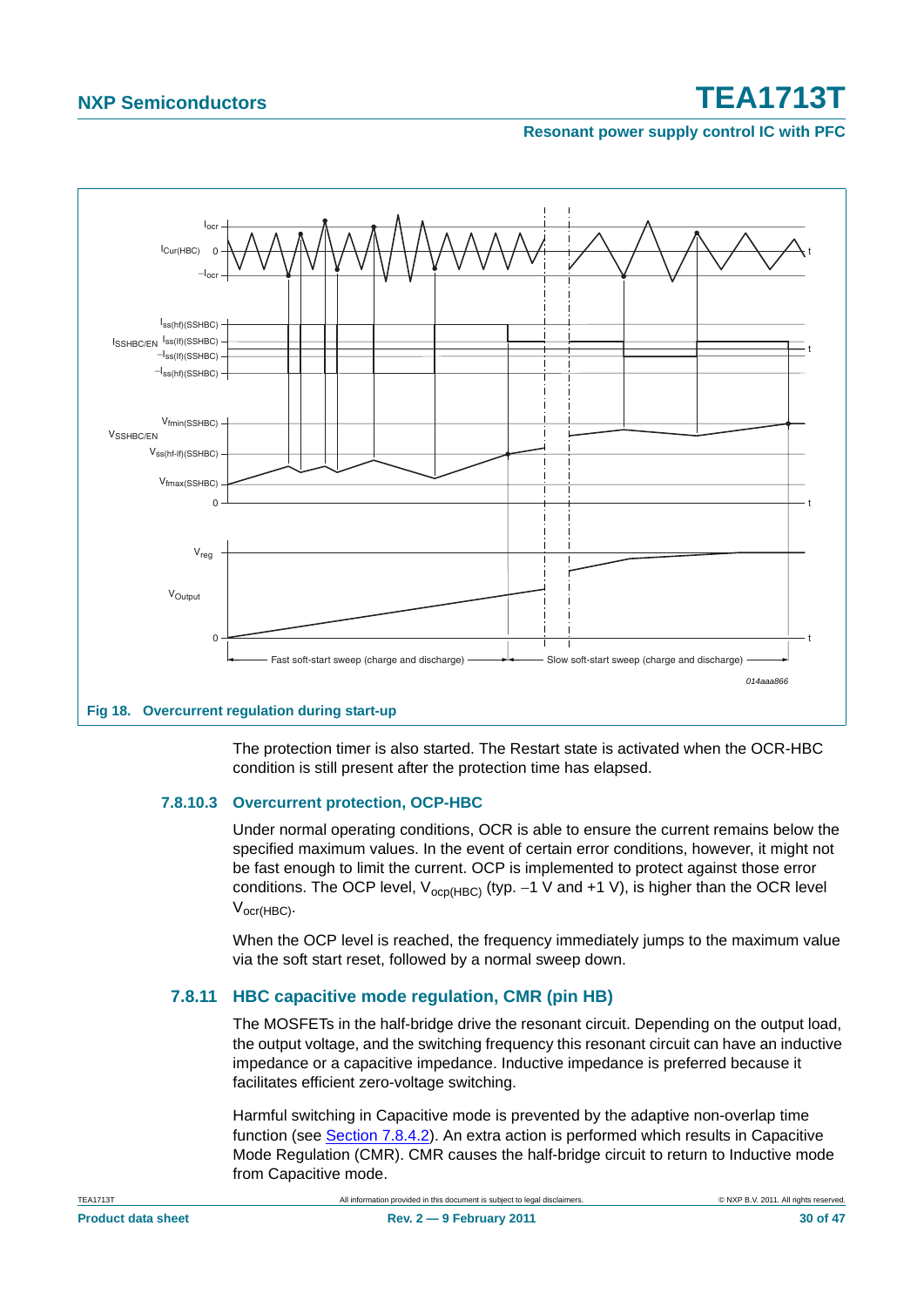Capacitive mode is detected when the HB slope does not start within  $t_{\text{to}}$  after the MOSFETs have switched off. Detection of Capacitive mode will increase the switching frequency. This is realized by discharging the soft start capacitor with a relatively high current  $I_{cmr(hf)(SSHBC)}$  from the instant  $t_{to(cmr)}$  has expired until the half-bridge slope has started. The frequency increase regulates the HBC to the border between capacitive and inductive mode.

### **7.9 Protection overview**

| TADI <del>C</del> 4.     | <b>OVERVIEW DRUGGLIONS</b> |                                  |                  |                                                     |                       |
|--------------------------|----------------------------|----------------------------------|------------------|-----------------------------------------------------|-----------------------|
| <b>Protected</b><br>Part | <b>Symbol</b>              | <b>Protection</b>                | <b>Affected</b>  | <b>Action</b>                                       | <b>Description</b>    |
| IC                       | UVP-SUPIC                  | Undervoltage protection SUPIC    | IC               | disable                                             | Section 7.2.1         |
| IC                       | UVP-SUPREG                 | Undervoltage protection SUPREG   | IC               | disable                                             | Section 7.2.2         |
| IC                       | UVP-supplies               | Undervoltage protection supplies | IC               | disable and reset                                   | Section 7.3           |
| IC                       | <b>SCP-SUPIC</b>           | Short circuit protection SUPIC   | IC               | low HV start-up current                             | Section 7.2.4         |
| IC                       | OVP-output                 | Overvoltage protection output    | IC               | shut-down                                           | Section 7.5.4         |
| IC                       | UVP-output                 | Undervoltage protection output   | IC               | restart after protection time                       | Section 7.5.5         |
| IC                       | <b>OTP</b>                 | Overtemperature protection       | IC               | disable                                             | Section 7.5.6         |
| <b>PFC</b>               | OCR-PFC                    | Overcurrent regulation PFC       | <b>PFC</b>       | switch off cycle-by-cycle                           | Section 7.7.7         |
| <b>PFC</b>               | UVP-mains                  | Undervoltage protection mains    | <b>PFC</b>       | suspend switching                                   | Section 7.7.8         |
| <b>PFC</b>               | OVP-boost                  | Overvoltage protection boost     | <b>PFC</b>       | suspend switching                                   | Section 7.7.9         |
| <b>PFC</b>               | SCP-boost                  | Short circuit protection boost   | IC               | restart                                             | <b>Section 7.7.10</b> |
| <b>PFC</b>               | OLP-PFC                    | Open-loop protection PFC         | IC               | restart                                             | <b>Section 7.7.10</b> |
| <b>HBC</b>               | UVP-boost                  | Undervoltage protection boost    | <b>HBC</b>       | disable                                             | Section 7.8.2         |
| <b>HBC</b>               | OLP-HBC                    | Open-loop protection HBC         | IC               | restart after protection time                       | Section 7.8.7         |
| <b>HBC</b>               | HFP-HBC                    | High-frequency protection HBC    | IC               | restart after protection time                       | Section 7.8.9         |
| <b>HBC</b>               | OCR-HBC                    | Overcurrent regulation HBC       | <b>HBC</b><br>IС | increase frequency<br>restart after protection time | Section 7.8.10.2      |
| <b>HBC</b>               | OCP-HBC                    | Overcurrent protection HBC       | <b>HBC</b>       | step to maximum<br>frequency                        | Section 7.8.10.3      |
| <b>HBC</b>               | <b>CMR</b>                 | Capacitive mode regulation       | <b>HBC</b>       | increase frequency                                  | <b>Section 7.8.11</b> |
| <b>HBC</b>               | <b>ANO</b>                 | Adaptive non-overlap             | <b>HBC</b>       | prevent hazardous<br>switching                      | Section 7.8.4         |

### <span id="page-30-0"></span>**Table 4. Overview protections**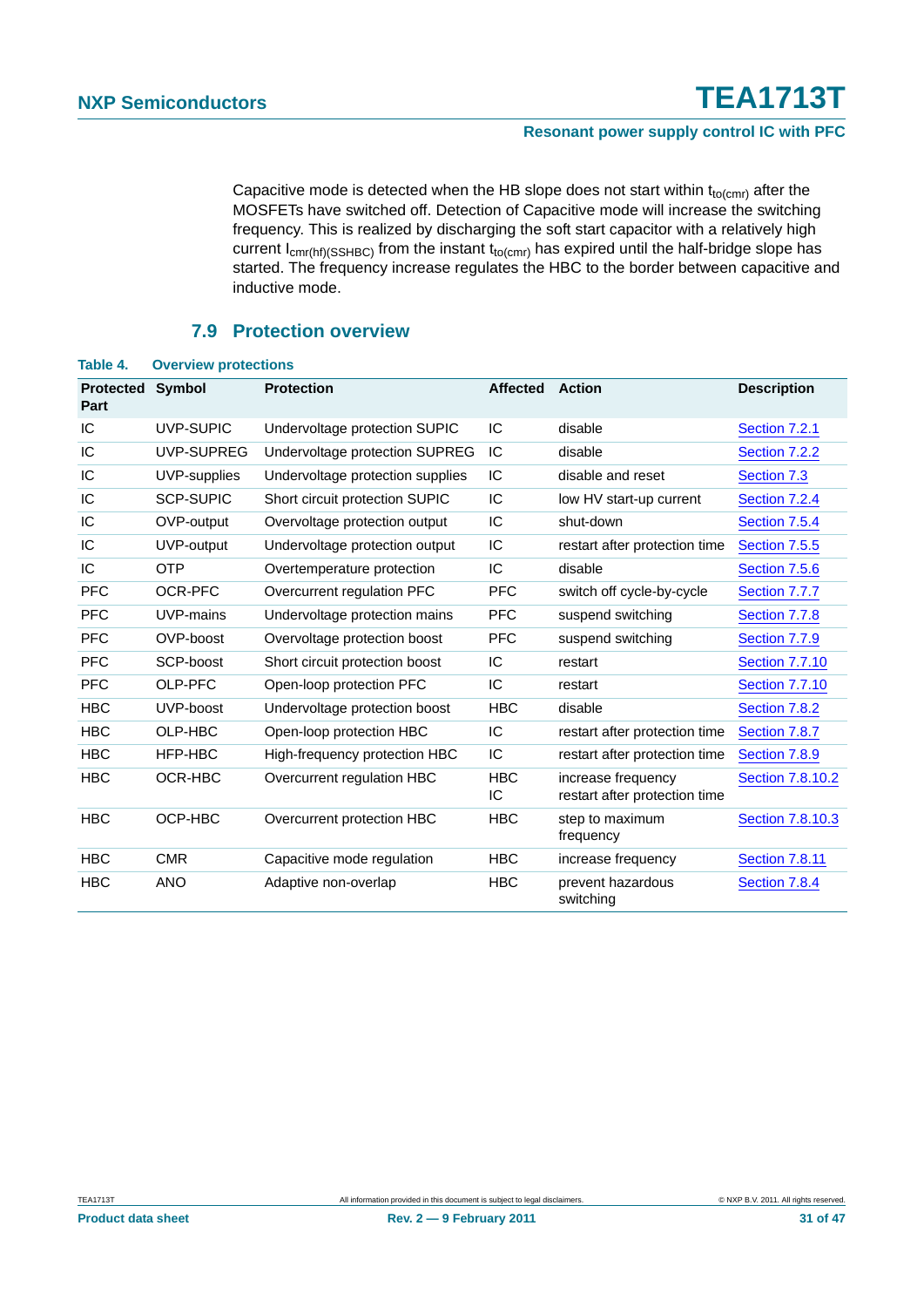### <span id="page-31-0"></span>**8. Limiting values**

#### **Table 5. Limiting values**

*In accordance with the Absolute Maximum Rating System (IEC 60134).; All voltages are measured with respect to pin SGND; Currents are positive when flowing into the IC; The voltage ratings are valid provided other ratings are not violated; Current ratings are valid provided the maximum power rating is not violated.*

| <b>Symbol</b>              | <b>Parameter</b>           | <b>Conditions</b>           | Min            | <b>Max</b>                | <b>Unit</b>     |
|----------------------------|----------------------------|-----------------------------|----------------|---------------------------|-----------------|
| <b>Voltages</b>            |                            |                             |                |                           |                 |
| V <sub>SUPHV</sub>         | voltage on pin SUPHV       | continuous                  | $-0.4$         | $+630$                    | $\mathsf{V}$    |
| <b>V<sub>SUPHS</sub></b>   | voltage on pin SUPHS       | DC                          | $-0.4$         | $+570$                    | $\vee$          |
|                            |                            | $t < 0.5$ s                 | $-0.4$         | $+630$                    | $\vee$          |
|                            |                            | referenced to pin HB        | $-0.4$         | $+14$                     | $\vee$          |
| V <sub>SUPIC</sub>         | voltage on pin SUPIC       |                             | $-0.4$         | $+38$                     | V               |
| <b>V</b> SNSAUXPFC         | voltage on pin SNSAUXPFC   |                             | $-25$          | $+25$                     | $\vee$          |
| <b>V<sub>SUPREG</sub></b>  | voltage on pin SUPREG      |                             | $-0.4$         | $+12$                     | V               |
| VSNSOUT                    | voltage on pin SNSOUT      |                             | $-0.4$         | $+12$                     | $\vee$          |
| <b>VRCPROT</b>             | voltage on pin RCPROT      |                             | $-0.4$         | $+12$                     | $\vee$          |
| <b>V</b> SNSFB             | voltage on pin SNSFB       |                             | $-0.4$         | $+12$                     | $\vee$          |
| V <sub>SSHBC/EN</sub>      | voltage on pin SSHBC/EN    |                             | $-0.4$         | $+12$                     | $\vee$          |
| <b>V</b> GATEHS            | voltage on pin GATEHS      | $t < 10$ µs for $l > 10$ mA | $-0.4$         | $VSUPHS + 0.4$            | $\vee$          |
| <b>VGATELS</b>             | voltage on pin GATELS      | $t < 10$ µs for $l > 10$ mA | $-0.4$         | $V_{\text{SUPREG}} + 0.4$ | $\vee$          |
| <b>VGATEPFC</b>            | voltage on pin GATEPFC     | $t < 10$ µs for $l > 10$ mA | $-0.4$         | $V_{\text{SUPREG}} + 0.4$ | $\vee$          |
| <b>V</b> SNSCURHBC         | voltage on pin SNSCURHBC   |                             | $-5$           | $+5$                      | $\vee$          |
| VSNSBOOST                  | voltage on pin SNSBOOST    |                             | $-0.4$         | $+5$                      | $\vee$          |
| <b>V</b> SNSMAINS          | voltage on pin SNSMAINS    |                             | $-0.4$         | $+5$                      | $\vee$          |
| <b>VSNSCURPFC</b>          | voltage on pin SNSCURPFC   | current limited             | $-0.4$         | $+5$                      | $\vee$          |
| <b>V<sub>COMPPFC</sub></b> | voltage on pin COMPPFC     |                             | $-0.4$         | $+5$                      | $\vee$          |
| <b>V<sub>CFMIN</sub></b>   | voltage on pin CFMIN       |                             | $-0.4$         | $+5$                      | $\vee$          |
| V <sub>PGND</sub>          | voltage on pin PGND        |                             | $-1$           | $+1$                      | $\vee$          |
| <b>Currents</b>            |                            |                             |                |                           |                 |
| <b>I</b> GATEPFC           | current into pin GATEPFC   | duty cycle $<$ 10 %         | $-0.8$         | $+2$                      | A               |
| <b>ISNSCURPFC</b>          | current into pin SNSCURPFC |                             | $-1$           | $+10$                     | mA              |
| <b>General</b>             |                            |                             |                |                           |                 |
| $P_{\text{tot}}$           | total power dissipation    | $T_{amb}$ < 75 °C           | $\blacksquare$ | 0.8                       | W               |
| $T_{\text{stg}}$           | storage temperature        |                             | $-55$          | $+150$                    | $\rm ^{\circ}C$ |
| $T_i$                      | junction temperature       |                             | $-40$          | $+150$                    | $\circ$ C       |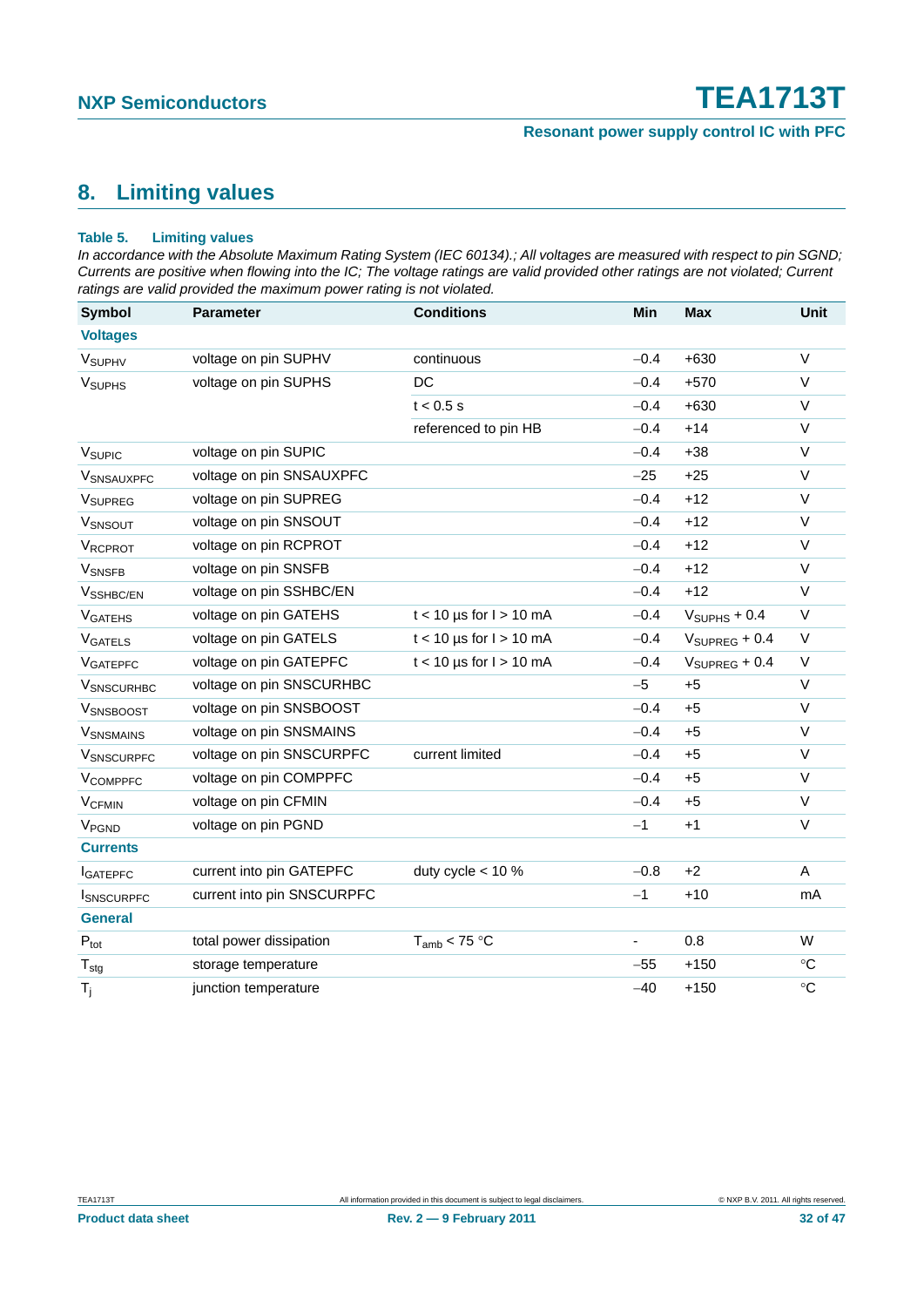#### **Table 5. Limiting values** *…continued*

*In accordance with the Absolute Maximum Rating System (IEC 60134).; All voltages are measured with respect to pin SGND; Currents are positive when flowing into the IC; The voltage ratings are valid provided other ratings are not violated; Current ratings are valid provided the maximum power rating is not violated.*

| Symbol      | <b>Parameter</b>                | <b>Conditions</b>        | <b>Min</b>                              | <b>Max</b> | <b>Unit</b> |
|-------------|---------------------------------|--------------------------|-----------------------------------------|------------|-------------|
| <b>ESD</b>  |                                 |                          |                                         |            |             |
| <b>VESD</b> | Electrostatic discharge voltage | Human body model         |                                         |            |             |
|             |                                 | Pin 12 (SUPHV)           | <u>[1]</u><br>$\overline{\phantom{a}}$  | 1500       | V           |
|             |                                 | Pin 13,14,15 (HS driver) | $\boxed{1}$                             | 1000       | ٧           |
|             |                                 | other pins               | $\boxed{1}$                             | 2000       | V           |
|             |                                 | Machine model            |                                         |            |             |
|             |                                 | All pins                 | $\boxed{2}$<br>$\overline{\phantom{a}}$ | 200        | ٧           |
|             |                                 | Charged device model     |                                         |            |             |
|             |                                 | All pins                 |                                         | 500        | V           |

<span id="page-32-0"></span>[1] Equivalent to discharging a 100 pF capacitor through a 1.5 kΩ series resistor.

<span id="page-32-1"></span>[2] Equivalent to discharging a 200 pF capacitor through a 0.75  $\mu$ H coil and a 10  $\Omega$  resistor.

### <span id="page-32-2"></span>**9. Thermal characteristics**

#### **Table 6. Thermal characteristics**

| Symbol        | <b>Parameter</b>                            | <b>Conditions</b>                             | <b>Typ</b> | Unit |
|---------------|---------------------------------------------|-----------------------------------------------|------------|------|
| $R_{th(i-a)}$ | thermal resistance from junction to ambient | In free air; JEDEC single<br>layer test board | 90         | K/W  |

### <span id="page-32-3"></span>**10. Characteristics**

#### **Table 7. Characteristics**

| <b>Symbol</b>                     | <b>Parameter</b>                                   | <b>Conditions</b>                                  | Min  | <b>Typ</b>     | <b>Max</b>                   | Unit   |
|-----------------------------------|----------------------------------------------------|----------------------------------------------------|------|----------------|------------------------------|--------|
|                                   | High-voltage start-up source (pin SUPHV)           |                                                    |      |                |                              |        |
| Idism(SUPHV)                      | disable mode current on pin<br><b>SUPHV</b>        | Disabled IC state                                  | ۰    | 150            | $\overline{\phantom{a}}$     | μA     |
| red(SUPHV)                        | reduced current on pin SUPHV                       | $V_{\text{SUPIC}} < V_{\text{scp(SUPIC)}}$         |      | 1.1            | $\qquad \qquad \blacksquare$ | mA     |
| Inom(SUPHV)                       | nominal current on pin SUPHV                       | $V_{\text{SUPIC}} < V_{\text{start(hvd)(SUPIC)}}$  | ۰    | 5.1            | $\overline{\phantom{a}}$     | mA     |
| $I_{tkO}$ (SUPHV)                 | takeover current on pin SUPHV                      | $V_{\text{SUPIC}} > V_{\text{start(hvd)(SUPIC)}}$  |      | $\overline{7}$ | -                            | μA     |
| $V_{\text{det(SUPHV)}}$           | detection voltage on pin SUPHV                     |                                                    |      |                | 25                           | $\vee$ |
| $V_{rst(SUPHV)}$                  | reset voltage on pin SUPHV                         | $V_{\text{SUPIC}} < V_{\text{rst(SUPIC)}}$         |      | $\overline{7}$ | ٠                            | $\vee$ |
| Low-voltage IC supply (pin SUPIC) |                                                    |                                                    |      |                |                              |        |
| V <sub>start(hvd)</sub> (SUPIC)   | start voltage with high voltage<br>detected        | $V_{\text{SUPHV}} > V_{\text{det(SUPHV)}}$         | 21.0 | 22.0           | 23.0                         | V      |
| V <sub>start(nohvd)</sub> (SUPIC) | start voltage with no high voltage<br>detected     | $V_{\text{SUPHV}} < V_{\text{det(SUPHV)}}$ or open | 16.1 | 17.0           | 17.9                         | $\vee$ |
| V <sub>start</sub> (hys)(SUPIC)   | hysteresis of start voltage on pin<br><b>SUPIC</b> |                                                    |      | 0.3            | $\overline{\phantom{a}}$     | $\vee$ |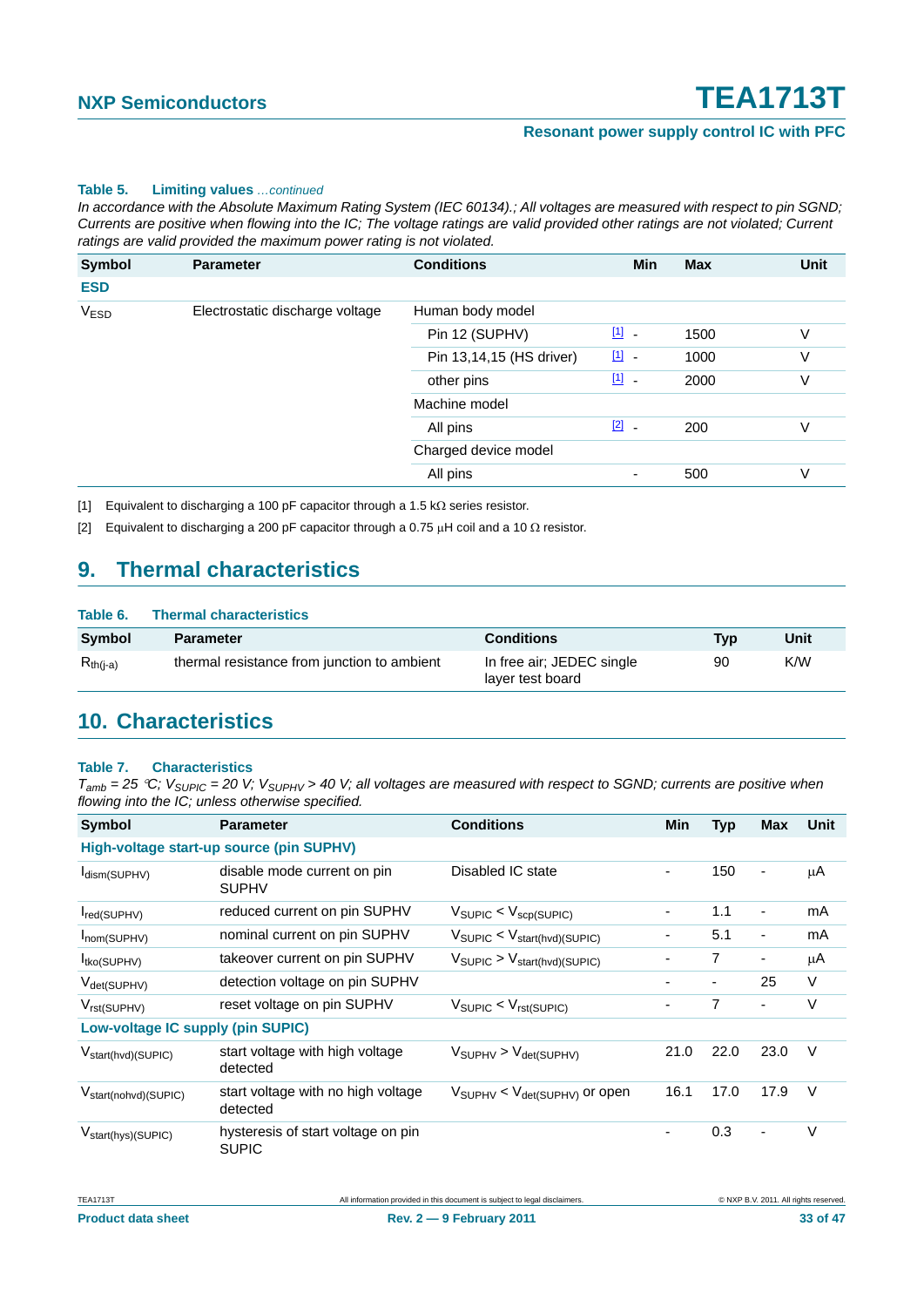### **Resonant power supply control IC with PFC**

#### **Table 7. Characteristics** *…continued*

| <b>Symbol</b>                              | <b>Parameter</b>                                 | <b>Conditions</b>                                             |               | Min                      | <b>Typ</b>               | Max                          | Unit   |
|--------------------------------------------|--------------------------------------------------|---------------------------------------------------------------|---------------|--------------------------|--------------------------|------------------------------|--------|
| $V_{\text{uvp(SUPIC)}}$                    | undervoltage protection voltage on<br>pin SUPIC  |                                                               |               | 14.2                     | 15.0                     | 15.8                         | $\vee$ |
| $V_{rst(SUPIC)}$                           | reset voltage on pin SUPIC                       | $V_{\text{SUPHV}} < V_{\text{rst(SUPHV)}}$                    |               | $\blacksquare$           | $\overline{7}$           | ä,                           | V      |
| $V_{\text{scp}(\text{SUPIC})}$             | short-circuit protection voltage on<br>pin SUPIC |                                                               |               | 0.55                     | 0.65                     | 0.75                         | $\vee$ |
| I <sub>ch</sub> (red)(SUPIC)               | reduced charge current on pin<br><b>SUPIC</b>    | $V_{\text{SUPIC}} < V_{\text{SCP(SUPIC)}}$                    |               |                          | $-0.95$                  | $\overline{\phantom{a}}$     | mA     |
| ch(nom)(SUPIC)                             | nominal charge current on pin<br><b>SUPIC</b>    |                                                               |               | $\overline{\phantom{a}}$ | $-4.8$                   | $\blacksquare$               | mA     |
| dism(SUPIC)                                | current on pin SUPIC in disabled<br>mode         | Disabled IC state                                             |               | $\blacksquare$           | 0.25                     |                              | mA     |
| protm(SUPIC)                               | current on pin SUPIC in protection<br>mode       | SUPIC charge, SUPREG<br>charge; Restart or<br>Shut-down state |               | ÷,                       | 0.4                      |                              | mA     |
| l <sub>oper</sub> (SUPIC)                  | current on pin SUPIC in operating<br>mode        | Operational supply state;<br>Driver pins open.                |               | ä,                       | 3                        |                              | mA     |
| <b>Regulated supply (pin SUPREG)</b>       |                                                  |                                                               |               |                          |                          |                              |        |
| V <sub>reg(SUPREG)</sub>                   | regulation voltage on pin SUPREG                 | $I_{\text{SUPREG}} = -40 \text{ mA}$                          |               | $11$ 10.6                | 10.9                     | 11.2                         | V      |
| V <sub>start</sub> (SUPREG)                | start voltage on pin SUPREG                      |                                                               | [1] -         |                          | 10.7                     | $\overline{a}$               | V      |
| V <sub>uvp</sub> (SUPREG)                  | undervoltage protection voltage on<br>pin SUPREG |                                                               | $\boxed{1}$   |                          | 10.3                     | ÷,                           | V      |
| I <sub>ch</sub> (SUPREG)max                | maximum charge current on pin<br><b>SUPREG</b>   | $V_{\text{SUPREG}} > V_{\text{uvp(SUPREG)}}$                  |               | $-40$                    | $-100$                   | ÷,                           | mA     |
| Ich(red)(SUPREG)                           | reduced charge current on pin<br><b>SUPREG</b>   | $V_{\text{SUPREG}} < V_{\text{uvp(SUPREG)}}$<br>$T = 25$ °C.  |               | $\blacksquare$           | $-5.5$                   | $\blacksquare$               | mA     |
|                                            |                                                  | $T = 140 °C$                                                  |               | $-2.5$                   | $\overline{\phantom{a}}$ | $\qquad \qquad \blacksquare$ | mA     |
| <b>Enable input (pin SSHBC/EN)</b>         |                                                  |                                                               |               |                          |                          |                              |        |
| $V_{en(PFC)(EN)}$                          | PFC enable voltage on pin EN                     | PFC only                                                      | $\boxed{2}$   | 0.8                      | 1.2                      | 1.4                          | V      |
| $V_{en(IC)(EN)}$                           | IC enable voltage on pin EN                      | PFC + HBC                                                     |               | $[2]$ 1.8                | 2.2                      | 2.4                          | $\vee$ |
| $I_{\text{pu(EN)}}$                        | pull-up current on pin EN                        | $V_{\text{SSHBC/EN}} = 2.5 \text{ V}$                         |               | $\frac{1}{2}$            | $-42$                    | $\qquad \qquad \blacksquare$ | μA     |
| $V_{pu(EN)}$                               | pull-up voltage on pin EN                        |                                                               |               | $\blacksquare$           | 3.0                      | ÷,                           | $\vee$ |
| <b>Fast shut-down reset (pin SNSMAINS)</b> |                                                  |                                                               |               |                          |                          |                              |        |
| V <sub>rst(SNSMAINS)</sub>                 | reset level on pin SNSMAINS                      |                                                               | $\boxed{2}$ . |                          | 0.8                      |                              | V      |
|                                            | <b>Protection and restart timer (pin RCPROT)</b> |                                                               |               |                          |                          |                              |        |
| $V_{\text{U}(RCPROT)}$                     | upper voltage on pin RCPROT                      |                                                               |               | 3.8                      | 4.0                      | 4.2                          | V      |
| $V_{I(RCPROT)}$                            | lower voltage on pin RCPROT                      |                                                               |               | 0.4                      | 0.5                      | 0.6                          | V      |
| ch(fast)(RCPROT)                           | fast-charge current on pin RCPROT                |                                                               |               |                          | $-2.2$                   | $\blacksquare$               | mA     |
| I <sub>ch(slow)</sub> (RCPROT)             | slow-charge current on pin<br><b>RCPROT</b>      |                                                               |               | $-120$                   | $-100$                   | $-80$                        | μA     |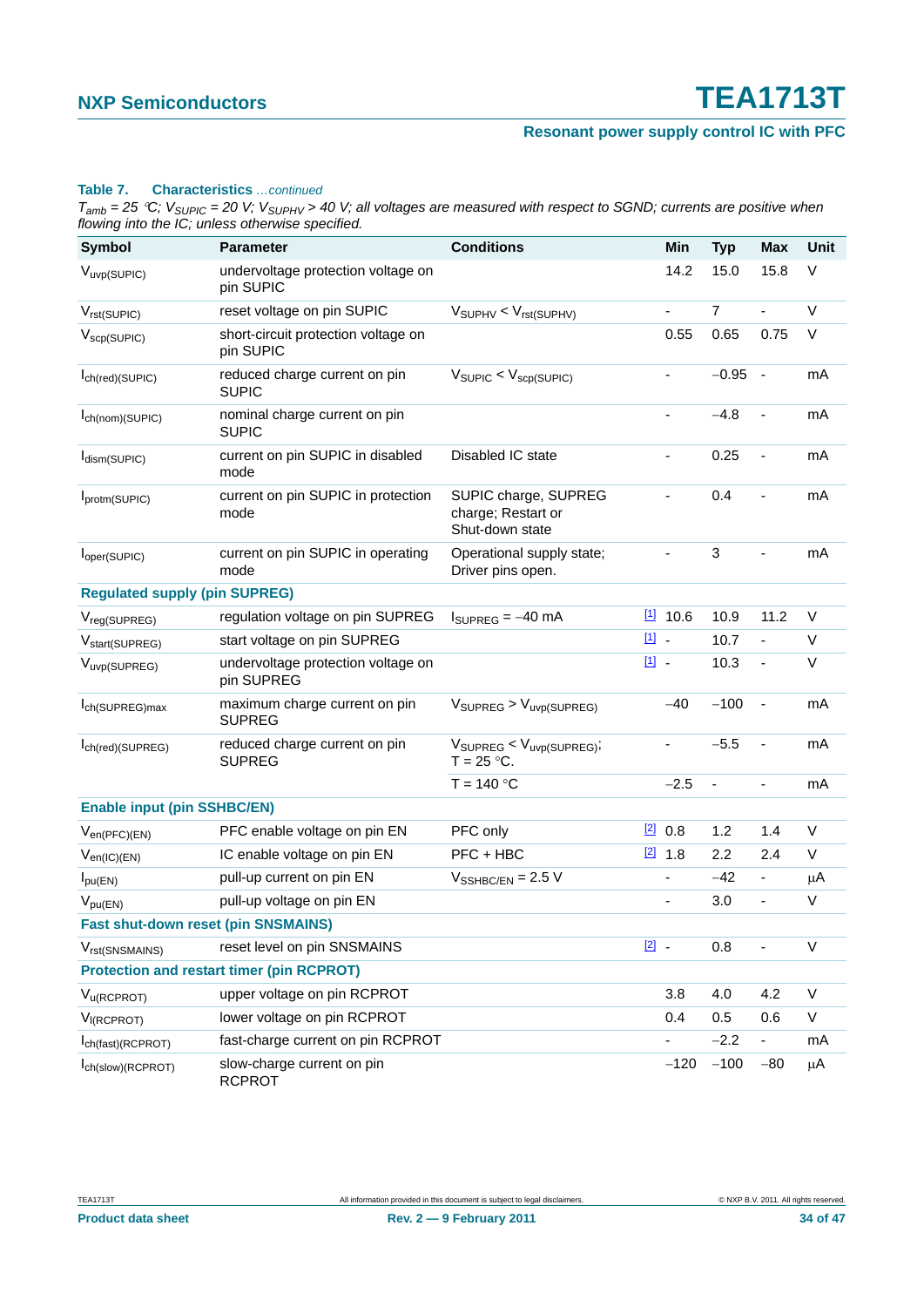### **Resonant power supply control IC with PFC**

#### **Table 7. Characteristics** *…continued*

| <b>Symbol</b>                             | <b>Parameter</b>                                                        | <b>Conditions</b>                     |                                        | Min                          | <b>Typ</b> | <b>Max</b>               | Unit      |
|-------------------------------------------|-------------------------------------------------------------------------|---------------------------------------|----------------------------------------|------------------------------|------------|--------------------------|-----------|
|                                           | Output voltage protection sensing, UVP/OVP output (pin SNSOUT)          |                                       |                                        |                              |            |                          |           |
| V <sub>ovp</sub> (SNSOUT)                 | overvoltage protection voltage on<br>pin SNSOUT                         |                                       |                                        | $[2]$ 3.40                   | 3.50       | 3.60                     | $\vee$    |
| V <sub>uvp</sub> (SNSOUT)                 | under-voltage protection voltage on<br>pin SNSOUT                       |                                       |                                        | $\frac{[2]}{[2]}$ 2.20       | 2.35       | 2.50                     | $\vee$    |
| <b>Overtemperature protection</b>         |                                                                         |                                       |                                        |                              |            |                          |           |
| $T_{\text{otp}}$                          | overtemperature protection trip<br>temperature                          |                                       |                                        | $2$ 130                      | 150        | 160                      | $\circ$ C |
| <b>Burst mode activation (pin SNSOUT)</b> |                                                                         |                                       |                                        |                              |            |                          |           |
| $V_{burst(HBC)}$                          | HFC burst mode voltage                                                  |                                       | $[2]$                                  | 0.9                          | 1.1        | 1.2                      | V         |
| $V_{burst(PFC)}$                          | PFC burst mode voltage                                                  |                                       | $\boxed{2}$                            | 0.3                          | 0.4        | 0.5                      | V         |
| Ipu(SNSOUT)                               | pull-up current on pin SNSOUT                                           |                                       |                                        |                              | $-100$     | $-80$                    | $\mu$ A   |
| V <sub>pu</sub> (SNSOUT)                  | pull-up voltage on pin SNSOUT                                           | $R_{SNSOUT}$ = 25 k $\Omega$ to SGND  |                                        | $\qquad \qquad \blacksquare$ | 1.5        | $\blacksquare$           | V         |
| <b>PFC driver (pin GATEPFC)</b>           |                                                                         |                                       |                                        |                              |            |                          |           |
| Source(GATEPFC)                           | source current on pin GATEPFC                                           | $VGATEPFC = 2 V$                      |                                        | $\qquad \qquad \blacksquare$ | $-0.5$     |                          | A         |
| Isink(GATEPFC)                            | sink current on pin GATEPFC                                             | $VGATEPFC = 2 V$                      |                                        | ÷,                           | 0.7        | $\blacksquare$           | A         |
|                                           |                                                                         | $VGATEPFC = 10 V$                     |                                        | $\frac{1}{2}$                | 1.2        | $\blacksquare$           | A         |
| <b>PFC on-timer (pin COMPPFC)</b>         |                                                                         |                                       |                                        |                              |            |                          |           |
| V <sub>ton</sub> (COMPPFC)zero            | zero on-time voltage on pin<br><b>COMPPFC</b>                           |                                       |                                        | $\qquad \qquad \blacksquare$ | 3.5        |                          | $\vee$    |
| V <sub>ton</sub> (COMPPFC)max             | maximum on-time voltage on pin<br><b>COMPPFC</b>                        |                                       |                                        | $\blacksquare$               | 1.25       | ä,                       | $\vee$    |
| $f_{\text{max(PFC)}}$                     | PFC maximum frequency                                                   |                                       |                                        | 100                          | 125        | 150                      | kHz       |
| $t_{off(PFC)min}$                         | minimum PFC off-time                                                    |                                       |                                        | ÷                            | 1.4        | $\frac{1}{2}$            | μS        |
|                                           | PFC error amplifier (pin SNSBOOST and COMPPFC)                          |                                       |                                        |                              |            |                          |           |
| V <sub>reg(SNSBOOST)</sub>                | regulation voltage on pin<br>SNSBOOST pin                               | $I_{COMPPEC} = 0$                     |                                        | 2.475                        | 2.500      | 2.525                    | $\vee$    |
| $g_m$                                     | transconductance                                                        | VSNSBOOST to ICOMPPFC                 |                                        | $\qquad \qquad \blacksquare$ | 80         | ٠                        | $\mu$ A/V |
| Isink(COMPPFC)                            | sink current on pin COMPPFC                                             | $V_{SNSBOOST} = 3.3 V$                |                                        | $\qquad \qquad \blacksquare$ | 39         | $\frac{1}{2}$            | μA        |
| Isource(COMPPFC)                          | compensation source current                                             | $V_{SNSBOOST} = 2.0 V$                |                                        | $\blacksquare$               | -39        | $\blacksquare$           | $\mu$ A   |
| V <sub>clamp</sub> (COMPPFC)              | clamp voltage on pin COMPPFC                                            |                                       | $\begin{bmatrix} 3 \\ 2 \end{bmatrix}$ |                              | 3.9        | $\overline{\phantom{0}}$ | V         |
|                                           | <b>PFC mains compensation (pin SNSMAINS)</b>                            |                                       |                                        |                              |            |                          |           |
| $t_{on(max)}$                             | maximum on-time                                                         | high mains;<br>$V_{SNSMAINS} = 3.3 V$ |                                        | 3.5                          | 4.7        | 5.9                      | $\mu$ s   |
|                                           |                                                                         | low mains:<br>$V_{SNSMAINS} = 0.97 V$ |                                        | 29                           | 44         | 59                       | $\mu$ s   |
| V <sub>mvc(SNSMAINS)max</sub>             | maximum mains voltage<br>compensation voltage on pin<br><b>SNSMAINS</b> |                                       |                                        | 4.0                          |            |                          | $\vee$    |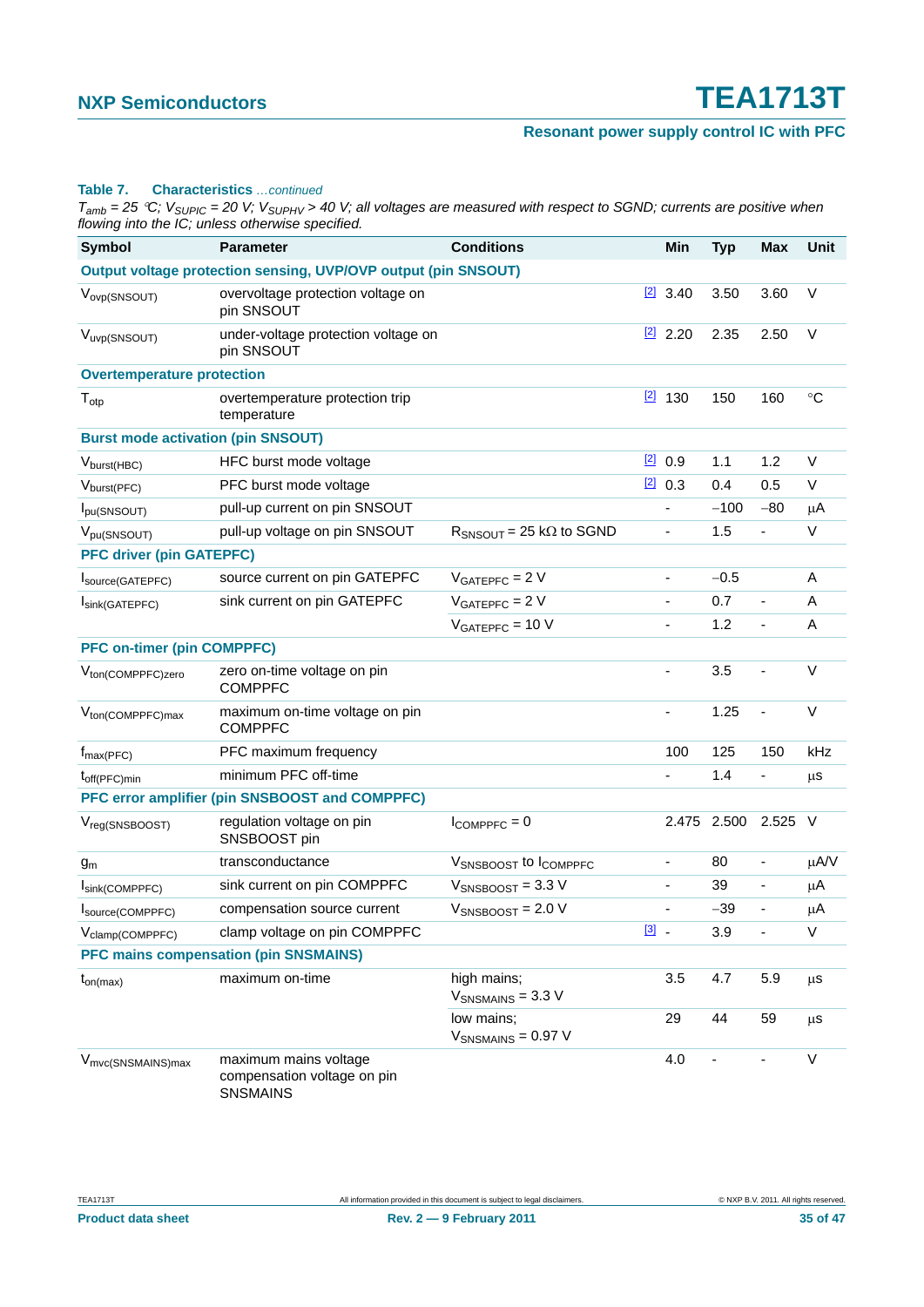### **Resonant power supply control IC with PFC**

#### **Table 7. Characteristics** *…continued*

| <b>Symbol</b>                                                          | <b>Parameter</b>                                     | <b>Conditions</b>                          |             | Min       | <b>Typ</b> | <b>Max</b>               | <b>Unit</b> |
|------------------------------------------------------------------------|------------------------------------------------------|--------------------------------------------|-------------|-----------|------------|--------------------------|-------------|
|                                                                        | PFC demagnetization sensing (pin SNSAUXPFC)          |                                            |             |           |            |                          |             |
| V <sub>demag</sub> (SNSAUXPFC)                                         | demagnetization voltage on pin<br><b>SNSAUXPFC</b>   |                                            |             | $-150$    | $-100$     | $-50$                    | mV          |
| $t_{to(mag)}$                                                          | magnetization time-out time                          |                                            |             | 40        | 50         | 60                       | $\mu$ s     |
| Iprot(SNSAUXPFC)                                                       | protection current on pin<br>SNSAUXPFC               | $V_{SNSAUXPFC} = 50$ mV                    |             | $-75$     | $-33$      | $\overline{\phantom{0}}$ | nA          |
| <b>PFC valley sensing (pin SNSAUXPFC)</b>                              |                                                      |                                            |             |           |            |                          |             |
| $(dV/dt)_{\text{vrec(min)}}$                                           | minimum valley recognition rate of<br>voltage change |                                            |             |           |            | 1.7                      | $V/\mu s$   |
| $t_{slope(tree)}$ min                                                  | minimum valley recognition slope                     | $V_{SNSAUXPFC} = 1 V_{pp}$                 | $\boxed{4}$ |           |            | 300                      | ns          |
|                                                                        | time                                                 | demagnetization to $\Delta V/\Delta t = 0$ | $\boxed{5}$ |           |            | 50                       | ns          |
| $t_{d(val\text{-}\text{dem})\text{max}}$                               | maximum valley-to-demag delay<br>time                |                                            |             | ä,        | 200        | ÷,                       | ns          |
| $t_{to(vrec)}$                                                         | valley recognition time-out time                     |                                            |             | 3         | 4          | 6                        | μS          |
| <b>PFC soft start (pin SNSCURPFC)</b>                                  |                                                      |                                            |             |           |            |                          |             |
| $I_{ch(ss)(PFC)}$                                                      | PFC soft-start charge current                        |                                            |             |           | $-60$      | -                        | μA          |
| V <sub>clamp</sub> (ss)(PFC)                                           | PFC soft-start clamp voltage                         |                                            |             | 110.46    | 0.50       | 0.54                     | $\vee$      |
| $V_{stop(ss)(PFC)}$                                                    | PFC soft-start stop voltage                          |                                            | $11 -$      |           | 0.45       |                          | $\vee$      |
| $R_{SS(PFC)}$                                                          | PFC soft-start resistor                              |                                            |             | 12        |            | ٠                        | $k\Omega$   |
|                                                                        | <b>PFC overcurrent sensing (pin SNSCURPFC)</b>       |                                            |             |           |            |                          |             |
| $V_{ocr(PFC)}$                                                         | PFC overcurrent regulation voltage                   | $dV/dt = 50$ mV/ $\mu$ s                   |             | 0.49      | 0.52       | 0.55                     | $\vee$      |
|                                                                        |                                                      | $dV/dt = 200$ mV/ $\mu$ s                  |             | 0.51      | 0.54       | 0.57                     | V           |
| $t_{\text{leb(PFC)}}$                                                  | leading edge blanking time                           |                                            |             | 250       | 310        | 370                      | ns          |
| Iprot(SNSCURPFC)                                                       | protection current on pin<br><b>SNSCURPFC</b>        |                                            |             | $-50$     | $-33$      |                          | nA          |
|                                                                        | PFC mains voltage sensing and clamp (pin SNSMAINS)   |                                            |             |           |            |                          |             |
| V <sub>start</sub> (SNSMAINS)                                          | start voltage on pin SNSMAINS                        |                                            |             | $11$ 1.11 | 1.15       | 1.19                     | $\vee$      |
| V <sub>uvp</sub> (SNSMAINS)                                            | undervoltage protection voltage on<br>pin SNSMAINS   |                                            |             | $11$ 0.84 | 0.89       | 0.94                     | V           |
| V <sub>pu</sub> (SNSMAINS)                                             | pull-up voltage on pin SNSMAINS                      | UVP-mains active                           | 凹.          |           | 1.05       |                          | V           |
| Ipu(SNSMAINS)                                                          | maximum clamp current                                | UVP-mains active                           |             |           | $-42$      | $-35$                    | $\mu$ A     |
| Iprot(SNSMAINS)                                                        | Protection current on pin<br><b>SNSMAINS</b>         | $V_{SNSMAINS}$ > $V_{uvp(SNSMAINS)}$       |             |           | 33         | 100                      | nA          |
| PFC boost voltage protection sensing, SCP/UVP/OVP boost (pin SNSBOOST) |                                                      |                                            |             |           |            |                          |             |
| $V_{\text{scp}(\text{SNSBOOST})}$                                      | short-circuit protection voltage on<br>pin SNSBOOST  |                                            |             | 0.35      | 0.40       | 0.45                     | V           |
| V <sub>start</sub> (SNSBOOST)                                          | start voltage on pin SNSBOOST                        |                                            |             |           | 2.30       | 2.40                     | V           |
| V <sub>uvp</sub> (SNSBOOST)                                            | undervoltage protection voltage on<br>pin SNSBOOST   |                                            |             | 1.50      | 1.60       |                          | V           |
| V <sub>ovp(SNSBOOST)</sub>                                             | overvoltage protection voltage on<br>pin SNSBOOST    |                                            |             | 2.59      | 2.63       | 2.67                     | V           |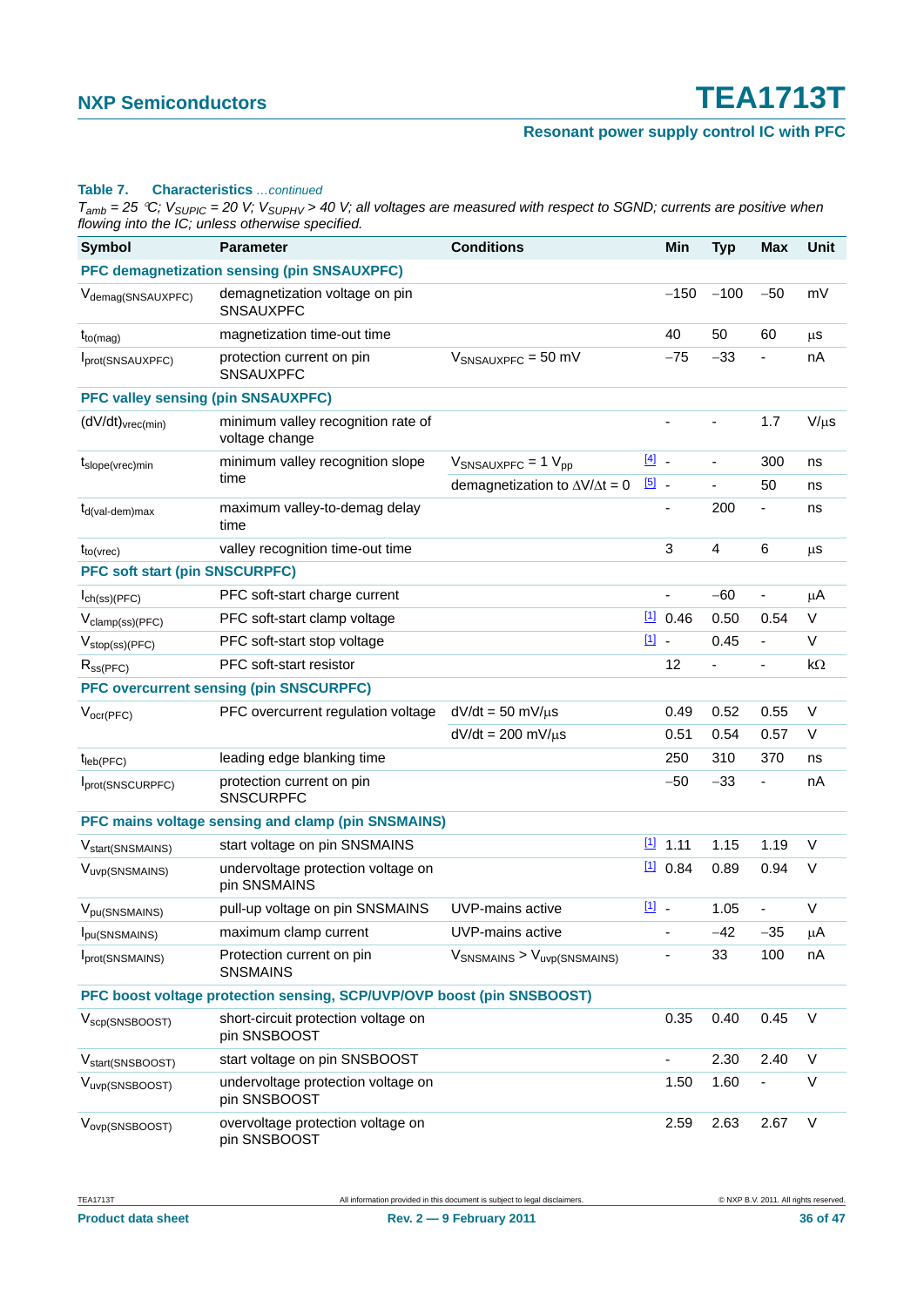### **Resonant power supply control IC with PFC**

#### **Table 7. Characteristics** *…continued*

| <b>Symbol</b>                                | <b>Parameter</b>                                            | <b>Conditions</b>                                                                                                         |             | Min                      | <b>Typ</b>                 | Max                                   | Unit      |
|----------------------------------------------|-------------------------------------------------------------|---------------------------------------------------------------------------------------------------------------------------|-------------|--------------------------|----------------------------|---------------------------------------|-----------|
| Iprot(SNSBOOST)                              | protection current on pin<br><b>SNSBOOST</b>                | $V_{SNSBOOST} = 2.5 V$                                                                                                    |             |                          | 45                         | 100                                   | nA        |
|                                              | HBC high-side and low-side driver (pin GATEHS and GATELS)   |                                                                                                                           |             |                          |                            |                                       |           |
| Isource(GATEHS)                              | source current on pin GATEHS                                | $VGATFHS - VHB = 4 V$                                                                                                     |             |                          | $-310$                     | $\qquad \qquad \blacksquare$          | mA        |
| Source(GATELS)                               | source current on pin GATELS                                | $VGATELS - VPGND = 4 V$                                                                                                   |             |                          | $-310$                     | $\blacksquare$                        | mA        |
| Isink(GATEHS)                                | sink current on pin GATEHS                                  | $VGATEHS - VHB = 2 V$ ;                                                                                                   |             |                          | 560                        | $\qquad \qquad \blacksquare$          | mA        |
|                                              |                                                             | $VGATEHS - VHB = 11 V$                                                                                                    |             | $\frac{1}{2}$            | 1.9                        | $\qquad \qquad \blacksquare$          | A         |
| Isink(GATELS)                                | sink current on pin GATELS                                  | $VGATELS - VPGND = 2 V$                                                                                                   |             |                          | 560                        | $\qquad \qquad \blacksquare$          | mA        |
|                                              |                                                             | $VGATELS - VPGND = 11 V$                                                                                                  |             | $\blacksquare$           | 1.9                        | $\qquad \qquad \blacksquare$          | A         |
| V <sub>rst</sub> (SUPHS)                     | reset voltage on pin SUPHS                                  |                                                                                                                           |             | ä,                       | 4.5                        | ÷,                                    | $\vee$    |
| I <sub>q(SUPHS)</sub>                        | quiescent current on pin SUPHS                              | $VSUPHS - VHB = 11 V$                                                                                                     |             | $\blacksquare$           | 37                         | $\qquad \qquad \blacksquare$          | μA        |
| HBC adaptive non-overlap time (pin HB)       |                                                             |                                                                                                                           |             |                          |                            |                                       |           |
| $(dV/dt)_{\text{ano}(min)}$                  | minimum adaptive non-overlap time<br>rate of voltage change |                                                                                                                           |             | ä,                       |                            | 120                                   | $V/\mu s$ |
| $t_{no(min)}$                                | minimum non-overlap time                                    |                                                                                                                           |             |                          |                            | 160                                   | ns        |
|                                              | HBC current controlled oscillator (pin CFMIN and RFMAX)     |                                                                                                                           |             |                          |                            |                                       |           |
| $f_{min(HB)}$                                | minimum frequency on pin HB                                 | $C_{fmin} = 390 \text{ pF}$ ;<br>$V_{\text{SSHBC/EN}} > V_{\text{fmin}(\text{SSHBC})}$<br>$V_{SNSFB}$ > $V_{fmin(SNSFB)}$ |             | 40                       | 44                         | 48                                    | kHz       |
| $I_{\text{osc}(min)}$                        | minimum oscillator current                                  | $V_{RFMAX} = 0 V$ ; charge and<br>discharge                                                                               |             | ä,                       | 150                        |                                       | μA        |
| $I_{\text{osc(max)}}$                        | maximum oscillator current                                  | $R_{\text{fmax}} = 15 \text{ k}\Omega$ ;<br>$V_{RFMAX}=2.5 V;$<br>$V_{\text{SSHBC/EN}} < V_{\text{fmax}(\text{SSHBC})}$   |             | $\overline{\phantom{0}}$ | 970                        |                                       | μA        |
| I <sub>osc</sub> (red)                       | reduced oscillator current                                  | Slowed-down oscillator                                                                                                    |             | $\overline{\phantom{0}}$ | $-30$                      | $\qquad \qquad \blacksquare$          | μA        |
| ICFMIN/IRFMAX                                | current on pin CFMIN to current on<br>pin RFMAX ratio       |                                                                                                                           |             |                          | 4.9                        |                                       |           |
| $f_{limit(HB)}$                              | limit frequency on pin HB                                   | $C_{fmin} = 20 pF$                                                                                                        |             | 500                      | 670                        | $\qquad \qquad \blacksquare$          | kHz       |
| $V_{u(CFMIN)}$                               | upper voltage on pin CFMIN                                  |                                                                                                                           |             | $\blacksquare$           | 3.0                        | $\overline{a}$                        | $\vee$    |
| $V_{I(CFMIN)}$                               | lower voltage on pin CFMIN                                  |                                                                                                                           |             | $\blacksquare$           | 1.0                        |                                       | V         |
| $V_{fmin(RFMAX)}$                            | minimum frequency voltage on pin<br><b>RFMAX</b>            |                                                                                                                           |             | $\overline{\phantom{0}}$ | $\pmb{0}$                  | ä,                                    | $\vee$    |
| $V_{\text{fmax}(ss)(RFMAX)}$                 | maximum soft start frequency<br>voltage on pin RFMAX        | $V_{\text{SSHBC/EN}} < V_{\text{fmax}(\text{SSHBC})}$                                                                     |             | 2.40                     | 2.50                       | 2.60                                  | V         |
| $V_{\text{fmax(fb)}(RFMAX)}$                 | maximum feedback frequency<br>voltage on pin RFMAX          | $V_{\text{SNSFB}} < V_{\text{fmax(SNSFB)}}$                                                                               |             | 1.45                     | 1.55                       | 1.65                                  | $\vee$    |
| <b>HBC feedback input (pin SNSFB)</b>        |                                                             |                                                                                                                           |             |                          |                            |                                       |           |
| $V_{pu(SNSFB)}$                              | pull-up voltage on pin SNSFB                                |                                                                                                                           |             | $\blacksquare$           | 8.4                        | $\qquad \qquad \blacksquare$          | V         |
| R <sub>O(SNSFB)</sub>                        | output resistance on pin SNSFB                              |                                                                                                                           |             | ÷,                       | 1.5                        | $\overline{\phantom{0}}$              | $k\Omega$ |
| $V_{\text{olp}(\text{SNSFB})}$               | open-loop protection voltage on pin<br><b>SNSFB</b>         |                                                                                                                           | $\boxed{2}$ | 7.0                      | 7.7                        | 7.9                                   | V         |
| $I_{\text{olp}(\text{SNSFB})}$               | open-loop protection current on pin<br><b>SNSFB</b>         |                                                                                                                           | [2]         |                          | $-0.35$ $-0.26$ $-0.10$ mA |                                       |           |
| <b>TEA1713T</b><br><b>Product data sheet</b> |                                                             | All information provided in this document is subject to legal disclaimers.<br><b>Rev. 2-9 February 2011</b>               |             |                          |                            | @ NXP B.V. 2011. All rights reserved. | 37 of 47  |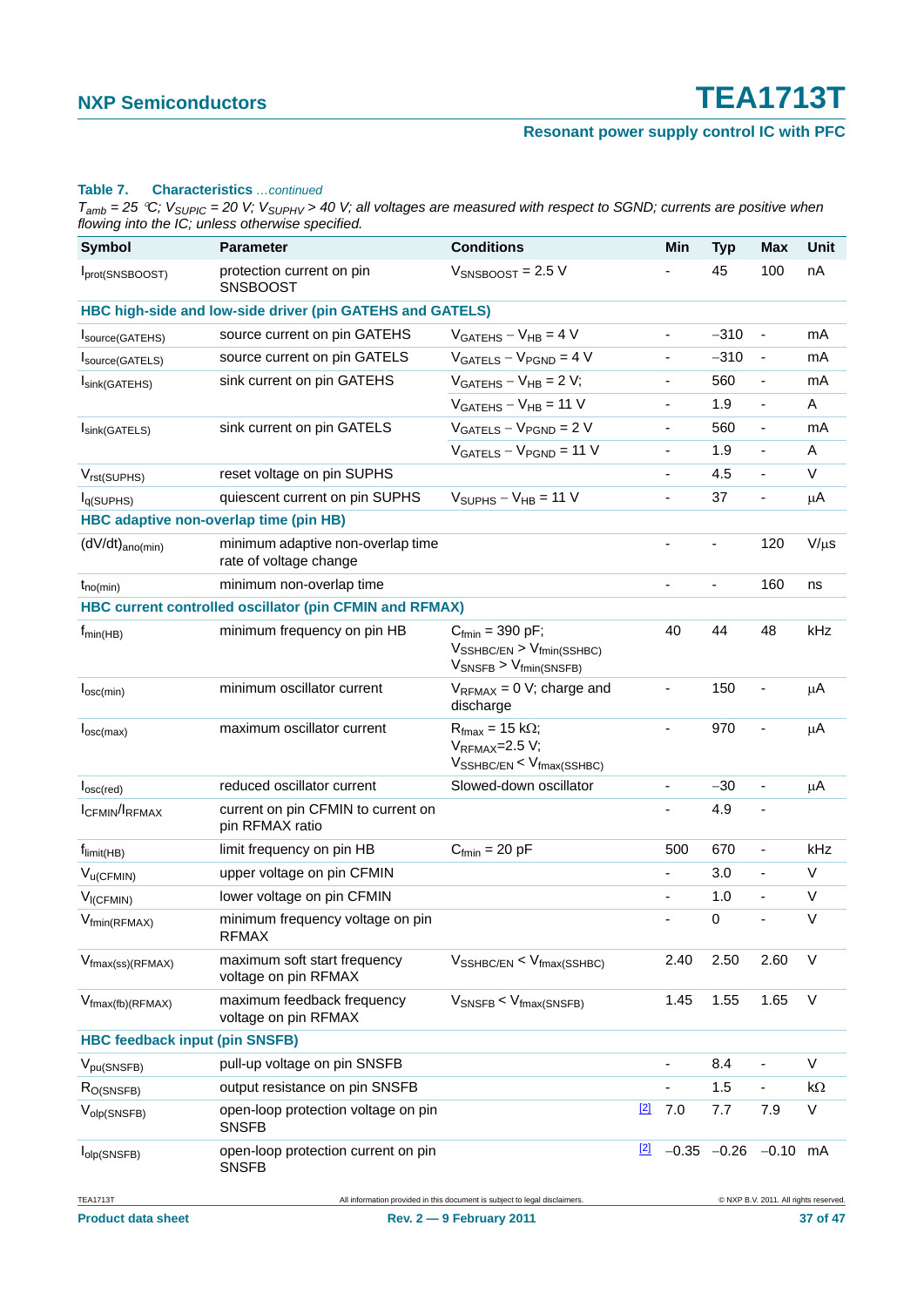### **Resonant power supply control IC with PFC**

#### **Table 7. Characteristics** *…continued*

| <b>Symbol</b>                                          | <b>Parameter</b>                                      | <b>Conditions</b>                                                    |       | Min                      | <b>Typ</b>                | Max                          | Unit    |
|--------------------------------------------------------|-------------------------------------------------------|----------------------------------------------------------------------|-------|--------------------------|---------------------------|------------------------------|---------|
| V <sub>fmin</sub> (SNSFB)                              | minimum frequency voltage on pin<br><b>SNSFB</b>      |                                                                      |       | 6.1                      | 6.4                       | 6.9                          | V       |
| I <sub>fmin</sub> (SNSFB)                              | minimum frequency current on pin<br><b>SNSFB</b>      | $V_{\text{SSHBC/EN}} > V_{\text{fmin}(\text{SSHBC})}$                |       |                          | $-0.86 -0.66$             | $-0.46$                      | mA      |
| V <sub>fmax</sub> (SNSFB)                              | maximum frequency voltage on pin<br><b>SNSFB</b>      | $V_{\text{SSHBC/EN}}$ > $V_{\text{fmin}(\text{SSHBC})}$              |       | 3.9                      | 4.1                       | 4.3                          | V       |
| I <sub>fmax</sub> (SNSFB)                              | maximum frequency current on pin<br><b>SNSFB</b>      | $V_{\text{SSHBC/EN}}$ > $V_{\text{fmin}(\text{SSHBC})}$              |       |                          | $-2.2$                    |                              | mA      |
| V <sub>clamp</sub> (SNSFB)                             | clamp voltage on pin SNSFB                            | maximum frequency;<br>$I_{SNSFB} = -4 mA$                            |       | ÷,                       | 3.2                       | ä,                           | $\vee$  |
| I <sub>clamp</sub> (SNSFB)                             | clamp current on pin SNSFB                            | maximum frequency;<br>$V_{\text{SNSFB}} = 0 V$                       |       |                          | $-7.3$                    |                              | mA      |
| <b>HBC soft-start (pin SSHBC/EN)</b>                   |                                                       |                                                                      |       |                          |                           |                              |         |
| $V_{\text{fmax}(\text{SSHBC})}$                        | maximum frequency voltage on pin<br><b>SSHBC</b>      |                                                                      |       | $\blacksquare$           | 3.2                       |                              | $\vee$  |
| V <sub>fmin</sub> (SSHBC)                              | minimum frequency voltage on pin<br><b>SSHBC</b>      | $V_{SNSFB}$ > $V_{fmin(SNSFB)}$                                      |       | 7.5                      | 7.9                       | 8.3                          | $\vee$  |
| V <sub>clamp</sub> (SSHBC)                             | clamp voltage on pin SSHBC                            |                                                                      |       | $\blacksquare$           | 8.4                       | ÷                            | V       |
| $V_{ss(ht-lf)(SSHBC)}$                                 | high-low frequency soft-start<br>voltage on pin SSHBC |                                                                      | $[2]$ | $\overline{\phantom{a}}$ | 5.6                       |                              | V       |
| $I_{SS(hf)(SSHBC)}$                                    | high frequency soft-start current on                  | $V_{\text{SSHBC}} < V_{\text{ss(lf-hf)(SSHBC)}}$                     |       |                          |                           |                              |         |
|                                                        | pin SSHBC                                             | charge current                                                       |       | ä,                       | $-160$                    | $\overline{\phantom{a}}$     | $\mu$ A |
|                                                        |                                                       | discharge current                                                    |       | $\blacksquare$           | 160                       | $\qquad \qquad \blacksquare$ | $\mu$ A |
| $I_{SS(If)(SSHBC)}$                                    | low frequency soft-start current on                   | $V_{\text{SSHBC}}$ > $V_{\text{ss(lf-hf)(SSHBC)}}$                   |       |                          |                           |                              |         |
|                                                        | pin SSHBC                                             | charge current                                                       |       | $\blacksquare$           | $-40$                     | $\blacksquare$               | $\mu$ A |
|                                                        |                                                       | discharge current                                                    |       |                          | 40                        |                              | $\mu$ A |
| $I_{cmr(hf)(SSHBC)}$                                   | high frequency CMR current on pin<br><b>SSHBC</b>     | $V_{\text{SSHBC}} < V_{\text{ss(lf-hf)(SSHBC)}}$<br>discharge only   |       |                          | 1800                      | $\overline{a}$               | $\mu$ A |
| $I_{cmr(If)(SSHBC)}$                                   | low frequency CMR current on pin<br><b>SSHBC</b>      | $V_{\text{SSHBC}}$ > $V_{\text{ss(lf-hf)(SSHBC)}}$<br>discharge only |       |                          | 440                       |                              | $\mu$ A |
|                                                        | HBC high frequency sensing, HFP - HBC (pin RFMAX)     |                                                                      |       |                          |                           |                              |         |
| $V_{\text{hfp(RFMAX)}}$                                | High-frequency protection voltage<br>on pin RFMAX     |                                                                      | $[2]$ | 1.70                     | 1.83                      | 2.00                         | V       |
| HBC overcurrent sensing, OCR/OCP - HBC (pin SNSCURHBC) |                                                       |                                                                      |       |                          |                           |                              |         |
| $V_{\text{ocr(HBC)}}$                                  | HBC overcurrent regulation voltage                    |                                                                      |       |                          |                           |                              |         |
|                                                        |                                                       | positive level;<br>HS on + HS-LS non-overlap<br>time                 |       | 0.45                     | 0.50                      | 0.55                         | $\vee$  |
|                                                        |                                                       | negative level;<br>LS on + LS-HS non-overlap<br>time                 |       |                          | $-0.55$ $-0.50$ $-0.45$ V |                              |         |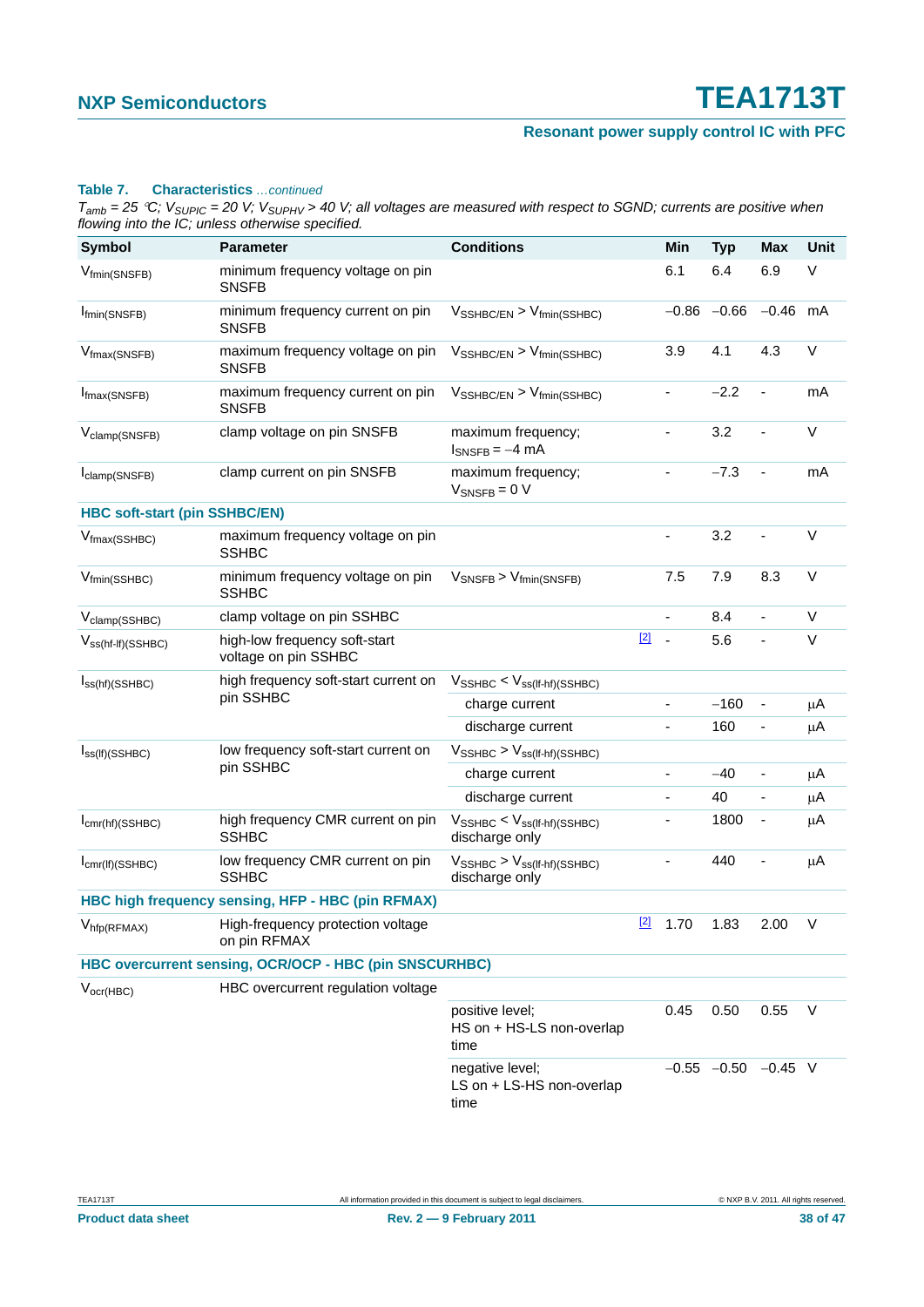### **Resonant power supply control IC with PFC**

#### **Table 7. Characteristics** *…continued*

*Tamb = 25* °*C; VSUPIC = 20 V; VSUPHV > 40 V; all voltages are measured with respect to SGND; currents are positive when flowing into the IC; unless otherwise specified.*

| Symbol              | <b>Parameter</b>                                     | <b>Conditions</b>                                    | Min  | <b>Typ</b>                | <b>Max</b>               | Unit |
|---------------------|------------------------------------------------------|------------------------------------------------------|------|---------------------------|--------------------------|------|
| $V_{ocp(HBC)}$      | HBC overcurrent protection voltage                   |                                                      |      |                           |                          |      |
|                     |                                                      | positive level;<br>HS on + HS-LS non-overlap<br>time | 0.90 | 1.00                      | 1.10                     | V    |
|                     |                                                      | negative level;<br>LS on + LS-HS non-overlap<br>time |      | $-1.10$ $-1.00$ $-0.90$ V |                          |      |
| Ibstc(SNSCURHBC)max | maximum boost compensation                           | $V_{SNSBOOST} = 1.8 V$                               |      |                           |                          |      |
|                     | current on pin SNSCURHBC                             | source current;<br>$V_{SNSCURHBC}$ = -0.5 V          |      | $-170$                    | $\blacksquare$           | μA   |
|                     |                                                      | sink current:<br>$V_{SNSCURHBC}$ = 0.5 V             |      | 170                       | $\overline{\phantom{a}}$ | μA   |
|                     | <b>HBC Capacitive Mode Protection (CMP) (pin HB)</b> |                                                      |      |                           |                          |      |
| $t_{to(cmr)}$       | time-out capacitive mode regulation                  |                                                      |      | 690                       | $\overline{\phantom{a}}$ | ns   |

<span id="page-38-0"></span>[1] The marked levels on this pin are correlated. The voltage difference between the levels has much less spread than the absolute value of the levels themselves.

<span id="page-38-1"></span>[2] Switching level has some hysteresis. The hysteresis falls within the limits.

<span id="page-38-2"></span>[3] For a typical application with a compensation network on pin COMPPFC, like the example in [Figure 19](#page-39-0).

<span id="page-38-3"></span>[4] Minimum required voltage change time for valley recognition on pin SNSAUXPFC.

<span id="page-38-4"></span>[5] Minimum time required between demagnetization detection and ΔV/Δt = 0 on pin SNSAUXPFC.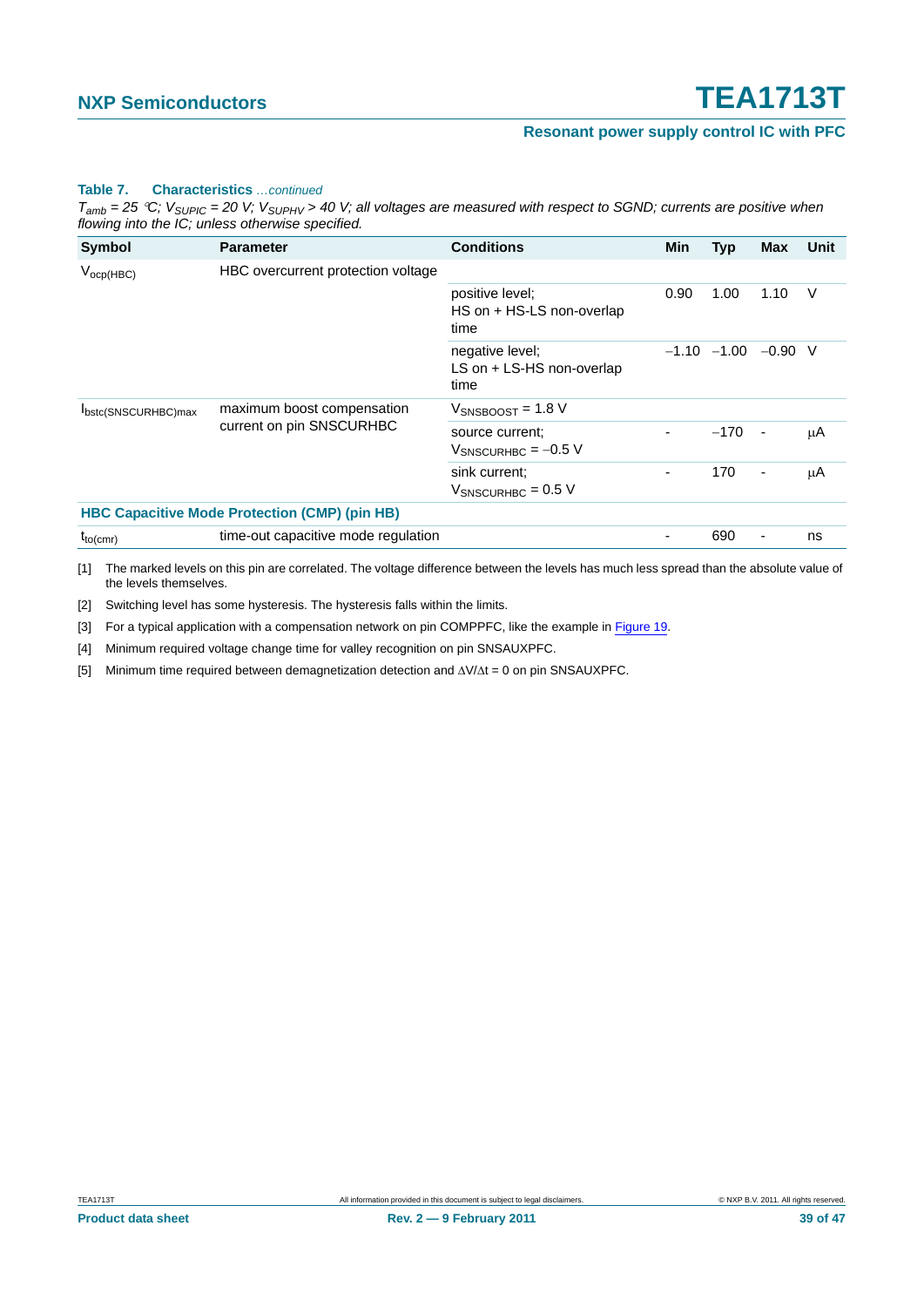**Resonant power supply control IC with PFC**

### <span id="page-39-1"></span>**11. Application information**

<span id="page-39-0"></span>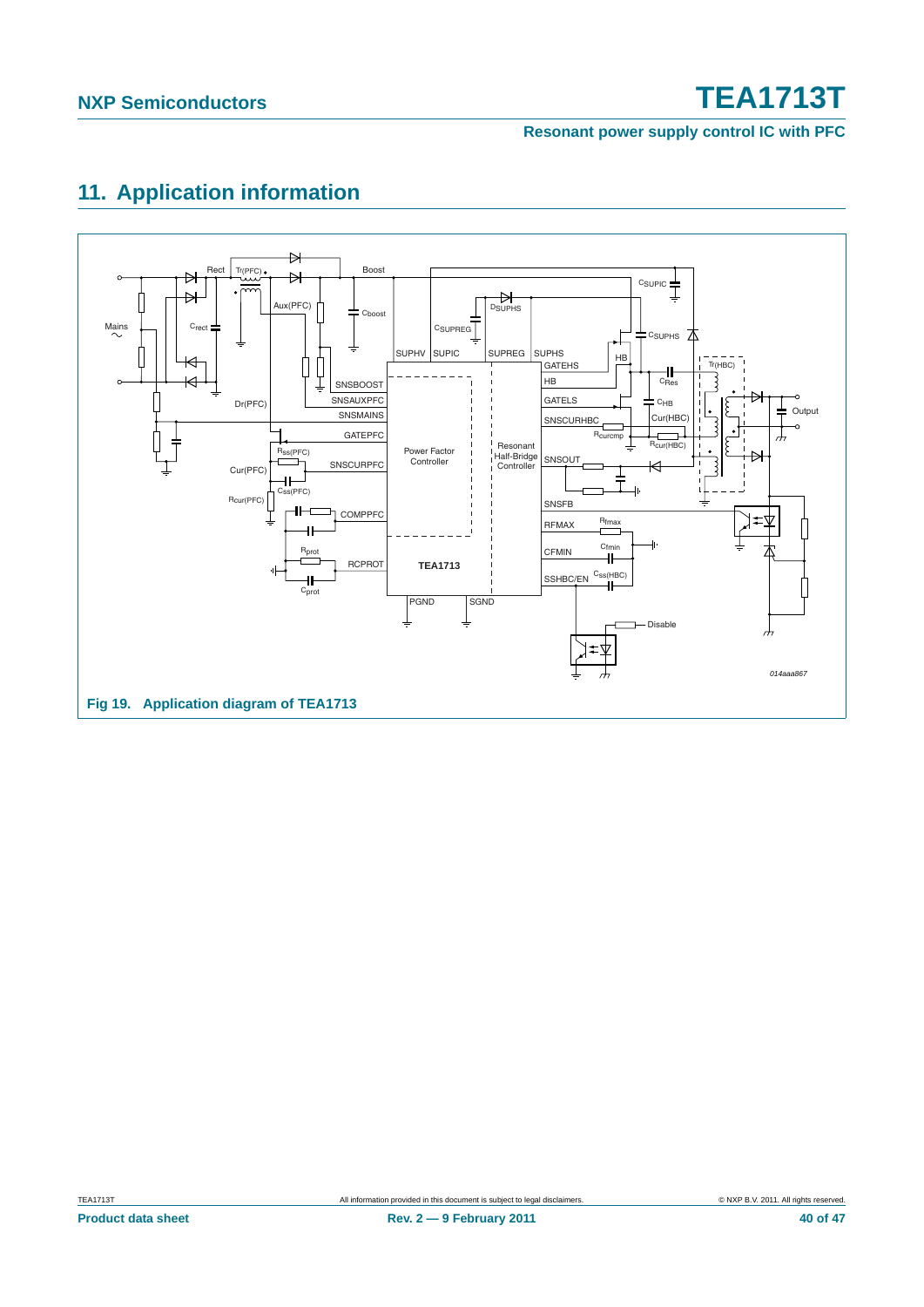**Resonant power supply control IC with PFC**

### <span id="page-40-0"></span>**12. Package outline**



### **Fig 20. Package outline SOT137 (SO24)**

TEA1713T **All information provided in this document** is subject to legal disclaimers. **COMPROVER CONTA ALL 1998** CONTA All rights reserved.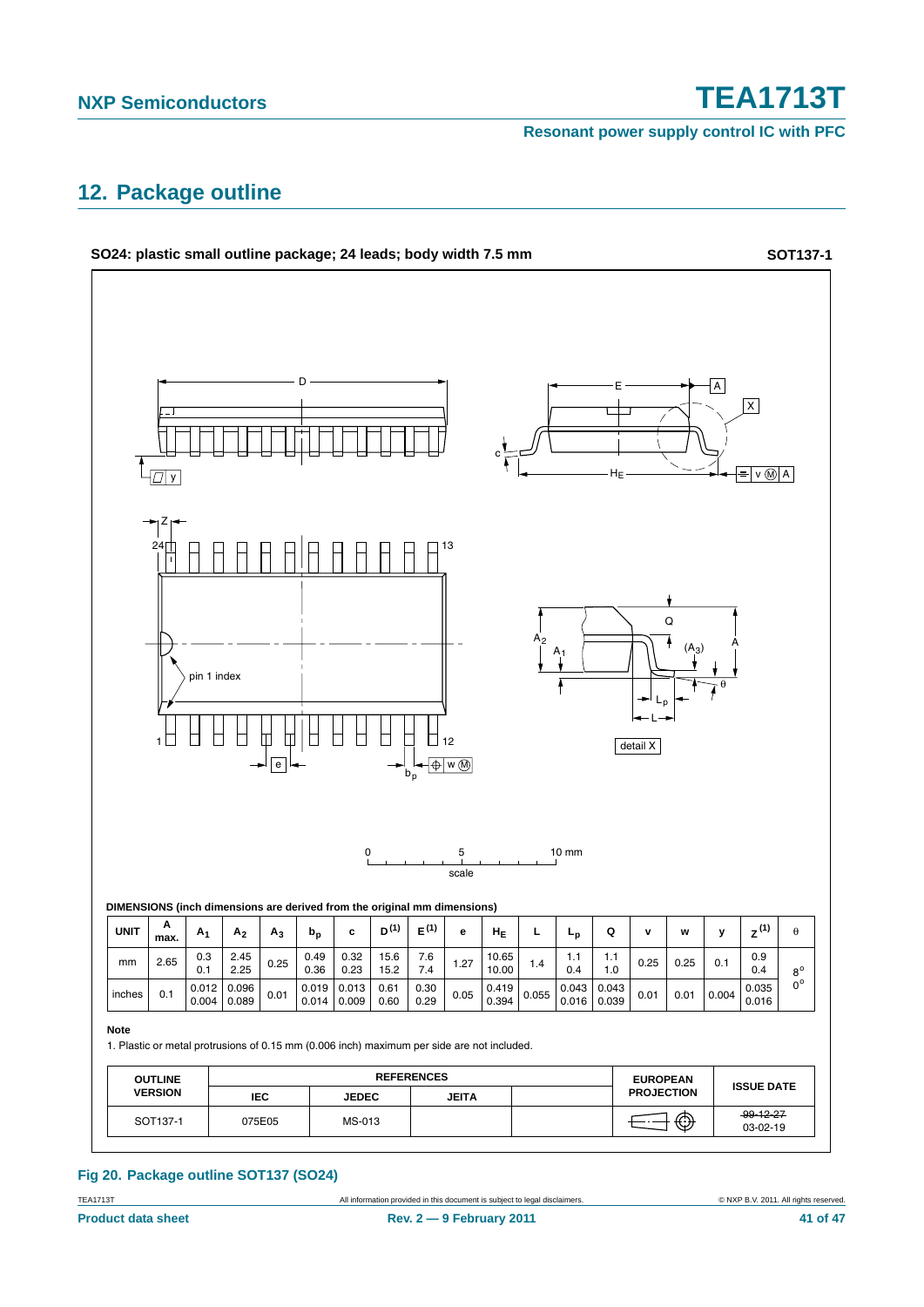**Resonant power supply control IC with PFC**

### <span id="page-41-1"></span>**13. Abbreviations**

<span id="page-41-0"></span>

| Table 8.    | <b>Abbreviations</b>                                                                                     |
|-------------|----------------------------------------------------------------------------------------------------------|
| Acronym     | <b>Description</b>                                                                                       |
| <b>ANO</b>  | <b>Adaptive Non-Overlap</b>                                                                              |
| <b>CMOS</b> | Complementary Metal-Oxide-Semiconductor'                                                                 |
| <b>CMR</b>  | Capacitive Mode Regulation                                                                               |
| <b>DMOS</b> | Double-diffused Metal-Oxide-Semiconductor                                                                |
| EMI         | ElectroMagnetic Interference                                                                             |
| <b>HBC</b>  | Half-Bridge Converter or Controller. Resonant converter which generates the<br>regulated output voltage. |
| <b>HFP</b>  | <b>High-Frequency Protection</b>                                                                         |
| HV          | High-voltage                                                                                             |
| <b>OCP</b>  | <b>OverCurrent Protection</b>                                                                            |
| <b>OCR</b>  | <b>OverCurrent Regulation</b>                                                                            |
| OL P        | Open-Loop Protection                                                                                     |
| <b>OTP</b>  | OverTemperature Protection                                                                               |
| <b>OVP</b>  | OverVoltage Protection                                                                                   |
| <b>PFC</b>  | Power Factor Converter or Controller. Converter which performs the power factor<br>correction.           |
| <b>UVP</b>  | Under Voltage Protection                                                                                 |
| <b>SCP</b>  | <b>Short-Circuit Protection</b>                                                                          |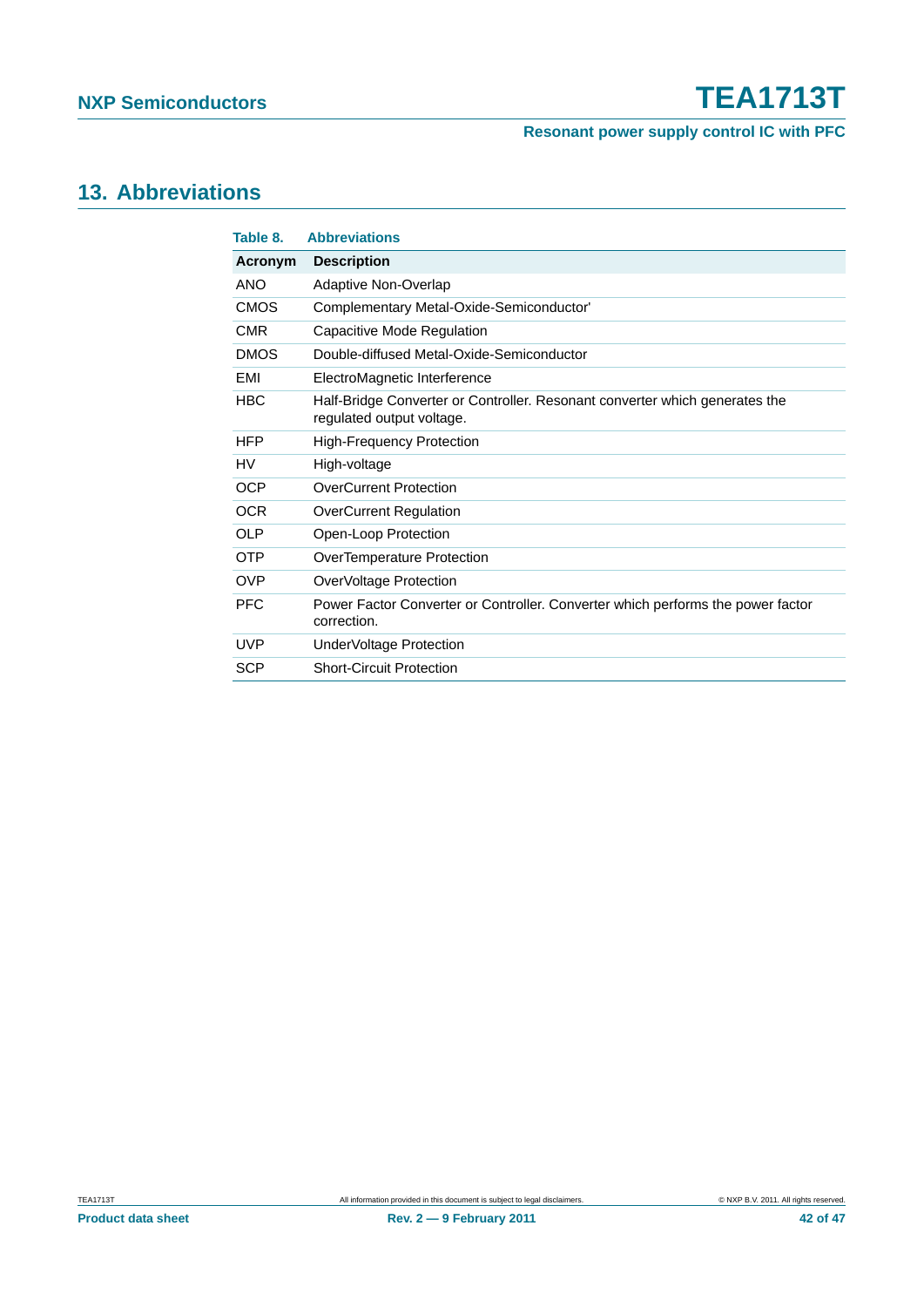### <span id="page-42-0"></span>**14. Revision history**

| Table 9.<br><b>Revision history</b> |              |                    |                          |                          |
|-------------------------------------|--------------|--------------------|--------------------------|--------------------------|
| Document <b>ID</b>                  | Release date | Data sheet status  | <b>Change notice</b>     | <b>Supersedes</b>        |
| TEA1713T v.2                        | 20110209     | Product data sheet | $\overline{\phantom{0}}$ | TEA1713T v.1             |
| TEA1713T v.1                        | 20091222     | Product data sheet | $\overline{\phantom{0}}$ | $\overline{\phantom{0}}$ |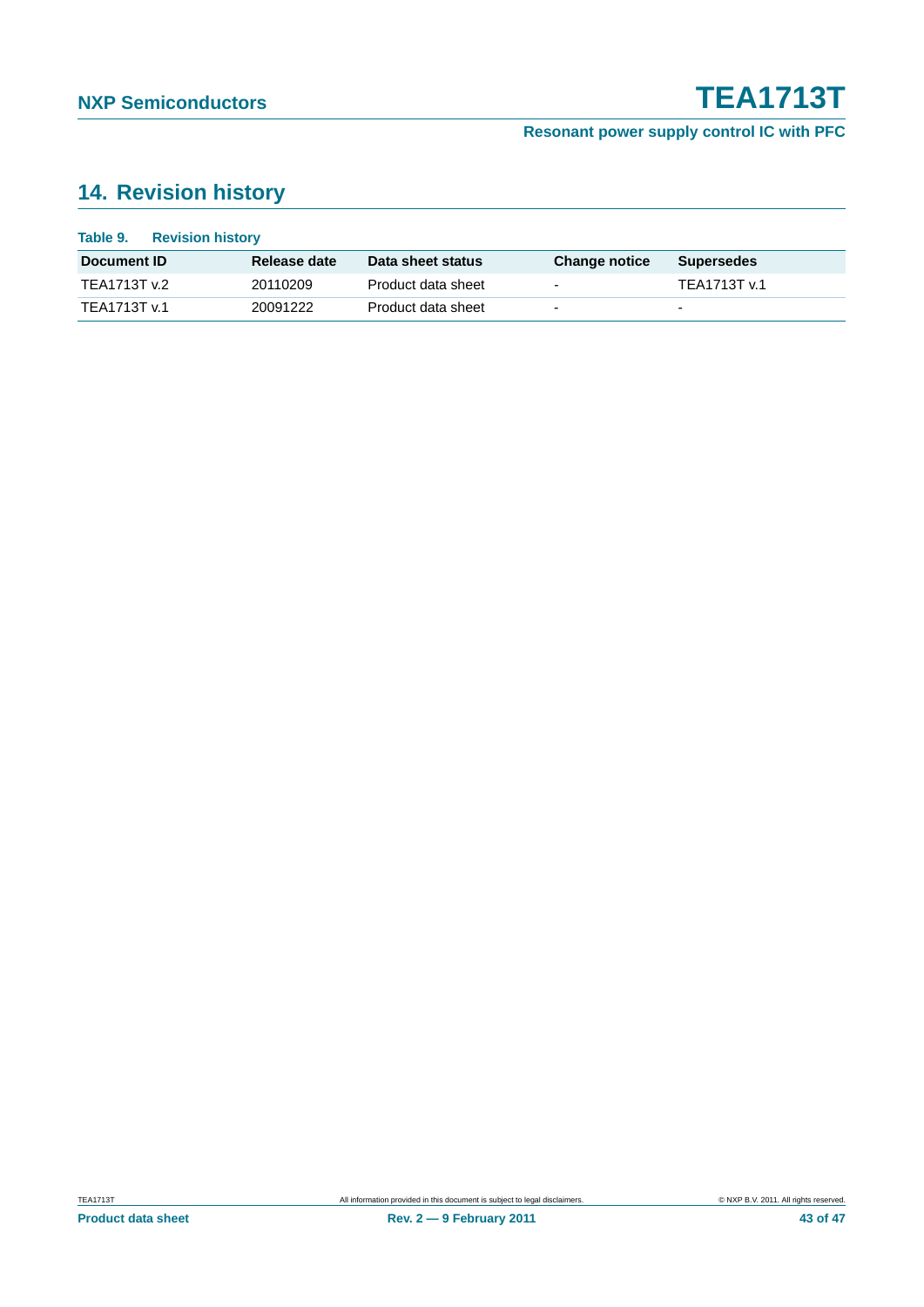### <span id="page-43-0"></span>**15. Legal information**

### <span id="page-43-1"></span>**15.1 Data sheet status**

| Document status[1][2]          | Product status <sup>[3]</sup> | <b>Definition</b>                                                                     |
|--------------------------------|-------------------------------|---------------------------------------------------------------------------------------|
| Objective [short] data sheet   | Development                   | This document contains data from the objective specification for product development. |
| Preliminary [short] data sheet | Qualification                 | This document contains data from the preliminary specification.                       |
| Product [short] data sheet     | Production                    | This document contains the product specification.                                     |

[1] Please consult the most recently issued document before initiating or completing a design.

[2] The term 'short data sheet' is explained in section "Definitions".

[3] The product status of device(s) described in this document may have changed since this document was published and may differ in case of multiple devices. The latest product status<br>information is available on the Intern

### <span id="page-43-2"></span>**15.2 Definitions**

**Draft —** The document is a draft version only. The content is still under internal review and subject to formal approval, which may result in modifications or additions. NXP Semiconductors does not give any representations or warranties as to the accuracy or completeness of information included herein and shall have no liability for the consequences of use of such information.

**Short data sheet —** A short data sheet is an extract from a full data sheet with the same product type number(s) and title. A short data sheet is intended for quick reference only and should not be relied upon to contain detailed and full information. For detailed and full information see the relevant full data sheet, which is available on request via the local NXP Semiconductors sales office. In case of any inconsistency or conflict with the short data sheet, the full data sheet shall prevail.

**Product specification —** The information and data provided in a Product data sheet shall define the specification of the product as agreed between NXP Semiconductors and its customer, unless NXP Semiconductors and customer have explicitly agreed otherwise in writing. In no event however, shall an agreement be valid in which the NXP Semiconductors product is deemed to offer functions and qualities beyond those described in the Product data sheet.

### <span id="page-43-3"></span>**15.3 Disclaimers**

**Limited warranty and liability —** Information in this document is believed to be accurate and reliable. However, NXP Semiconductors does not give any representations or warranties, expressed or implied, as to the accuracy or completeness of such information and shall have no liability for the consequences of use of such information.

In no event shall NXP Semiconductors be liable for any indirect, incidental, punitive, special or consequential damages (including - without limitation - lost profits, lost savings, business interruption, costs related to the removal or replacement of any products or rework charges) whether or not such damages are based on tort (including negligence), warranty, breach of contract or any other legal theory.

Notwithstanding any damages that customer might incur for any reason whatsoever, NXP Semiconductors' aggregate and cumulative liability towards customer for the products described herein shall be limited in accordance with the *Terms and conditions of commercial sale* of NXP Semiconductors.

**Right to make changes —** NXP Semiconductors reserves the right to make changes to information published in this document, including without limitation specifications and product descriptions, at any time and without notice. This document supersedes and replaces all information supplied prior to the publication hereof.

**Suitability for use —** NXP Semiconductors products are not designed, authorized or warranted to be suitable for use in life support, life-critical or safety-critical systems or equipment, nor in applications where failure or

malfunction of an NXP Semiconductors product can reasonably be expected to result in personal injury, death or severe property or environmental damage. NXP Semiconductors accepts no liability for inclusion and/or use of NXP Semiconductors products in such equipment or applications and therefore such inclusion and/or use is at the customer's own risk.

**Applications —** Applications that are described herein for any of these products are for illustrative purposes only. NXP Semiconductors makes no representation or warranty that such applications will be suitable for the specified use without further testing or modification.

Customers are responsible for the design and operation of their applications and products using NXP Semiconductors products, and NXP Semiconductors accepts no liability for any assistance with applications or customer product design. It is customer's sole responsibility to determine whether the NXP Semiconductors product is suitable and fit for the customer's applications and products planned, as well as for the planned application and use of customer's third party customer(s). Customers should provide appropriate design and operating safeguards to minimize the risks associated with their applications and products.

NXP Semiconductors does not accept any liability related to any default, damage, costs or problem which is based on any weakness or default in the customer's applications or products, or the application or use by customer's third party customer(s). Customer is responsible for doing all necessary testing for the customer's applications and products using NXP Semiconductors products in order to avoid a default of the applications and the products or of the application or use by customer's third party customer(s). NXP does not accept any liability in this respect.

**Limiting values —** Stress above one or more limiting values (as defined in the Absolute Maximum Ratings System of IEC 60134) will cause permanent damage to the device. Limiting values are stress ratings only and (proper) operation of the device at these or any other conditions above those given in the Recommended operating conditions section (if present) or the Characteristics sections of this document is not warranted. Constant or repeated exposure to limiting values will permanently and irreversibly affect the quality and reliability of the device.

**Terms and conditions of commercial sale —** NXP Semiconductors products are sold subject to the general terms and conditions of commercial sale, as published at<http://www.nxp.com/profile/terms>, unless otherwise agreed in a valid written individual agreement. In case an individual agreement is concluded only the terms and conditions of the respective agreement shall apply. NXP Semiconductors hereby expressly objects to applying the customer's general terms and conditions with regard to the purchase of NXP Semiconductors products by customer.

**No offer to sell or license —** Nothing in this document may be interpreted or construed as an offer to sell products that is open for acceptance or the grant, conveyance or implication of any license under any copyrights, patents or other industrial or intellectual property rights.

**Export control —** This document as well as the item(s) described herein may be subject to export control regulations. Export might require a prior authorization from national authorities.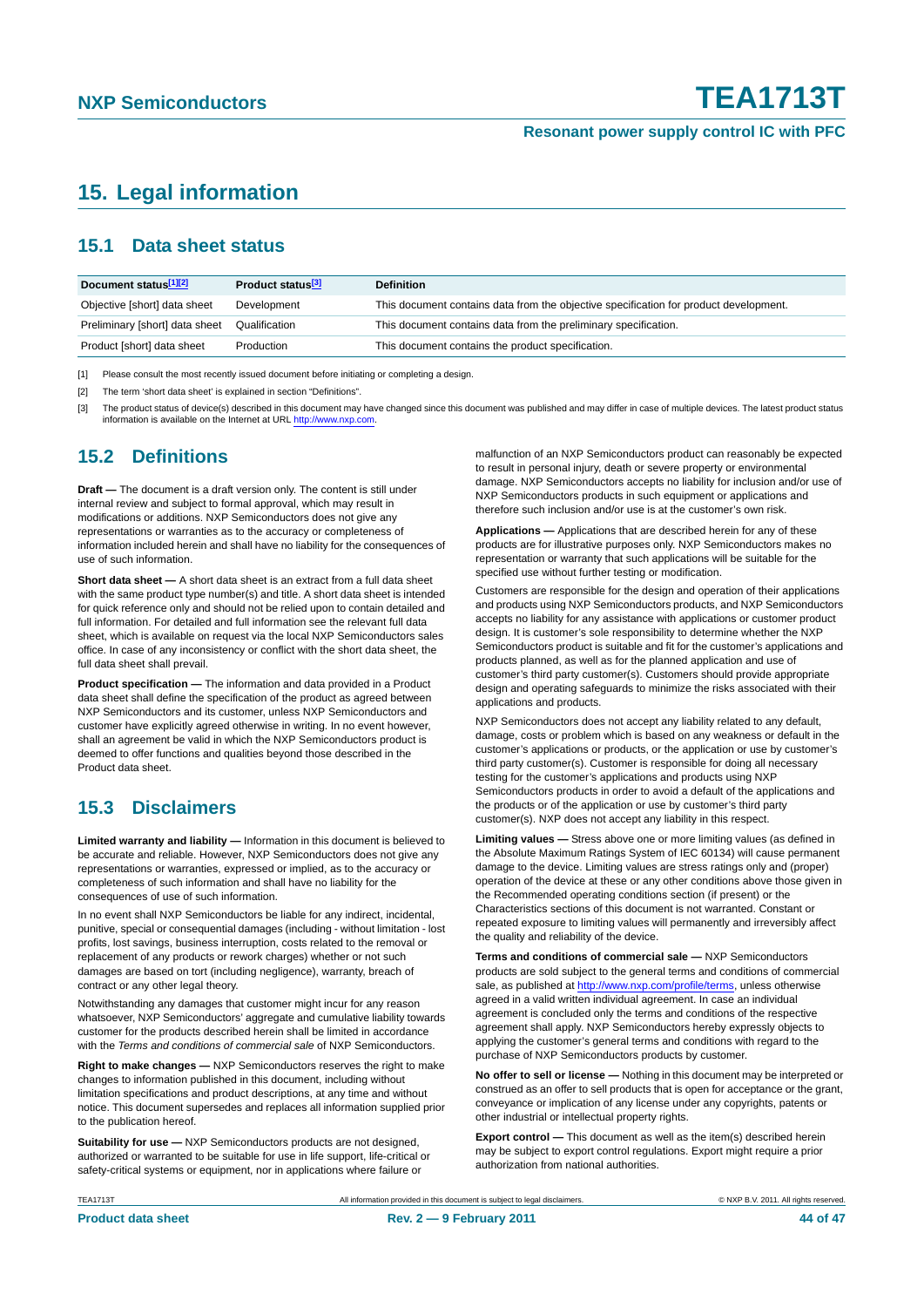### **Resonant power supply control IC with PFC**

**Non-automotive qualified products —** Unless this data sheet expressly states that this specific NXP Semiconductors product is automotive qualified, the product is not suitable for automotive use. It is neither qualified nor tested in accordance with automotive testing or application requirements. NXP Semiconductors accepts no liability for inclusion and/or use of non-automotive qualified products in automotive equipment or applications.

In the event that customer uses the product for design-in and use in automotive applications to automotive specifications and standards, customer (a) shall use the product without NXP Semiconductors' warranty of the product for such automotive applications, use and specifications, and (b) whenever customer uses the product for automotive applications beyond

### <span id="page-44-1"></span>**16. Contact information**

NXP Semiconductors' specifications such use shall be solely at customer's own risk, and (c) customer fully indemnifies NXP Semiconductors for any liability, damages or failed product claims resulting from customer design and use of the product for automotive applications beyond NXP Semiconductors' standard warranty and NXP Semiconductors' product specifications.

### <span id="page-44-0"></span>**15.4 Trademarks**

Notice: All referenced brands, product names, service names and trademarks are the property of their respective owners.

For more information, please visit: **http://www.nxp.com**

For sales office addresses, please send an email to: **salesaddresses@nxp.com**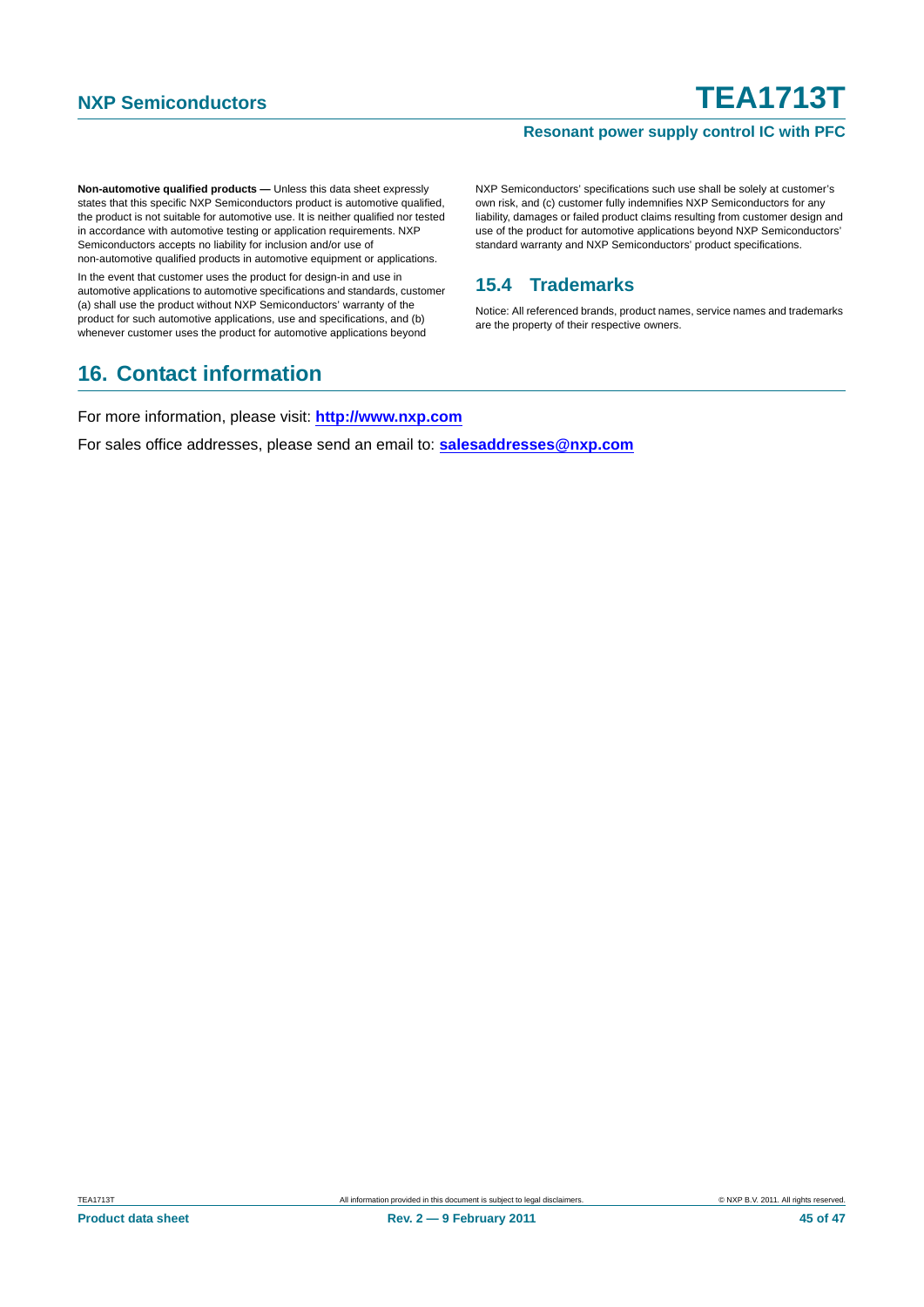### **Resonant power supply control IC with PFC**

### <span id="page-45-0"></span>**17. Contents**

| 1       | General description<br>1                                   |
|---------|------------------------------------------------------------|
| 2       | Features and benefits  2                                   |
| 2.1     |                                                            |
| 2.2     | PFC controller features.<br>2                              |
| 2.3     | HBC controller features<br>$\overline{2}$                  |
| 2.4     |                                                            |
| 3       |                                                            |
| 4       | Ordering information<br>3                                  |
| 5       | Block diagram  3                                           |
| 6       | Pinning information 4                                      |
| 6.1     |                                                            |
| 6.2     | 4                                                          |
| 7       | Functional description  5                                  |
| 7.1     | Overview of IC modules<br>5                                |
| 7.2     |                                                            |
| 7.2.1   | Low-voltage supply input                                   |
|         |                                                            |
| 7.2.2   | Regulated supply                                           |
|         |                                                            |
| 7.2.3   | High-side driver floating supply                           |
|         | $(pin$ SUPHS $)$ 7                                         |
| 7.2.4   | High voltage supply input (pin SUPHV)<br>8                 |
| 7.3     | 8                                                          |
| 7.4     | Enable input (pin SSHBC/EN)<br>10                          |
| 7.5     | 11                                                         |
| 7.5.1   | IC restart and shut-down<br>11                             |
| 7.5.2   | Protection and restart timer<br>12                         |
| 7.5.2.1 | Protection timer<br>12                                     |
| 7.5.2.2 | Restart timer<br>12                                        |
| 7.5.3   | Fast shut-down reset<br>13                                 |
| 7.5.4   | Output overvoltage protection                              |
|         | $(pin$ SNSOUT $)$<br>13                                    |
| 7.5.5   | Output undervoltage protection                             |
|         | $(pin$ SNSOUT $)$<br>13                                    |
| 7.5.6   | OverTemperature Protection (OTP)<br>14                     |
| 7.6     | Burst mode operation (pin SNSOUT)<br>14                    |
| 7.7     | 14                                                         |
| 7.7.1   | PFC gate driver (pin GATEPFC).<br>15                       |
| 7.7.2   | 15                                                         |
| 7.7.2.1 | PFC error amplifier (pins COMPPFC and<br>$SNSBOOST)$<br>15 |
| 7.7.2.2 | PFC mains compensation                                     |
|         | (pin SNSMAINS).<br>15<br>.                                 |
| 7.7.3   | PFC demagnetization sensing                                |
|         | 16                                                         |
| 7.7.4   | PFC valley sensing (pin SNSAUXPFC)<br>16                   |
|         |                                                            |

| 7.7.5    | PFC frequency and off-time limiting        | 17 |
|----------|--------------------------------------------|----|
| 7.7.6    | PFC soft start and soft stop               |    |
|          | $(pin$ SNSCURPFC $)$                       | 17 |
| 7.7.7    | PFC overcurrent regulation, OCR-PFC        |    |
|          | (pin SNSCURPFC) $\ldots$                   | 18 |
| 7.7.8    | PFC mains undervoltage protection/brownout |    |
|          | protection, UVP-mains (pin SNSMAINS)       | 18 |
| 7.7.9    | PFC boost overvoltage protection,          |    |
|          | OVP-boost (pin SNSBOOST)                   | 18 |
| 7.7.10   | PFC short circuit/open-loop protection,    |    |
|          | SCP/OLP-PFC (pin SNSBOOST)                 | 19 |
| 7.8      |                                            | 19 |
| 7.8.1    | HBC high-side and low-side driver          |    |
|          | (pin GATEHS and GATELS)                    | 19 |
| 7.8.2    | HBC boost undervoltage protection,         |    |
|          | UVP-boost (pin SNSBOOST)                   | 19 |
| 7.8.3    | HBC switch control                         | 19 |
| 7.8.4    | HBC Adaptive Non-Overlap (ANO) time        |    |
|          | function (pin HB)                          | 20 |
| 7.8.4.1  | Inductive mode (normal operation)          | 20 |
| 7.8.4.2  | Capacitive mode                            | 21 |
| 7.8.5    | HBC slope controlled oscillator            |    |
|          | (pins CFMIN and RFMAX)                     | 22 |
| 7.8.6    | HBC feedback input (pin SNSFB)             | 24 |
| 7.8.7    | HBC open-loop protection, OLP-HBC (pin     |    |
|          |                                            | 25 |
| 7.8.8    | HBC soft start (pin SSHBC/EN)              | 25 |
| 7.8.8.1  | Soft start voltage levels                  | 25 |
| 7.8.8.2  | Soft start charge and discharge            | 26 |
| 7.8.8.3  |                                            | 27 |
| 7.8.9    | HBC high-frequency protection, HFP-HBC     |    |
|          |                                            | 28 |
| 7.8.10   | HBC overcurrent regulation and protection, |    |
|          | OCR and OCP (pin SNSCURHBC)                | 28 |
| 7.8.10.1 | Boost voltage compensation                 | 28 |
| 7.8.10.2 | Overcurrent regulation, OCR-HBC            | 29 |
| 7.8.10.3 | Overcurrent protection, OCP-HBC.           | 30 |
| 7.8.11   | HBC capacitive mode regulation, CMR        |    |
| 7.9      |                                            | 30 |
|          |                                            | 31 |
| 8        | Limiting values                            | 32 |
| 9        | Thermal characteristics                    | 33 |
| 10       | Characteristics                            | 33 |
| 11       | Application information                    | 40 |
| 12       |                                            | 41 |
| 13       | Abbreviations                              | 42 |
| 14       | Revision history                           | 43 |
|          |                                            |    |
|          |                                            |    |

**continued >>**